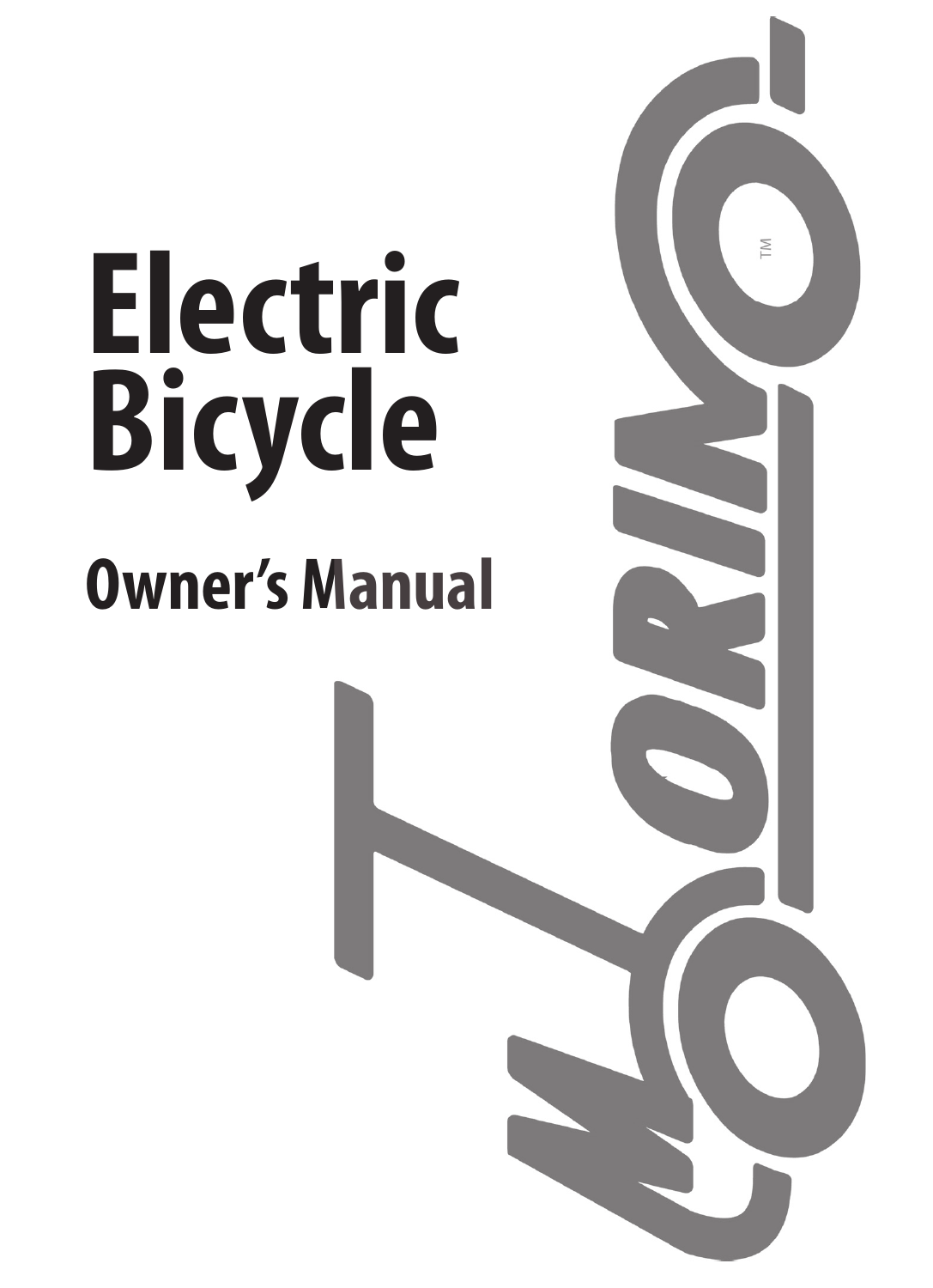#### **2 MOTORINO™ ELECTRIC BICYCLE OWNER`S MANUAL**

© 2013 by Greenwit Technologies Limited

Revised October 2013

All Rights Reserved

Any reprinting or unauthorized use without the written permission of Greenwit Technologies Inc. is expressly prohibited.

All trademarks remain the property of their respective owners.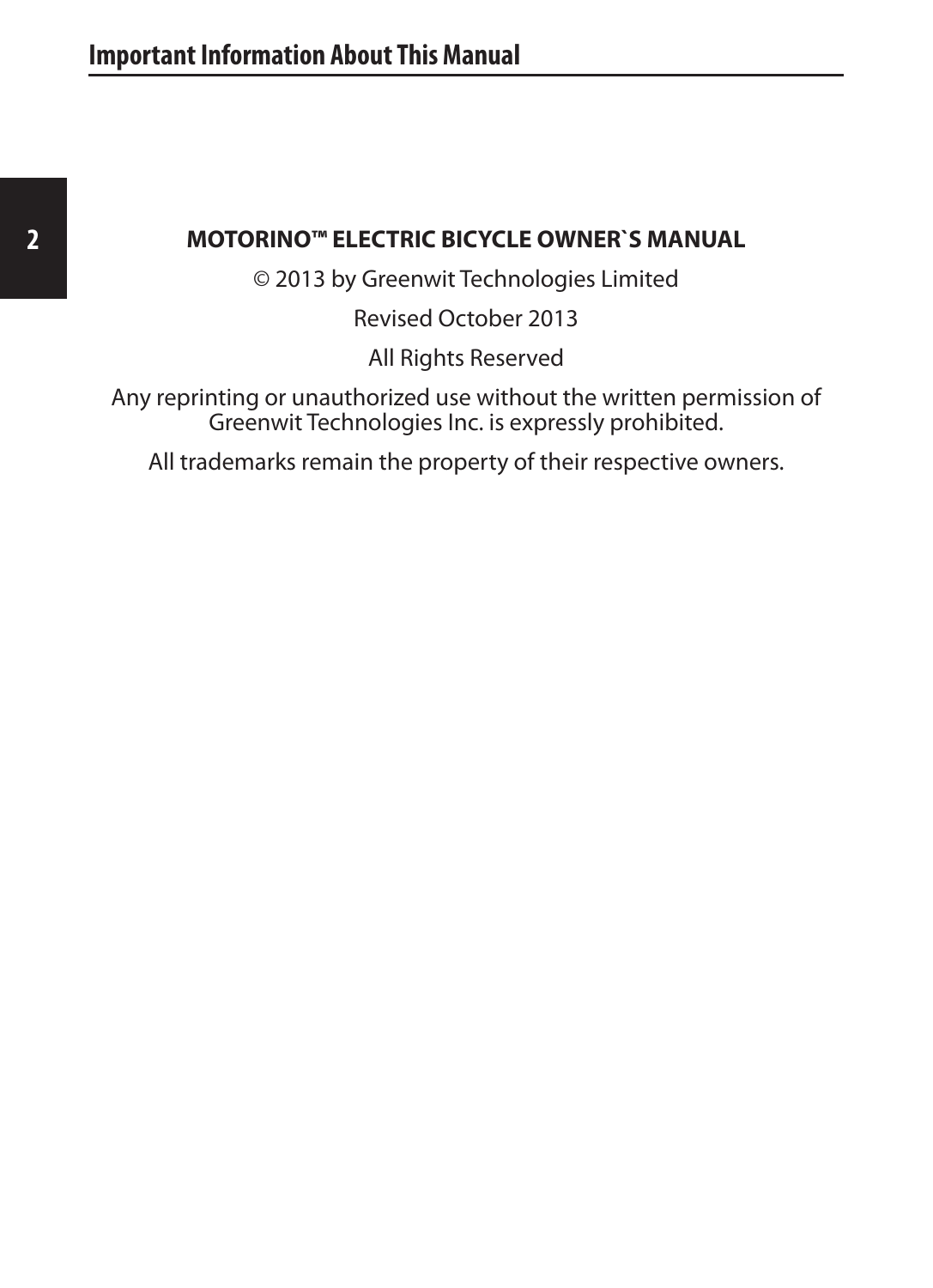# **Important Information About This Manual**

A "**WARNING!**" label indicates that failure to abide by the following instructions may result in serious personal injury or death to the rider or others, as well as damage to equipment.

A "**CAUTION!**" label indicates that failure to abide by the following instructions may result in damage to your MOTORINO™ and related equipment and/or legal consequences and/or fines and/or denial of warranty coverage.

A "**Note:**" label indicates information that is especially useful but does not have safety consequences.

#### **WARNING!**

Please fully read and understand all sections of this manual before operating this MOTORINO™ electric vehicle. Do not attempt to charge or operate this vehicle until you have attained adequate knowledge of its features and controls and you have been trained in safe riding techniques. Failure to do so could result in serious injury or death and/or damage to the vehicle and/ or denial of warranty coverage.

#### **CAUTION!**

In our constant efforts to improve and upgrade our products, your MOTORINO™ may incorporate updated components and/ or features that are not specifically covered by this version of the Owner's Manual. If you are not clear on how to operate or make use of any components or features, contact your local MO-TORINO™ dealer for clarification. Product design, features, and specifications are subject to change without notice.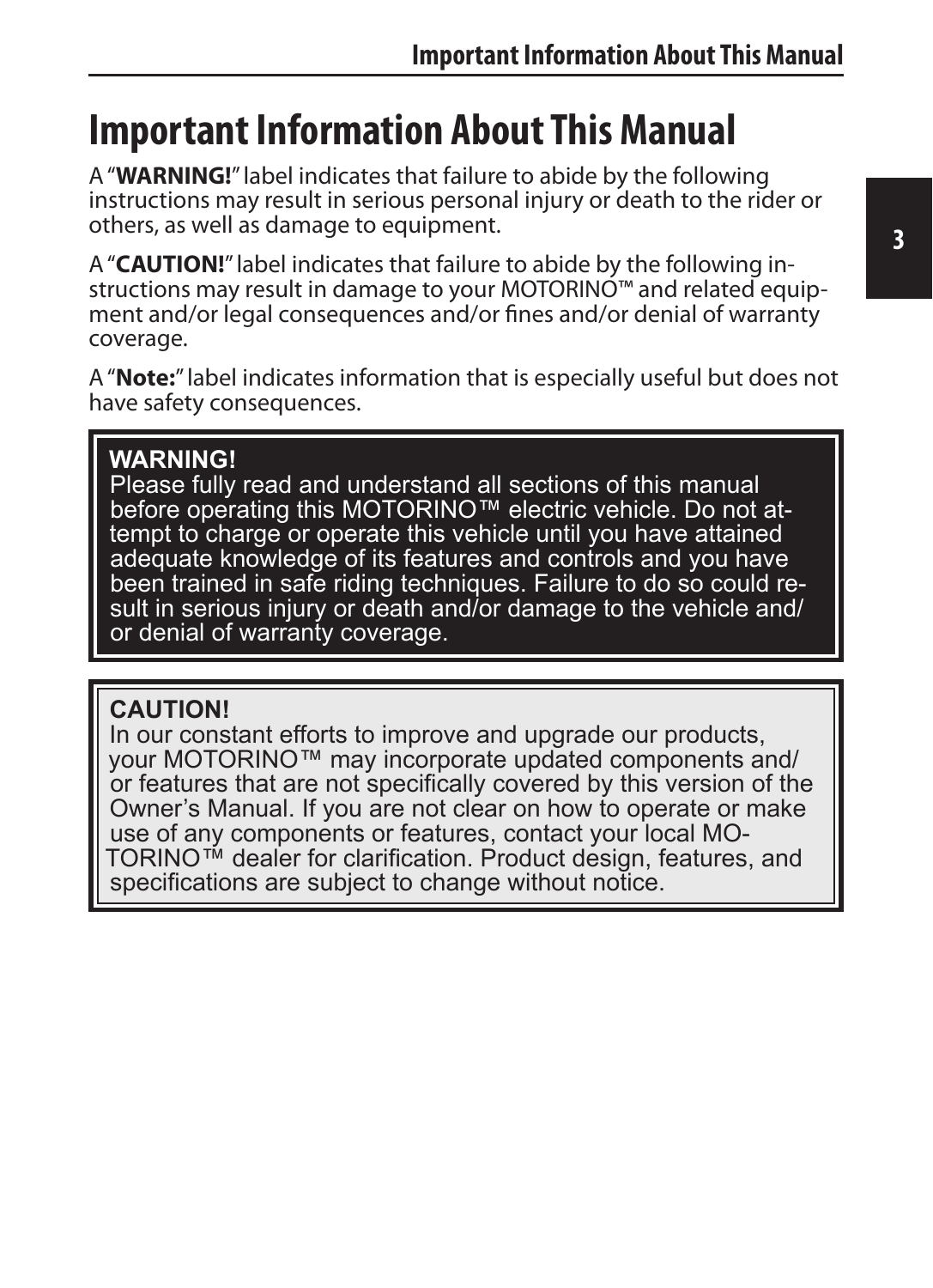# **Welcome**

Your new MOTORINO™ is the culmination of our decade-long experience in the engineering, sale, and maintenance of light electric vehicles. We've put everything we know into our work and want to share, so please read this manual carefully. It will help you to fully enjoy the benefits of, and ensure a long life for, your MOTORINO™.

#### **"Thank you for purchasing a MOTORINO**™**!"**

*The Greenwit Technologies Team*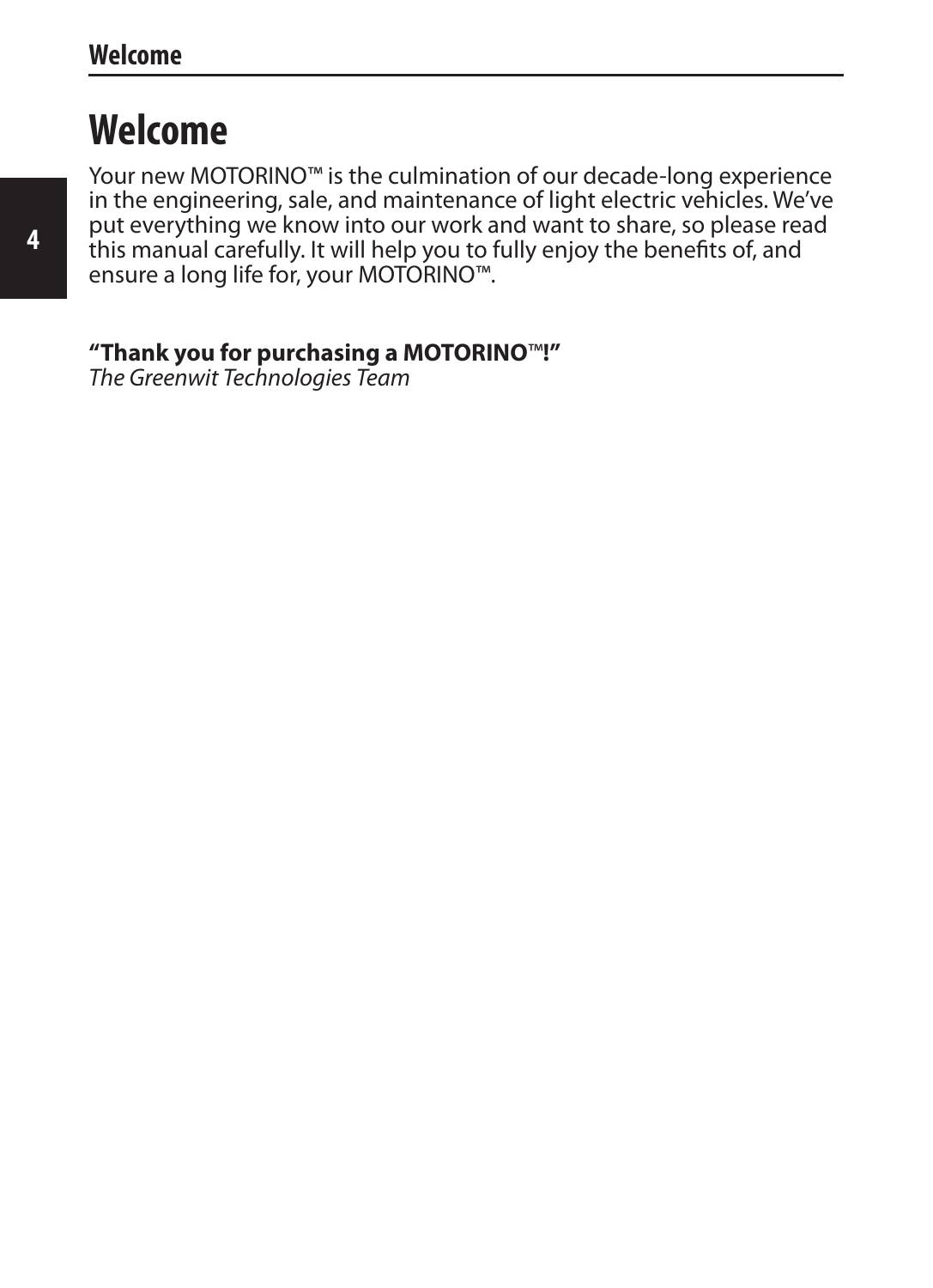# **Contents**

| Headlight and Display Backlight On/Off 17 |  |  |  |  |  |  |  |
|-------------------------------------------|--|--|--|--|--|--|--|
|                                           |  |  |  |  |  |  |  |
| Instantaneous Power Useage Display. 18    |  |  |  |  |  |  |  |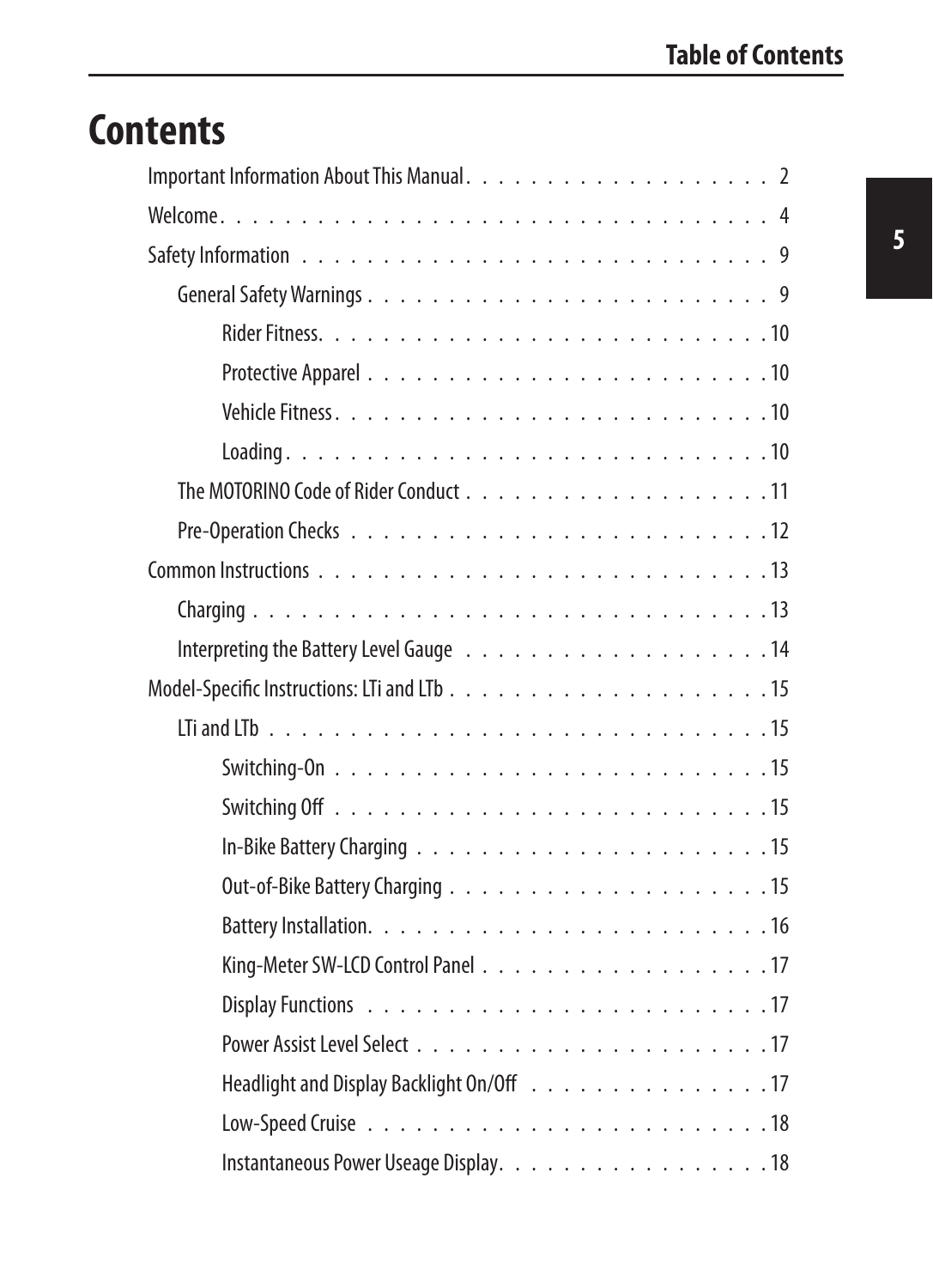| Headlight and Display Backlight On/Off 23 |
|-------------------------------------------|
|                                           |
|                                           |
|                                           |
|                                           |
|                                           |
|                                           |
|                                           |
|                                           |
|                                           |
|                                           |
|                                           |
|                                           |
|                                           |
|                                           |
|                                           |
|                                           |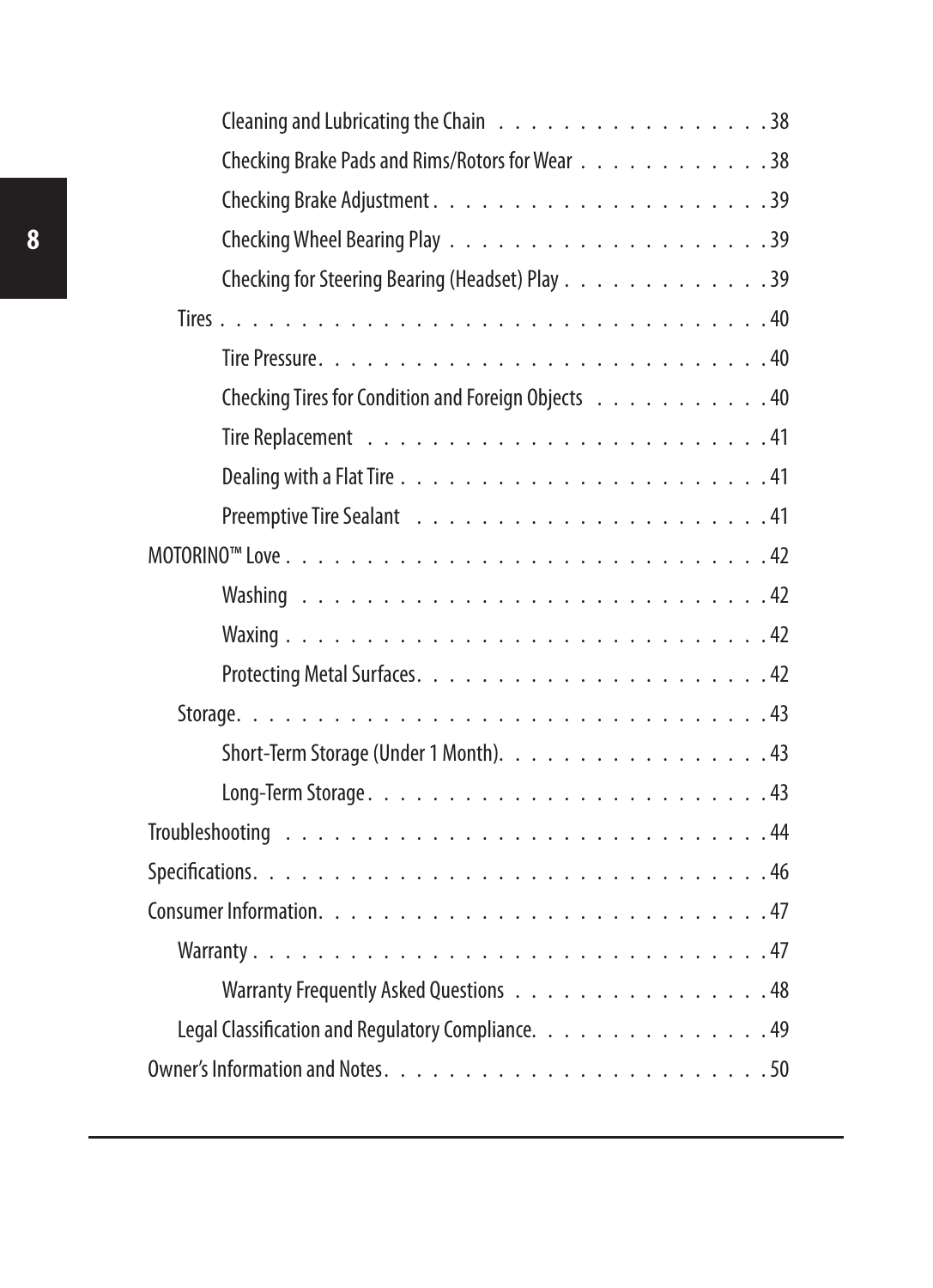# **General Safety Warnings**

#### **WARNING!**

**Risks Inherent to Operation:** Operating a Light Electric Vehicle (LEV) involves risks and dangers that may cause serious bodily injury. These include, but are not limited to, paralysis, disability, dismemberment, and death. These inherent risks may be the result of purchaser's own actions or non-actions involving themselves, others, specific circumstances of the activity, and/or the negligence of themselves or others. There may be other risks known and/or unknown to the operator. The operator assumes all risks and responsibility for events that may not be foreseeable including economic loss, social distress, losses, costs, and damages caused as a result of operating the vehicle.

USE ONLY MOTORINO™-approved chargers specifically designed for your exact type and voltage of battery pack - severe damage may otherwise result.

DO NOT attempt to open batteries - no servicing is required or possible.

DO NOT switch on ignition until properly seated and ready to ride.

DO NOT attempt to walk bike or place on stand with ignition on.

DO NOT ride on roadways where the posted speed limit is in excess of 60 km/h.

DO NOT ride on sidewalks or pedestrian-only pathways.

DO NOT ride on sand, grass, gravel, or on bumpy, rough or loose unpaved surfaces.

DO NOT ride in darkness without proper illumination.

DO NOT operate the bike at speeds in excess of 32 km/h (20 mph), with or without motor propulsion (i.e. coasting downhill).

DO NOT ride without two hands on the handle bars.

DO NOT operate while not properly seated.

DO NOT jump ramps, curbs, or otherwise attempt any form of stunt rid- ing.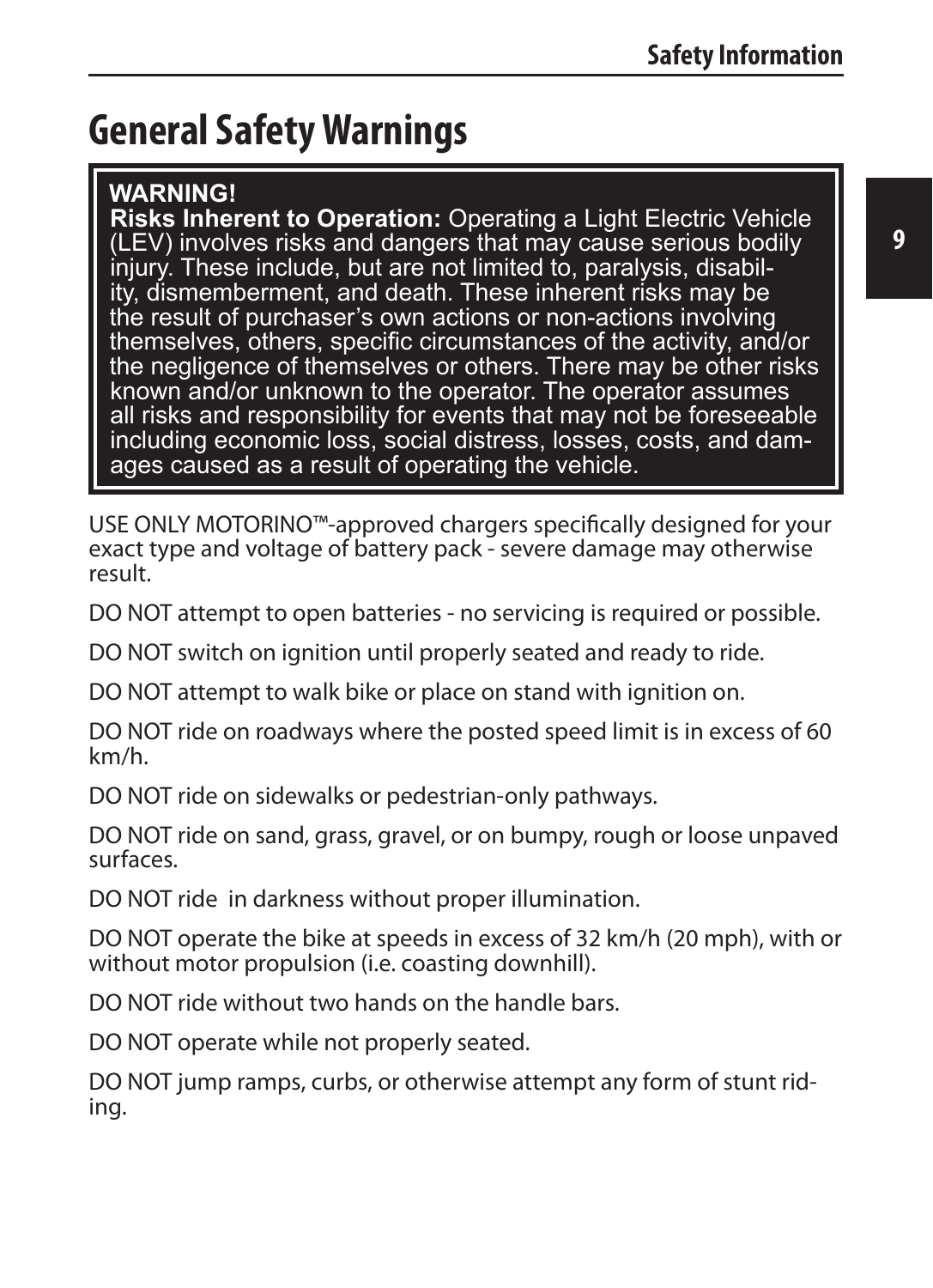#### **Rider Fitness**

Rider MUST be tall enough to be able to place feet firmly on ground.

Rider MUST be physically and mentally competent to operate a twowheeled motorized vehicle.

DO NOT ride while eating, drinking, smoking, wearing headphones, or using any handheld electronic device.

DO NOT ride while under the influence of alcohol or drugs.

DO NOT ride beyond your ability and experience.

#### **Protective Apparel**

DO NOT ride barefoot or with open-toed, high-heeled, platform, loose and/or slip-on footwear.

DO wear an approved helmet, eye protection, highly visible protective clothing, and gloves.

DO NOT wear or carry anything that obstructs your vision or interferes with your complete control of the vehicle or which could become entangled in moving parts.

#### **Vehicle Fitness**

ALWAYS DO thorough pre-ride checks as outlined (Page12).

DO NOT operate the bike if it is materially defective in operation, damaged, or missing safety-related equipment.

#### **Loading**

Total payload, including the rider, is NOT TO EXCEED the bicycle's maximum weight rating (see specifications for your specific model).

Cargo and accessories MUST BE SECURELY ATTACHED OR STOWED, kept as low on and as close to the centerline of the bike as possible, and weight distributed evenly to avoid imbalance or instability.

FREQUENTLY CHECK all mounts and cargo restraints.

NEVER ATTACH heavy items to the front fork, fender, or handlebar as poor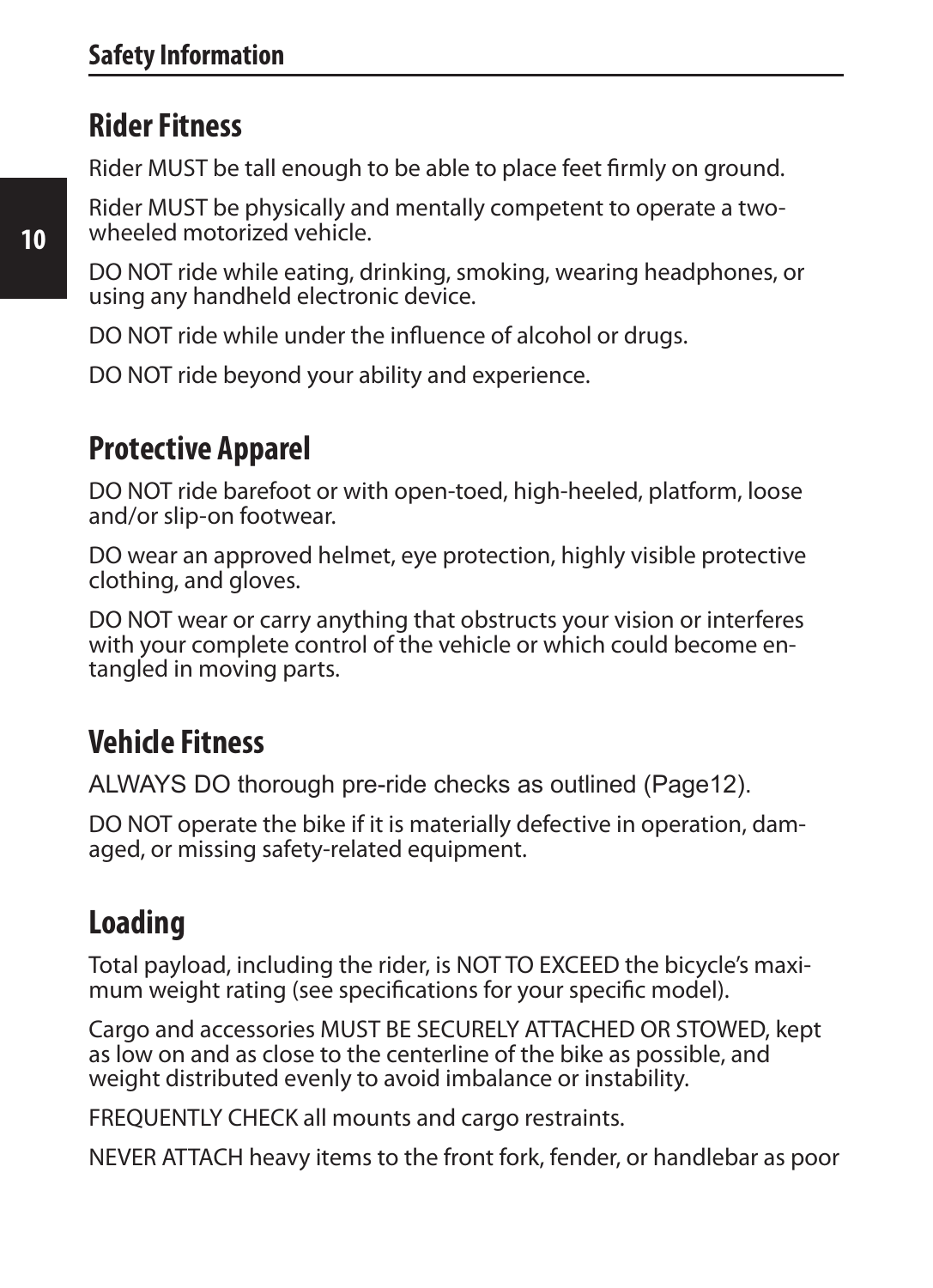handling and instability may result.

If more cargo capacity is required, a trailer is a good option. Please refer installation to your MOTORINO™ dealer.

# **The MOTORINO Code of Rider Conduct**

In the interests of harmonious co-existence with other road users MO-TORINO™ suggests the following common-sense code of conduct be followed in addition to any formal rules of the road:

**Always assume you are invisible to all other road users**, regardless of the lights and reflectors you may have. Your life depends on it.

Share the road or path with others: motorists, pedestrians and cyclists alike. Respect their rights and try to be forgiving if they infringe on yours. Remember, your MOTORINO™ is probably the fastest vehicle on the bicycle path but the smallest vehicle on the road.

**Ride defensively.** You, and only you, are responsible for the safe operation of your vehicle.

**Constantly scan** from nearby to well ahead of where you are so you may anticipate, and be ready to avoid road surface hazards as well as other vehicles. Such hazards include:

- Vehicles slowing or turning in front of you, entering the road ahead, or coming up behind you.
- Car doors opening in front of you.
- • Pedestrians stepping out in front of you.
- • Children or dogs playing near the road.
- • Potholes, sewer gratings, railroad tracks, expansion joints, road or sidewalk construction, debris and other road hazards that could cause you to swerve, catch a wheel, lose traction, or otherwise have a crash.

**Always signal** when turning and stopping.

**Ride in a calm, smooth, predictable manner.** Don't weave through traffic or make sudden moves that may startle, provoke, or require evasive action from other road users or pedestrians.

**Never hitch a ride** by holding on to another vehicle.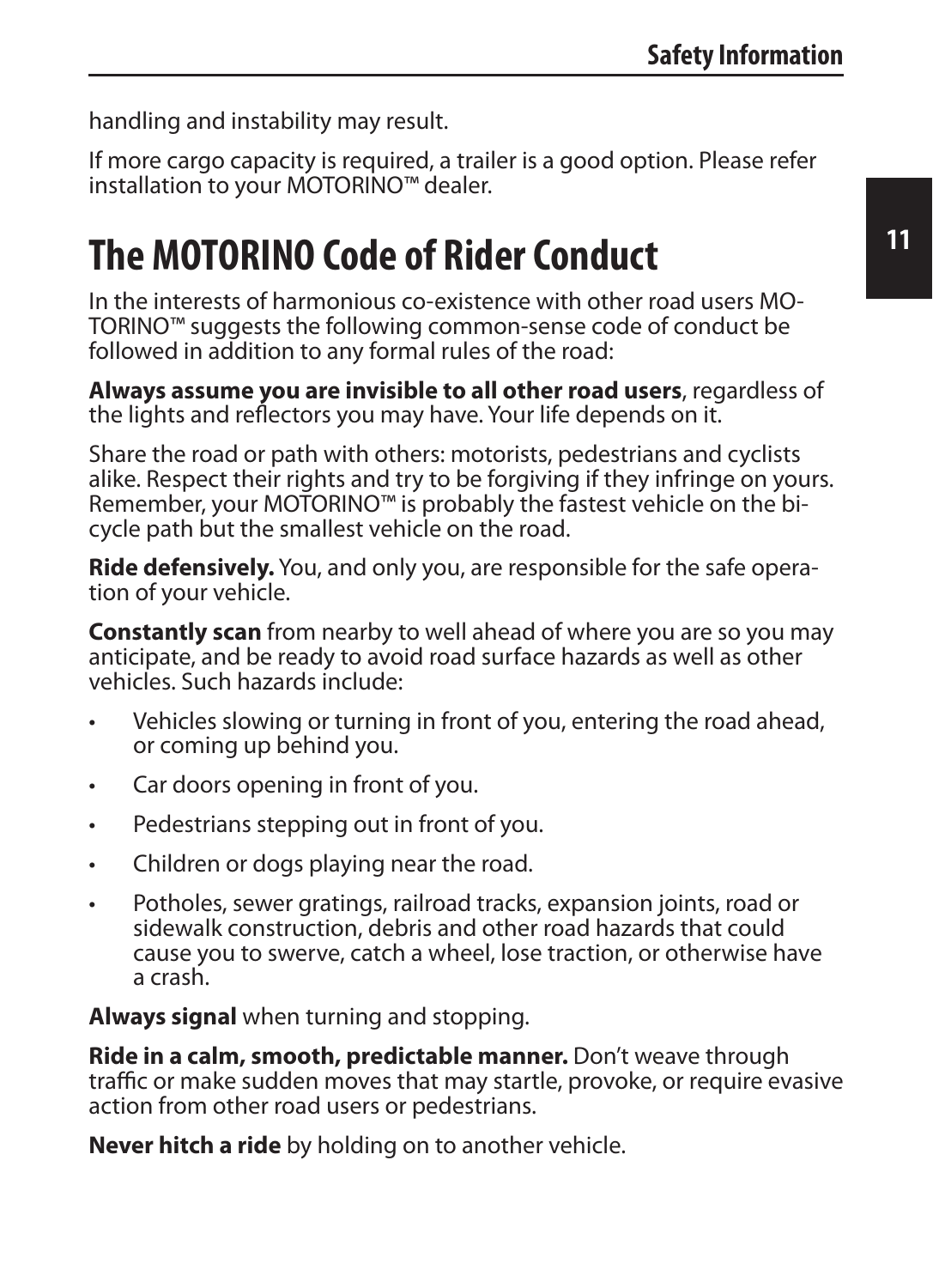# **Pre-Operation Checks**

#### **WARNING!**

Failure to perform checks on a regular basis could result in unsafe and/or unreliable vehicle condition leading to serious injury or death and/or damage to the vehicle and/or denial of warranty coverage.

#### **Before Every Ride**

Charge battery (page 13).

Walk-around inspection. Make sure all parts are securely fastened.

Check tire pressure and condition (page 40).

Check brake operation front and rear; check cables for fraying and/or make sure there is no leakage of brake fluid on hydraulic systems.

Check for smooth throttle grip operation and proper return to the off position.

Check operation of lights and warning devices.

Ensure the wheels spin freely and are well aligned.

Only turn the power on once you are seated and ready to ride.

#### **After Every Ride**

Be sure the power is turned off.

Plug the charger in and check for charging indicator confirmation (see specific model information).

Be sure the charger will stay dry during operation while still maintaining proper ventilation.

If stored outside, lock and cover the bike.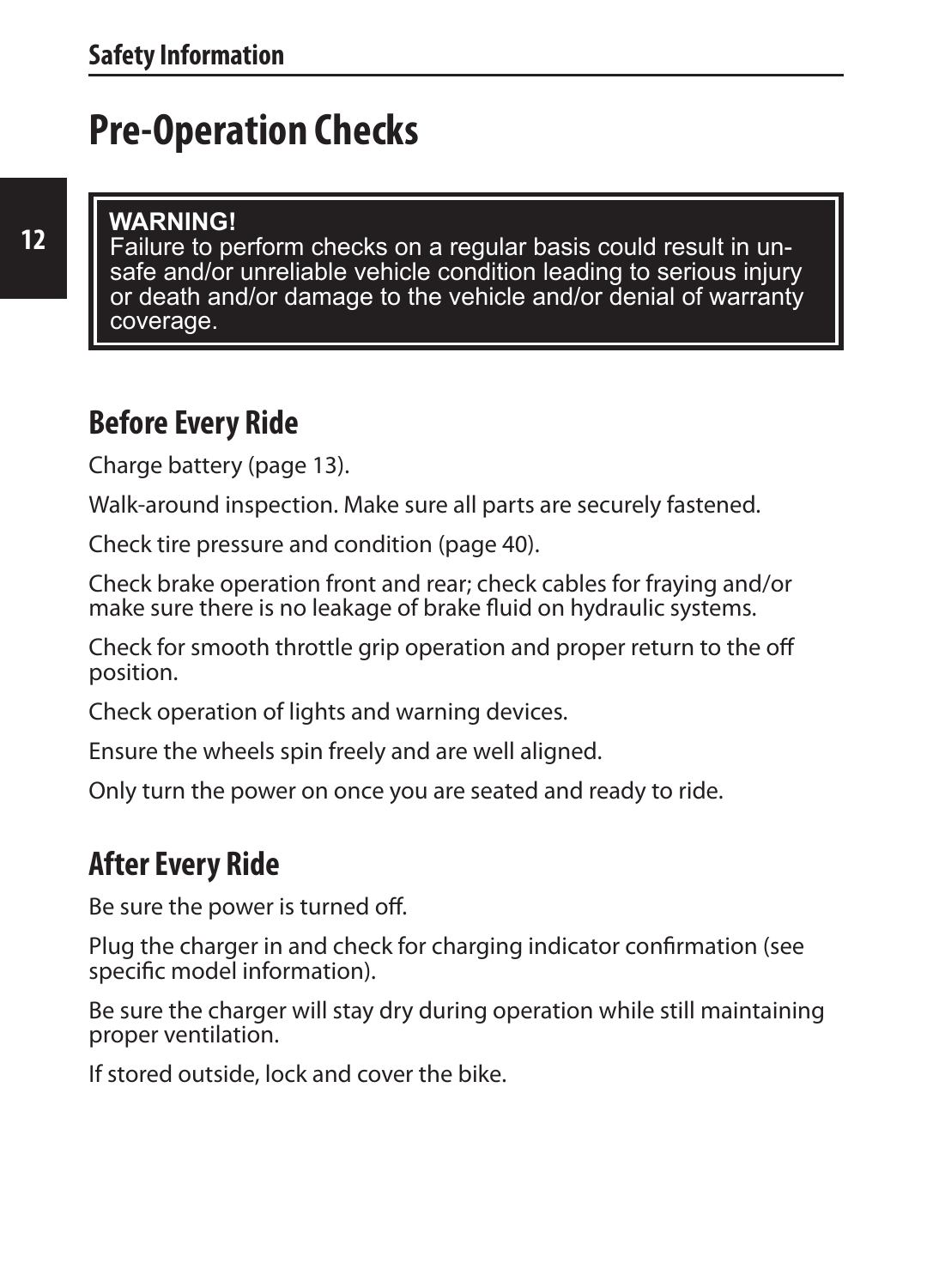# **Charging**

**WARNING!** DO NOT plug the AC power cable directly into the charging socket on the bike.

#### **WARNING!**

Risk of overheating. Maintain air-flow around the charger at all times. DO NOT enclose it in a storage compartment or other unventilated space when charging.

Chargers are designed for indoor, dry-area use only.

**WARNING!** DO NOT expose charger to water.

#### **Connecting the Charger**

See sections on specific bicycle models for the locations of charge jacks and power switches, as well as any specific charger operating instructions.

**1. Plug the charger's AC power cable into the charger.** 

**2. Plug the charger into a standard household 120V AC Power outlet.**

**3. Plug the charger output cable into the charging socket on the bike.**

#### **Understanding The Charger's Indicator Lights**

The chargers supplied with MOTORINO™ Electric Bicycles are fully automatic. Generally, all chargers have at least one indicator light that will change from red while charging to green when charging is complete. Models with two indicator lights usually have a "power on" indicator of a single colour and a red/green charge indicator as for single-light chargers.

Normal charger/indicator behaviour is as follows:

When the charger is connected to AC power but not plugged into the bike's charge socket, you will see at least 1 green light.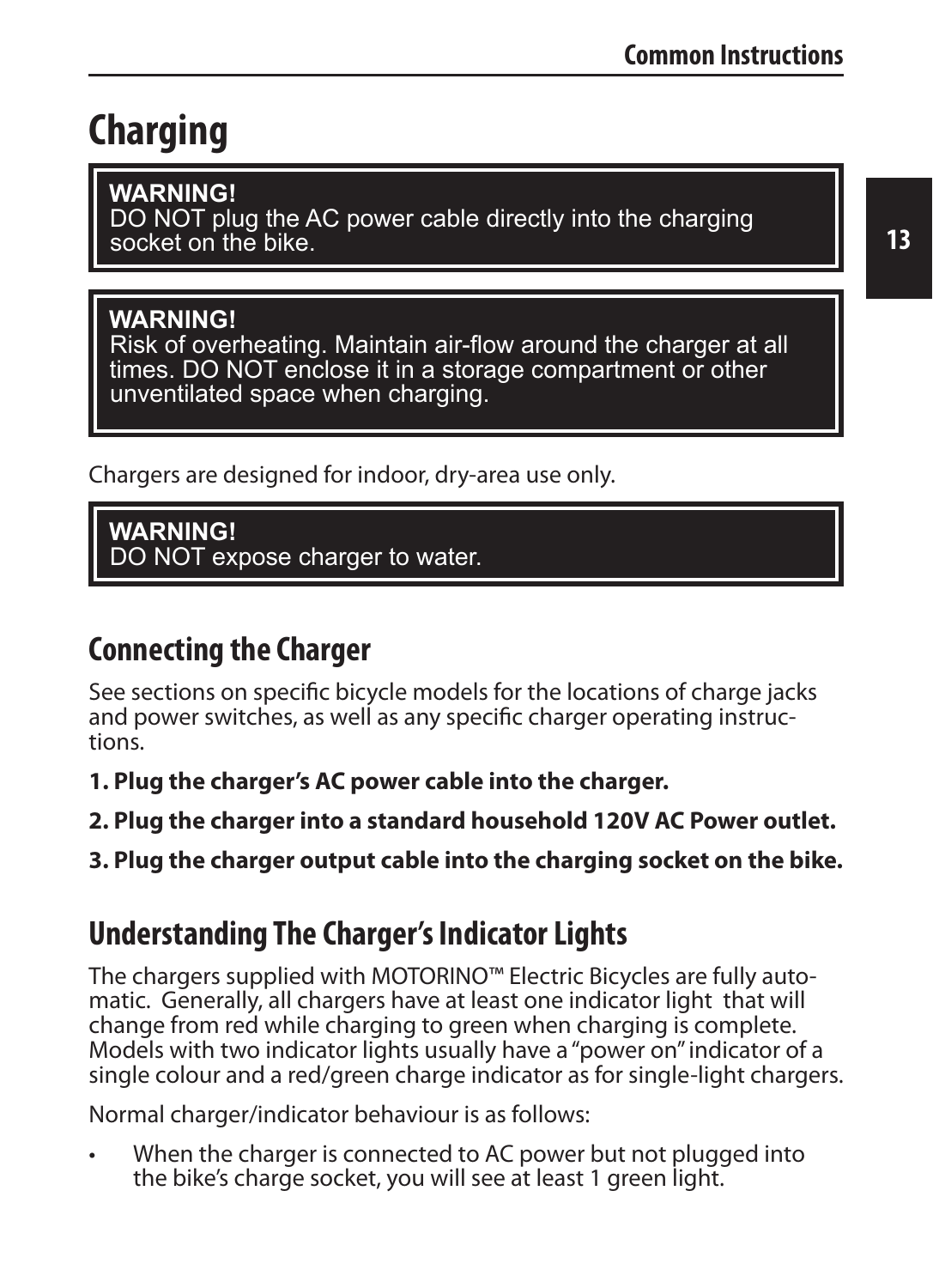- When the charger is then connected to a bike that needs charging, it will enter the "charging" mode and the green light will turn red and the fan (if so equipped) will run.
- When a full charge is reached the charge indicator light will return to green.

#### **NOTE:**

Because the un-connected charge indicator state matches the fullycharged state, always verify that charging has begun by looking for the indicator change to red when plugged into the bike. If you are not certain the bike needs charging, ride it for a minute to make it start the charge cycle.

#### **NOTE:**

With some chargers, if you should happen to connect the charger only to the bike but not to AC power, an LED may still light. This light is being powered by the battery pack and will only help drain it, so don't leave your charger plugged into the bike when not also con- nected to AC power.

#### **Approximate Charging Time**

Time to fully charge an empty pack varies from model to model, however they all fall within 4-7 hours. Charging time is proportionally shorter when a battery is only partially discharged.

# **Interpreting the Battery Level Gauge**

The battery charge level gauge requires a bit of interpretation based on your own experience. Since it is based on battery voltage, the meaningful readings only happen when power is being drawn.

Initially, the gauge may not drop at all but as you ride, the gauge will start to read lower under acceleration, when the most demand is being placed on the battery. How far it drops as you accelerate is a good indication of the charge level. Eventually, as the baterry is depleted, the gauge will read lower even when stopped.

Since every model is slightly different, the meaning of various gauge behaviours will be slightly different. Eventually, you will develop a feel for how much range you have left based on the gauge's reaction to various riding conditions.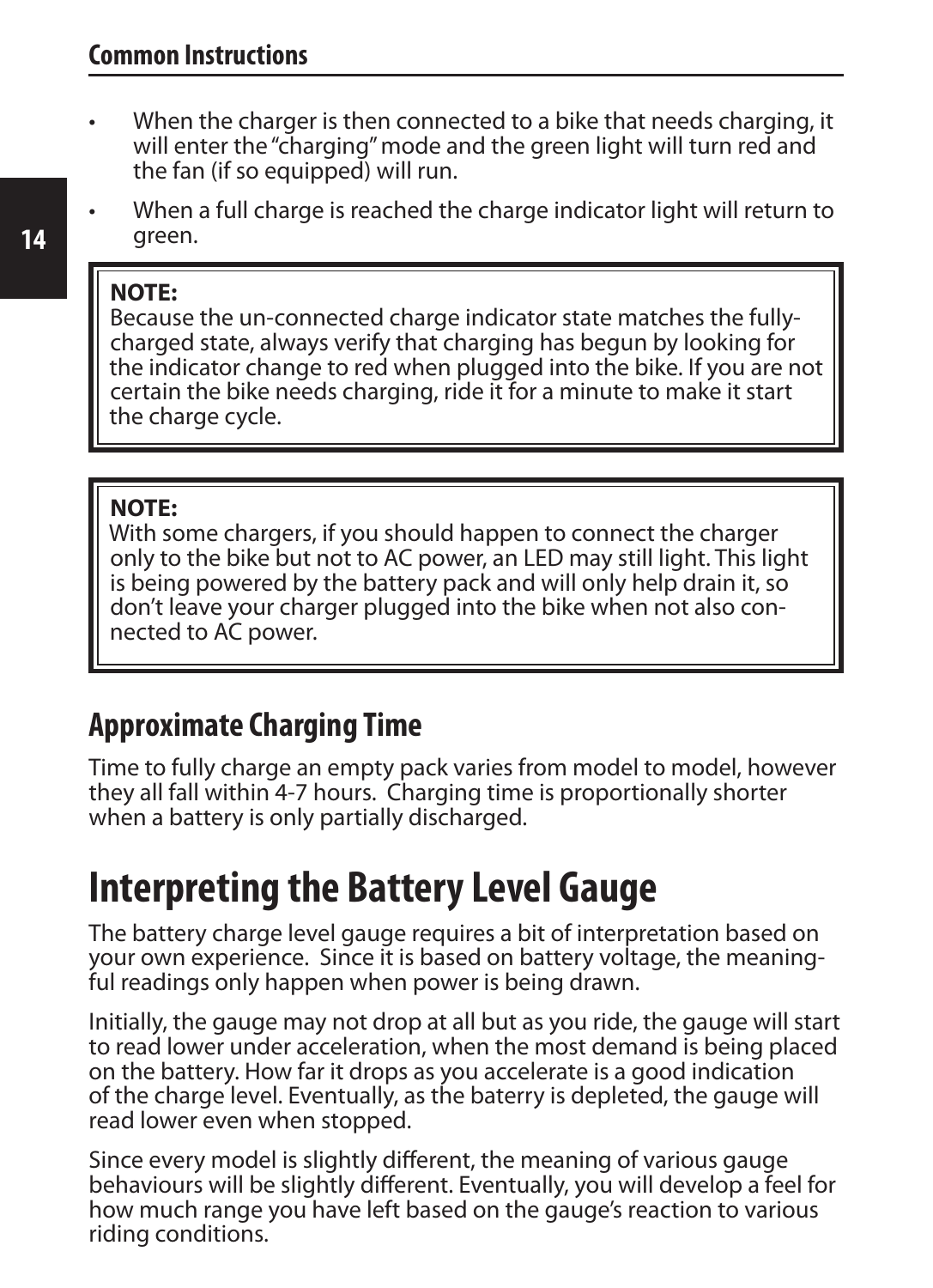# **LTi and LTb**

#### **Switching-On**

Ensure the battery is charged. Turn the power key-switch clockwise to the ON position. Press and hold the handlebar control panel's middle button (MODE) for approximately 2-5 seconds until the display comes to life.

#### **Switching Off**

Turn the the power key-switch counter-clockwise to the off position. Using the key switch is the recommended method of shutting down but you can also do a "soft" shutdown by pressing and holding the handlebar control panel's middle button for approximately 5 seconds until the display goes blank.

#### **In-Bike Battery Charging**

Turn off the bike's power key-switch.

Plug the charger's AC power cord into the charger and then into a standard 120V AC power receptacle; the charger's Charge State indicator LED should light up green.

Plug the coaxial connector into the bike's charging jack located on the upper-left side of the downtube (when viewed from rider's perspective, facing forward).

After a few moments (assuming the battery actually needs charging), the Charge State led should turn red and the charger's fan should come on.

Charging is complete when the Charge State led turns green and the fan stops.

#### **Out-of-Bike Battery Charging**

NOTE: Although the LTi and LTb have removable battery packs, frequent<br>out of bike charging is not recommended owing to the tight fit and definite possibility of damage to connectors and surrounding paint if removal and installation is not done very carefully.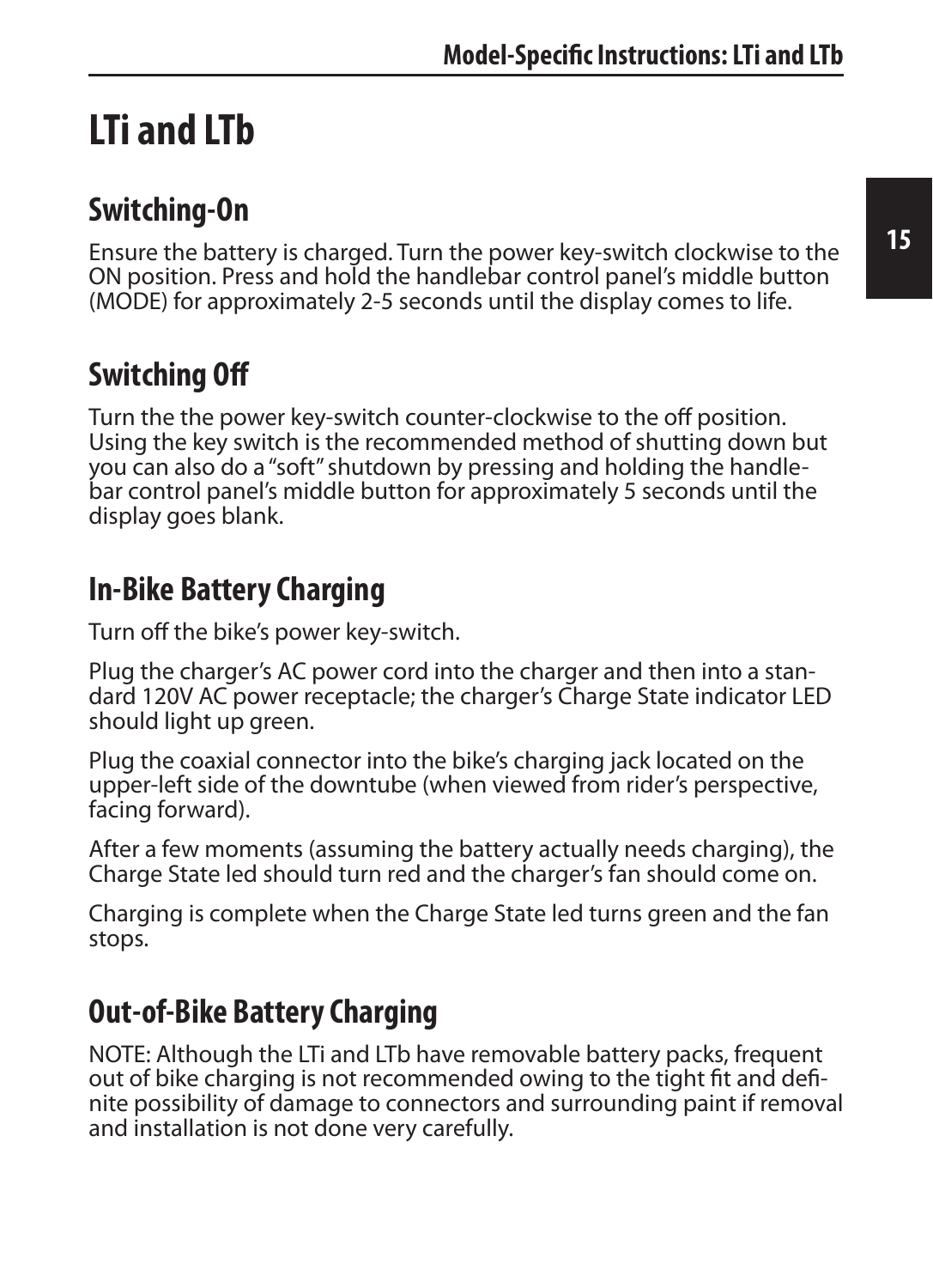#### **Model-Specific Instructions: LTi and LTb**

To remove the battery pack, first turn the bike's power key-switch to the partment cover panel while pulling the panel downward and wiggling it from side to side to help disengage the upper hooks.

Lift the bottom end of the battery just enough to remove the bike's internal charging cable from the socket in the end of the battery and then raise the bottom of the battery further but only just enough to clear the opening and finally slide it downward so that the top of the battery clears the opening and it can be lifted out.

Charging is now performed exactly as described for in-bike however the charger's output cable is instead plugged directly into the socket on the end of the battery.

#### **Battery Installation**

#### **NOTE:**

The "forward" end of the battery is the end with no connections and the "bottom" is the narrow side with slots for the power connector.

Insert the battery into the downtube compartment top-end first, angling the battery to slide up into the compartment. As you lower the battery into the bottom end, connect the bike's internal charging cable to the battery's charge socket.

#### **CAUTION!**

Ensure that the charging plug clears the power connector block and that no wires get caught and possibly damaged while lower- ing the bottom end of the battery fully home.

It may be necessary to use a lever to get enough clearance between the battery and the controller housing (it's the silver box in the down tube, below the battery power connector). If necessary, move the battery slightly side to side to align the slots in the battery case with the power connector's blades. When properly seated the battery housing will be about flush with the side edges of the downtube opening.

Reinstall the battery compartment cover by sliding-in the top-end hooks first, then press down on the bottom end (where the lock is) until it latches into place.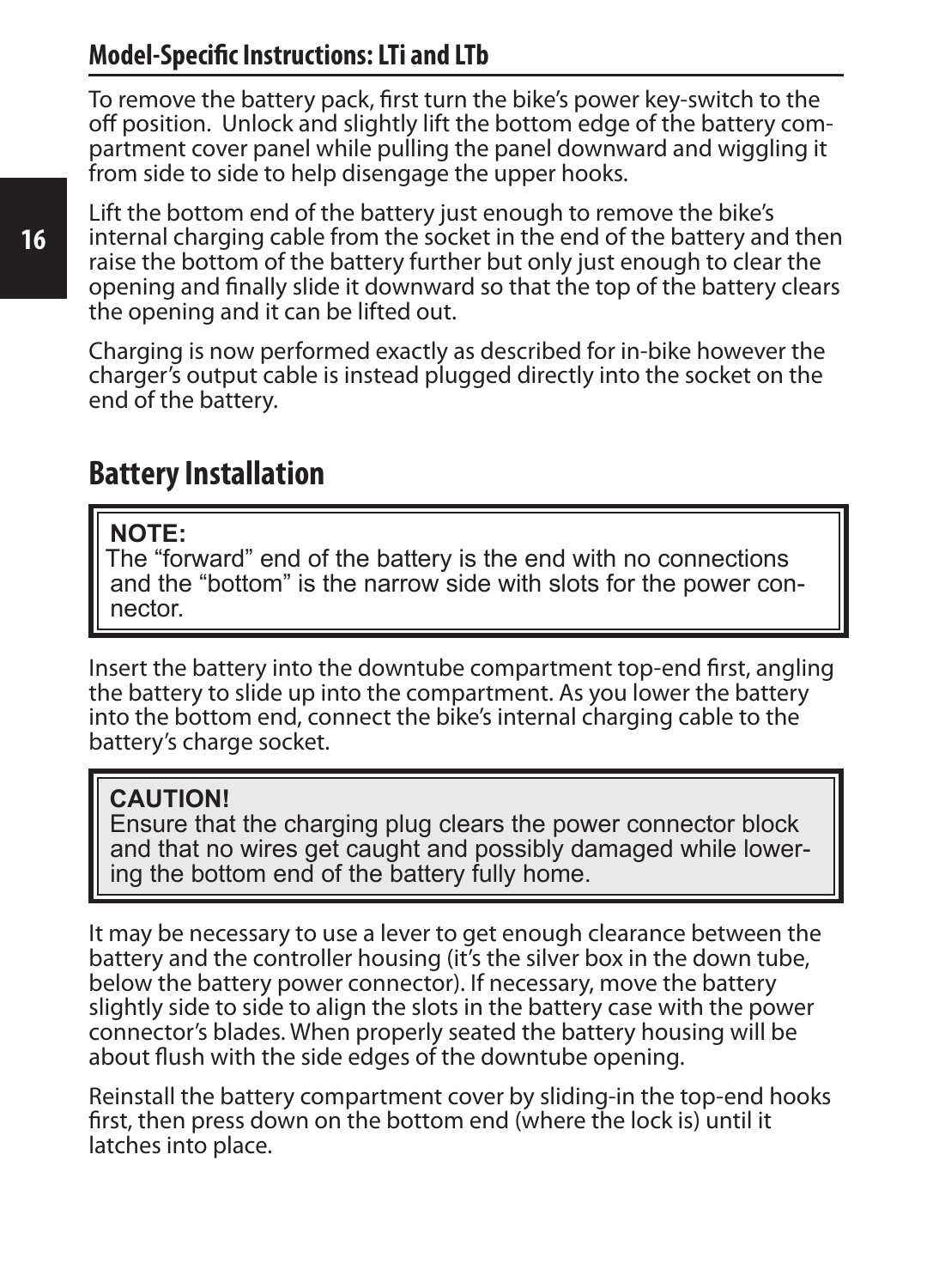#### **King-Meter SW-LCD Control Panel**

The control panel consists of the display and three-button panel. The system controls main power on-off, headlight on-off, and power assist modes. All functions are accessed through the rubber three-button (UP-ARROW, MODE, DOWN-ARROW) panel, either by a single momentary press, press-and-hold, or two-button simultaneous press.

#### **Display Functions**

The backlit LCD panel displays battery level, motor power assist level, rid- ing speed, trip and total distance, instantaneous power, and (should there be an electronic problem in the drive system) diagnostic error codes.

#### **NOTE:**

At temperatures below -10C, the LCD screen may become dark. This is a characteristic of LCDs; the screen will return to normal when temperature rises.

#### **Battery Charge Level Display**

When the battery is full, all five segments of the battery icon are shown. As the battery charge level drops, the segments will disapear one by one. Should the battery reach a critically-low level, the icon will also blink slowly and the motor may be disabled; at this point the battery should be recharged as soon as possible.

#### **Power Assist Level Select**

Momentarily press the UP- or DOWN-ARROW buttons to change the output power of the motor relative to the speed of pedalling. Level 1 is minimum assist, 5 is maximum, and 0 disables power assist altogether. Assist level can be adjusted any time, including while in motion.

#### **Headlight and Display Backlight On/Off**

Simultaneously press and hold the UP-ARROW and MODE buttons for 3-5 seconds to turn on the LCD backlight and bike headlight. The backlight brightness can be adjusted (see "Programming System Settings" below)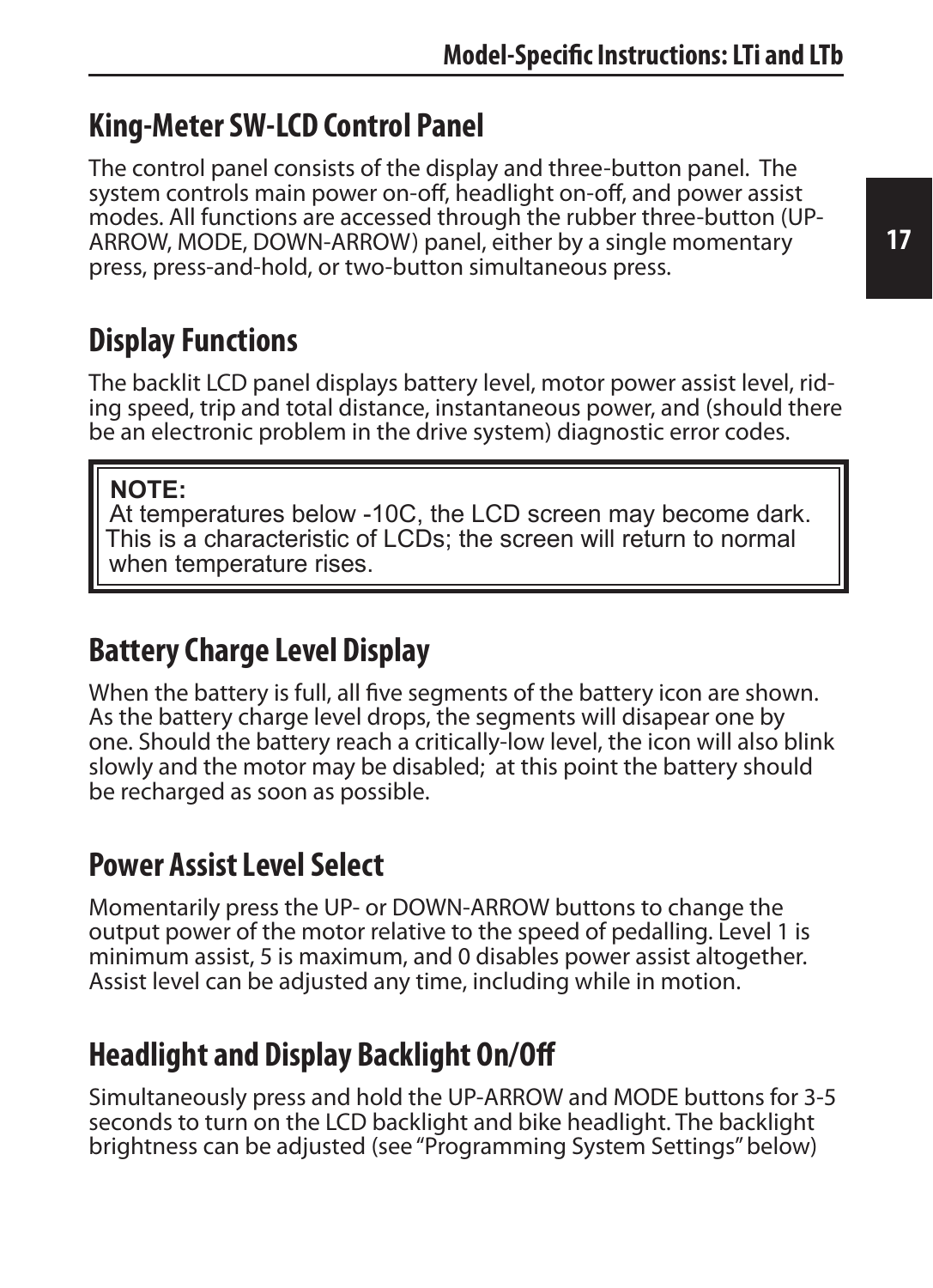#### **Riding Distance / Total Distance Display**

Momentarily press MODE to switch between showing trip distance (TRIP) or total distance (ODO). The trip distance is reset to zero whenever the bike is switched off.

#### **Low-Speed Cruise**

Press and hold DOWN-ARROW to engage a low-speed "cruising" mode that holds the bike at a steady 8-10Km/h on level ground.

**WARNING!** 

Do not activate this mode unless riding; misuse may cause unintended acceleration.

#### **Instantaneous Power Useage Display**

The real-time power consumption of the motor (as reported by the controller) is shown in Watts. Please bear in mind that this is only an approximate reading intended as an aid to practicing more efficient riding. It is also not a measure of battery capacity or charge level.

#### **Diagnostic Error Codes Display**

ln the event that a serious electronic control system fault is detected, the motor power will be cut and a numerical error code will be displayed on the LCD. While the code may be very helpful in troubleshooting the problem, it is not always a definitive pointer to the root cause of a problem. If basic checks associated with each code do not solve the problem, refer service to qualified technicians.

Error Code

21 Abnormal Current

Possible causes: Shorted motor wiring, excessive vehicle weight, long uphills.

22 Throttle Fault

Possible causes: Disconnected plugs or damage wires between the throttle and controller.

23 Motor Phase Defect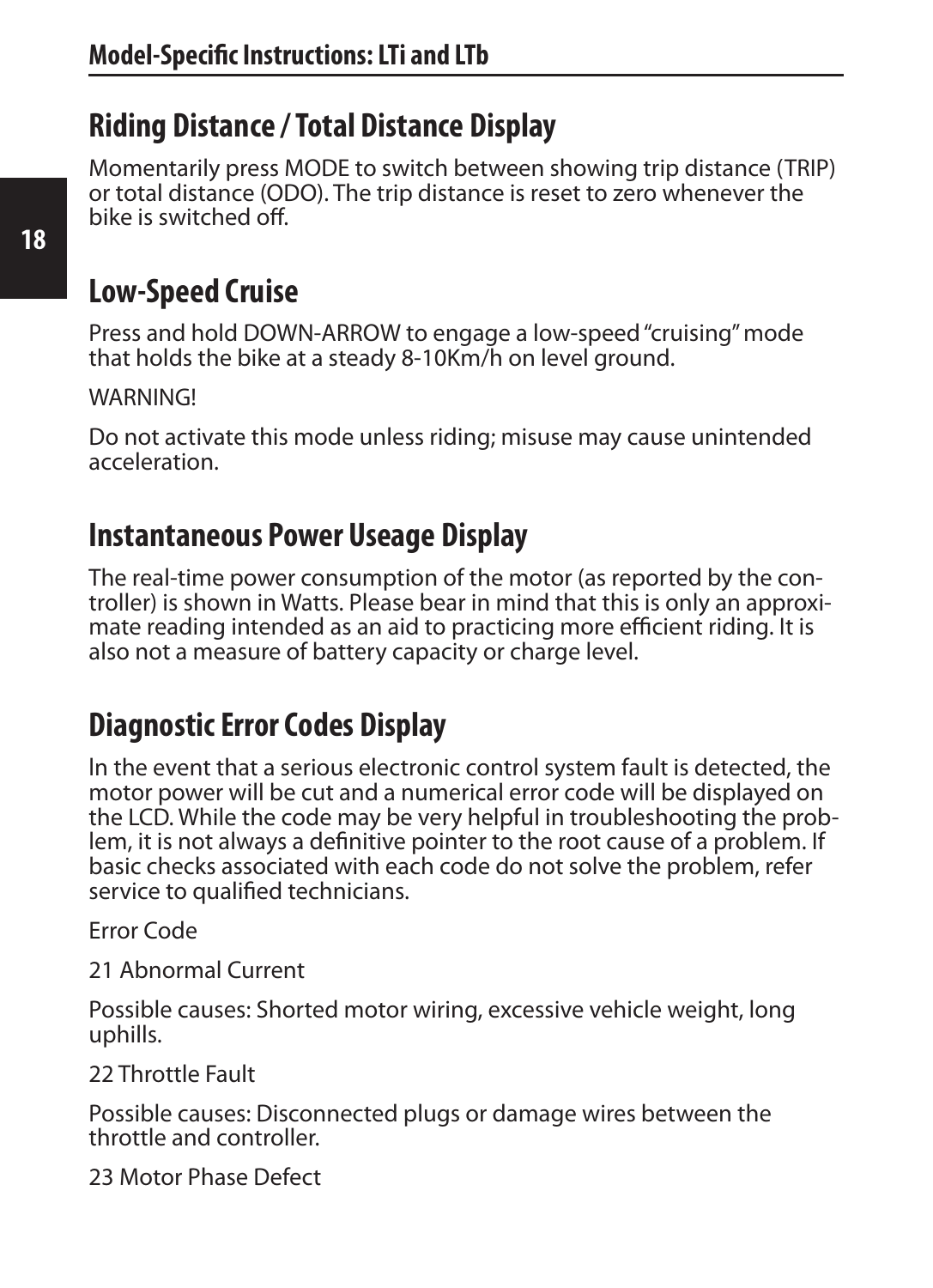Possible cause: damaged or disconnected motor power wire(s). Check that the motor-to-harness cable connector at the chainstay is fully engaged.

24 Motor Hall Sensor Defect

Possible cause: damaged or disconnected motor hall sensor wire(s). Check that the motor-to-harness cable connector at the chainstay is fully engaged.

25 Brake Switch Circuit

Possible cause: the brake switch input circuits are checked for shorts at power-on; operating either brake during power-on may cause this code to display but it will clear as soon as both levers are released.

#### **Programming System Settings**

Turn on ignition switch and press and hold the MODE button for 1.5 seconds to switch-on the bike.

To enter setting programming mode, simultaneously press and hold both the UP-ARROW and DOWN-ARROW buttons for 2.5 seconds. Momentarily pressing MODE cycles through the four programmable parameters, pressing the UP- or DOWN-ARROW buttons cycles though the available values for each parameter.

"Set.1" is the wheel diameter in inches; affects the speedometer calibration and speed limit function. It should be set to 26".

"Set.2" is the maximum speed limit and must be set no higher than 32km/h or 20mph (or other limit applicable to your jurisdiction) to remain within government regulations.

"Set.3" Sets the LCD backlight brightness to one of three levels.

"Set.4" sets the readout of speed and distance to Miles or Kilometers

To save all settings and exit at any point, press and hold the MODE button for 2.5 seconds until the display returns to normal.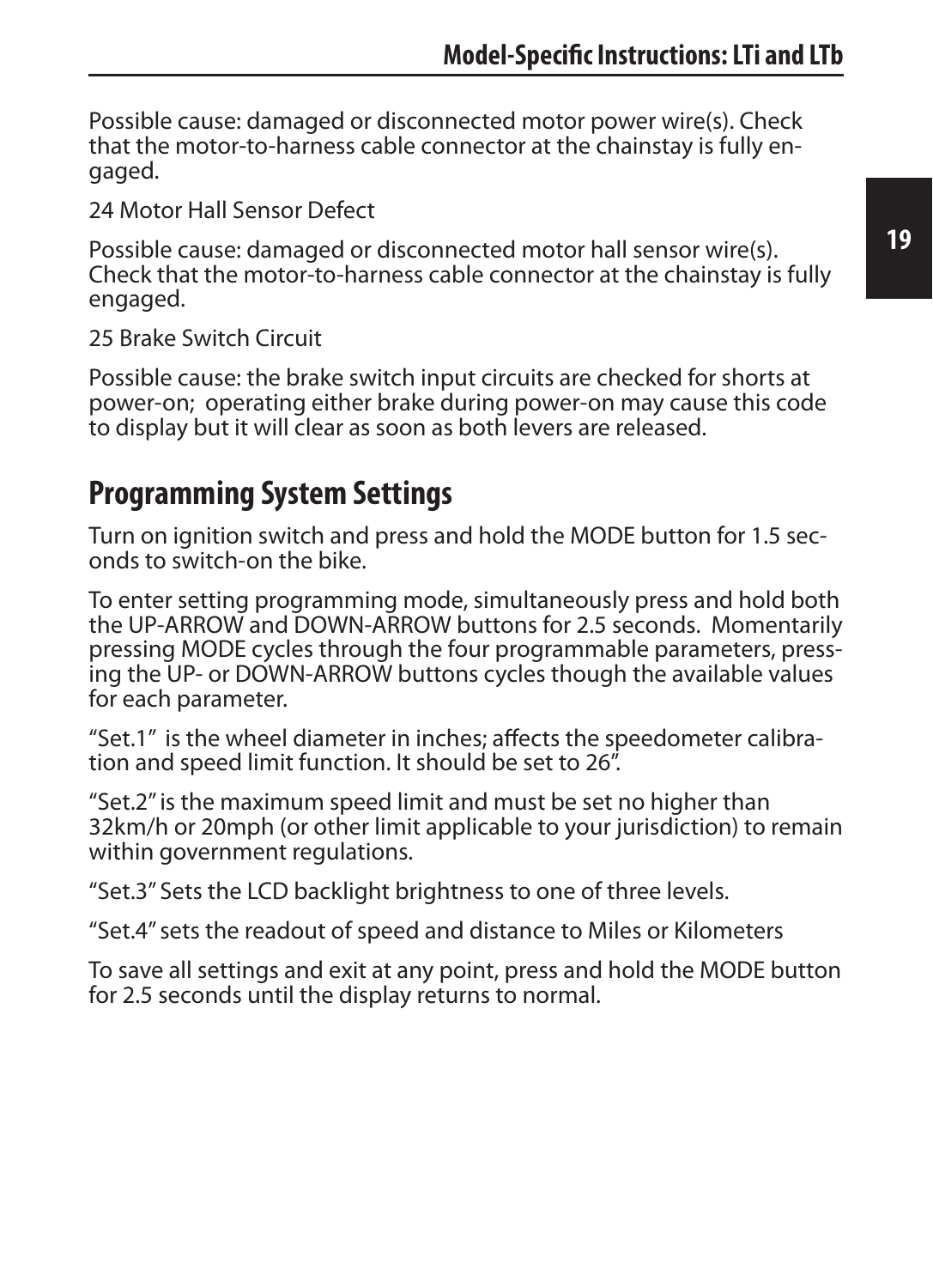#### **Shifting Gears**

Gear shifting is done like any other bicycle with derailleurs and trigger shifters. You must be pedalling to make a proper shift.

#### **CAUTION!**

Shifting when stopped can result in jamming or breakage of the chain.

The rear eight gears are selected with the right shifter; pushing the thumb lever forward shifts onto the bigger rings (lower gear, slower, easier) while pulling the index finger lever shifts to the smaller rings (higher gear, faster, harder to pedal).

#### **Throttle Grip**

Just like most motorcycles and scooters, a collar on the right-hand handlebar grip twists to control power delivery.

#### **WARNING!**

Make sure that the throttle grip rotates smoothly and freely returns to the off position when released.

#### **WARNING!**

Always make sure the power is off before trying to walk or move the bike by pushing or grabbing the handlebars since it is very easy to unintentionally twist the throttle grip.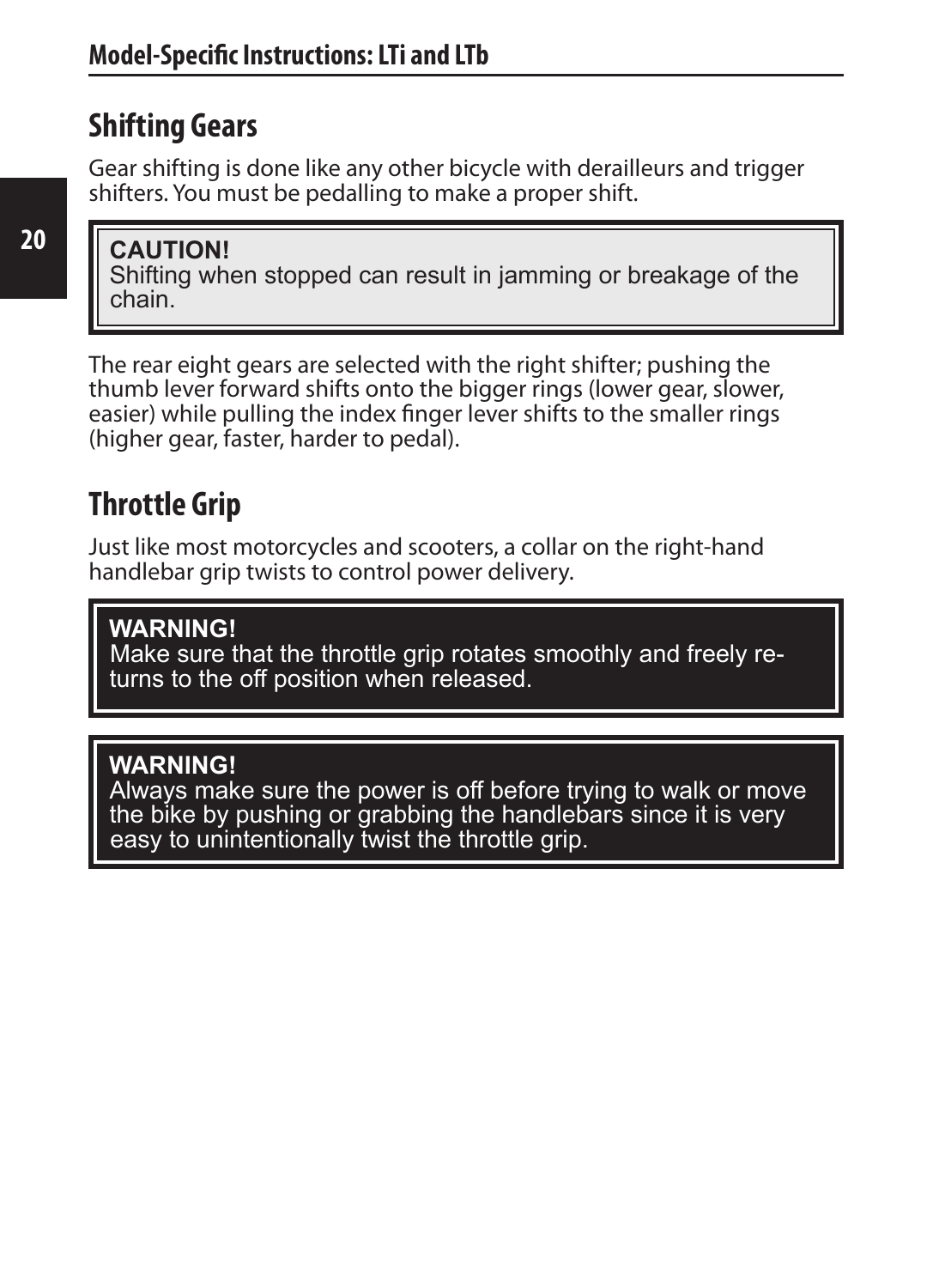# **LTn**

#### **In-Bike Charging**

Turn off the bike's ignition key-switch. Plug the charger's AC power cord into the charger and then into a standard 120V AC power receptacle and tun the charger's power switch on; both of the charger's status indicator LEDs should light up, one green (Charge State) and one red (AC Input Power) in colour. Plug the coaxial connector into the charging jack located under the battery-pack's carry handle, on the right-rear side of the bike (when viewed from rider's perspective, facing forward). After a few moments (assuming the battery actually needs charging), the Charge State led should turn red and the charger's fan should come on. Charging is complete when the Charge State led turns green and the fan turns off.

#### **Out-of-Bike Charging**

Turn the bike's ignition key-switch completely counter-clockwise while pressing the key inward. The lock should turn past the normal off position to the fully-unlocked position and the locking plunger should rise up into the battery - if it is hard to unlock, jiggle the battery forward or backward to relieve any side force on the plunger. Grasp the battery box handle and slide the battery backward out of the carrier bracket. Be sure to support the weight of the battery with your other hand as it comes free of the carrier. All care must be taken not to drop the battery box. Charging is now performed exactly as described for in-bike.

#### **Battery Installation**

Slide the battery forward into the carrier making certain that the channels in the bottom of the aluminum battery housing slide over the flanges on the bottom plate of the carrier. Misalignment will make the battery difficult or impossible to slide fully into place and/or may result in incorrect connection and operating problems. To lock, turn the key clockwise until the plunger descends from the battery box through the hole in the carrier bottom plate. If it is hard to lock, jiggle the battery forward or backward to help align the hole with the plunger.

NOTE: If sliding the battery in and out of the carrier is especially difficult (but you are certain it is correctly aligned), rub a wax candle or crayon along the flanges on the carrier bottom plate.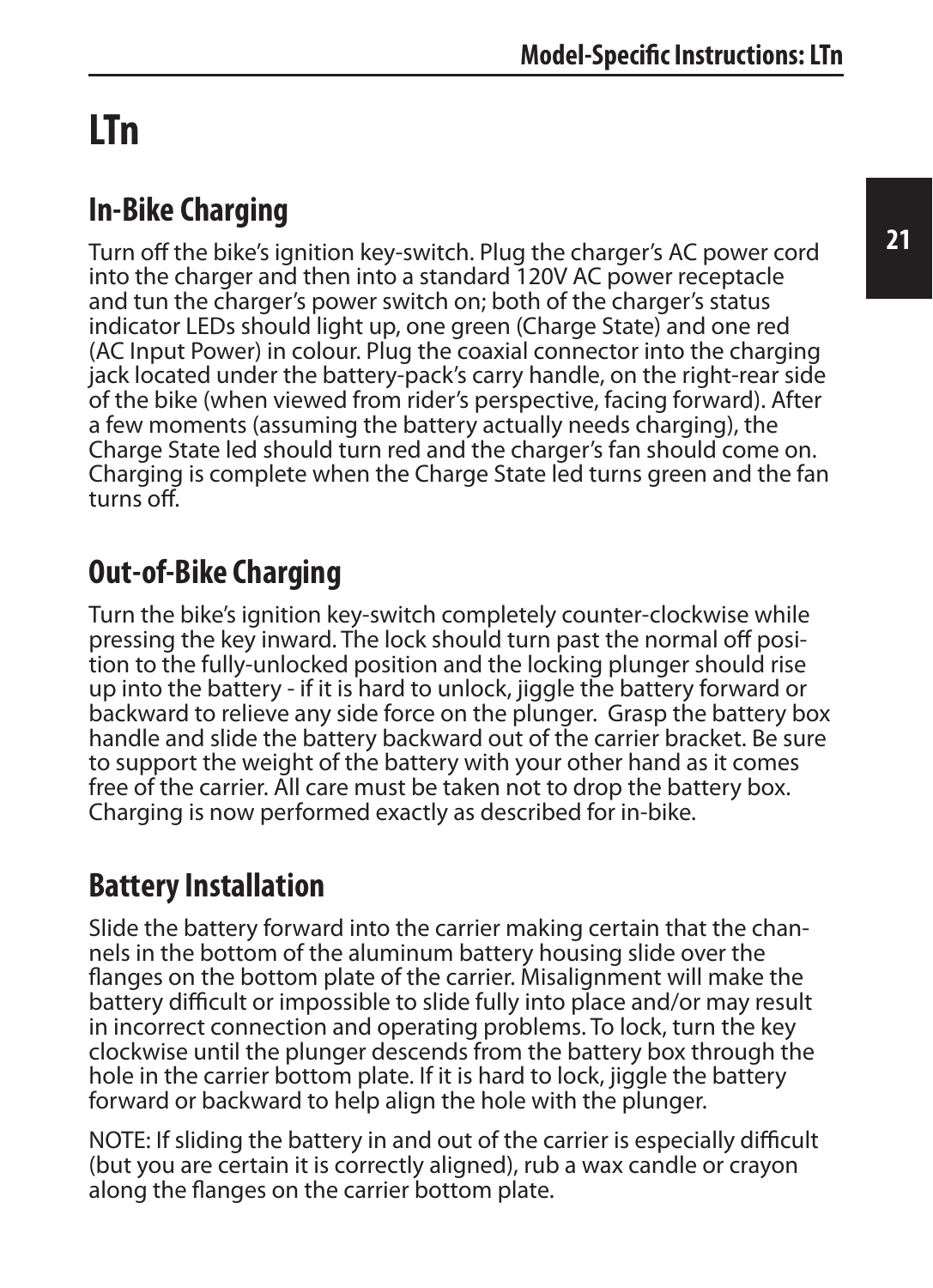#### **Switching-On**

Ensure the battery is charged. Turn the battery box's power key-switch fully clockwise to the "on" position. Press and hold the handlebar control panel's middle (MODE) button for approximately 2-5 seconds until the display comes to life.

#### **Switching-Off**

Turn the the battery-box key-switch counter-clockwise to the off position. The bike is off immediately but there is a short delay before the display goes blank. Using the key switch first is the generally recommended method of shutting down but you can also do a "soft" shutdown without having to get off the bike by pressing and holding the handlebar control panel's middle (MODE) button for approximately 5 seconds until the display goes blank.

#### **King-Meter J-LCD Control Panel**

The control panel consists of the display unit and three-button panel. The system controls main power on-off, headlight on-off, and power assist modes. All functions are accessed through the rubber three-button (UP-ARROW, MODE, DOWN-ARROW) panel, either by a single momentary press, press-and-hold, or two-button simultaneous press.

#### **Display Functions**

The backlit LCD panel displays battery level, motor power assist level, riding speed, trip and total distance, time of day, and (should there be an electronic problem in the drive system) diagnostic error codes.

#### **NOTE:**

At temperatures below -10C, the LCD screen may become dark. This is a characteristic of LCDs; the screen will return to normal when temperature rises.

#### **Battery Charge Level Display**

When the battery is full, all four segments of the battery icon are shown. As the battery charge level drops, the segments will disapear one by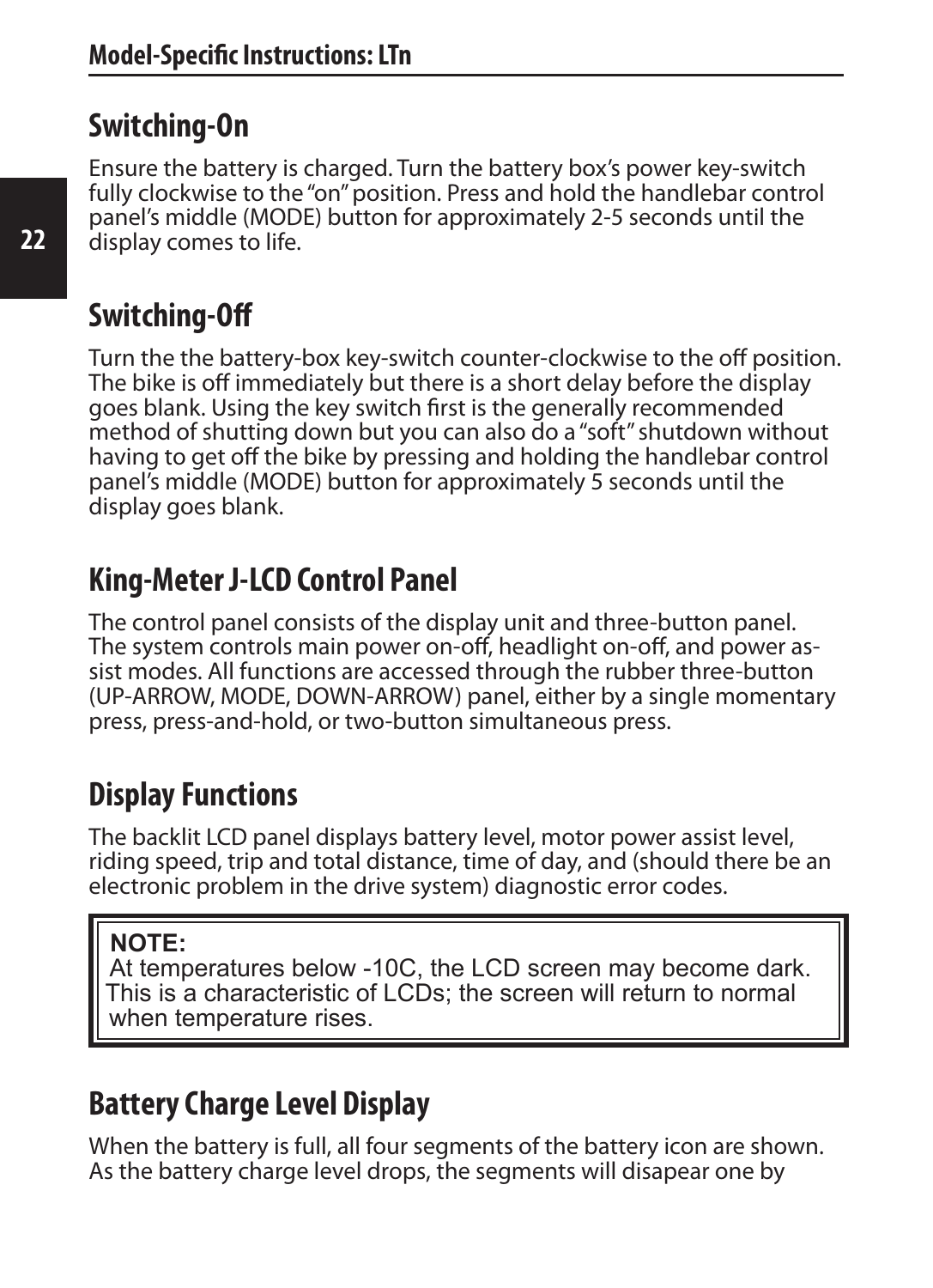one. Should the battery reach a critically-low level, the icon will also blink slowly and the motor may be disabled; at this point the battery should be recharged as soon as possible.

The battery pack also has its own charge level display on the left rear, hidden under the carry handle. It is activated by pressing the red button of the display. The battery's power switch must be on for the display to work.

#### **Power Assist Level Select**

Momentarily press the UP- or DOWN-ARROW buttons to change the output power of the motor relative to the speed of pedalling. Level 1 is minimum assist, 5 is maximum, and 0 disables power assist altogether. Assist level can be adjusted any time, including while in motion.

#### **Headlight and Display Backlight On/Off**

Simultaneously press and hold the UP-ARROW and MODE buttons for 3-5 seconds to turn on the LCD backlight and bike headlight. The backlight brightness can be adjusted (see "Programming System Settings" below).

#### **Riding Distance / Total Distance Display**

Momentarily press MODE to switch between showing trip distance (TRIP) or total distance (ODO). The trip distance is reset to zero whenever the bike is switched off.

#### **Low-Speed Cruise**

Press and hold DOWN-ARROW to engage a low-speed "cruising" mode that holds the bike at a steady 6-10Km/h on level ground.

WARNING!

Do not activate this mode unless riding; misuse may cause unintended acceleration.

# **Clock**

Shows the time of day in 24hr format. To set the clock, see "Programming System Settings" below.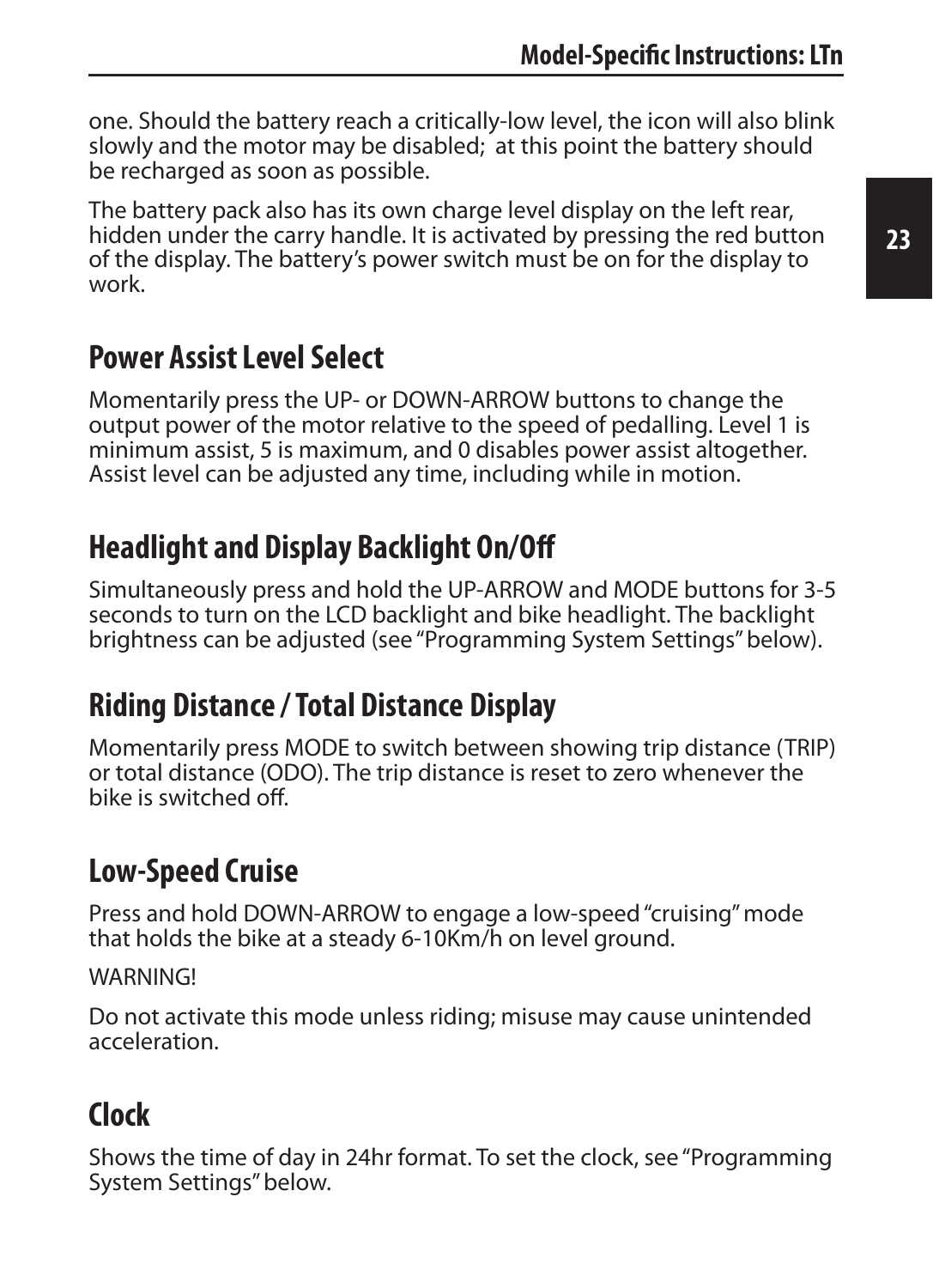#### **Diagnostic Error Codes Display**

ln the event that a serious electronic control system fault is detected, the motor power will be cut and a numerical error code will be displayed on the LCD. While the code may be very helpful in troubleshooting the problem, it is not always a definitive pointer to the root cause. If basic checks associated with each code do not solve the problem, refer service to qualified technicians.

Error Code

21 Abnormal Current Possible causes: Shorted motor wiring, excessive vehicle weight, long uphills.

22 Throttle Fault Possible causes: Disconnected plugs, damaged wires between the throttle and controller, faulty throttle unit.

23 Motor Phase Defect

Possible cause: damaged or disconnected motor power wire(s). Check that the motor-to-harness cable connector at the chainstay is fully engaged.

24 Motor Hall Sensor Defect Possible cause: damaged or disconnected motor hall sensor wire(s). Check that the motor-to-harness cable connector at the chainstay is fully engaged.

25 Brake Switch Circuit

Possible cause: the brake switch input circuits are checked for shorts at power-on; operating either brake during power-on may cause this code to display but it will clear as soon as both levers are released.

#### **Programming System Settings**

Turn on the battery box key-switch and press and hold the MODE button for 1.5 seconds to switch-on the bike.

To enter programming mode, simultaneously press and hold both the UP-ARROW and DOWN-ARROW buttons for 2.5 seconds. Momentarily pressing MODE cycles through the programmable parameters, pressing the UP- or DOWN-ARROW buttons cycles though the available values for each parameter. Settings are accessed in the following order:

**Clock:** HH and MM, in 24hr format.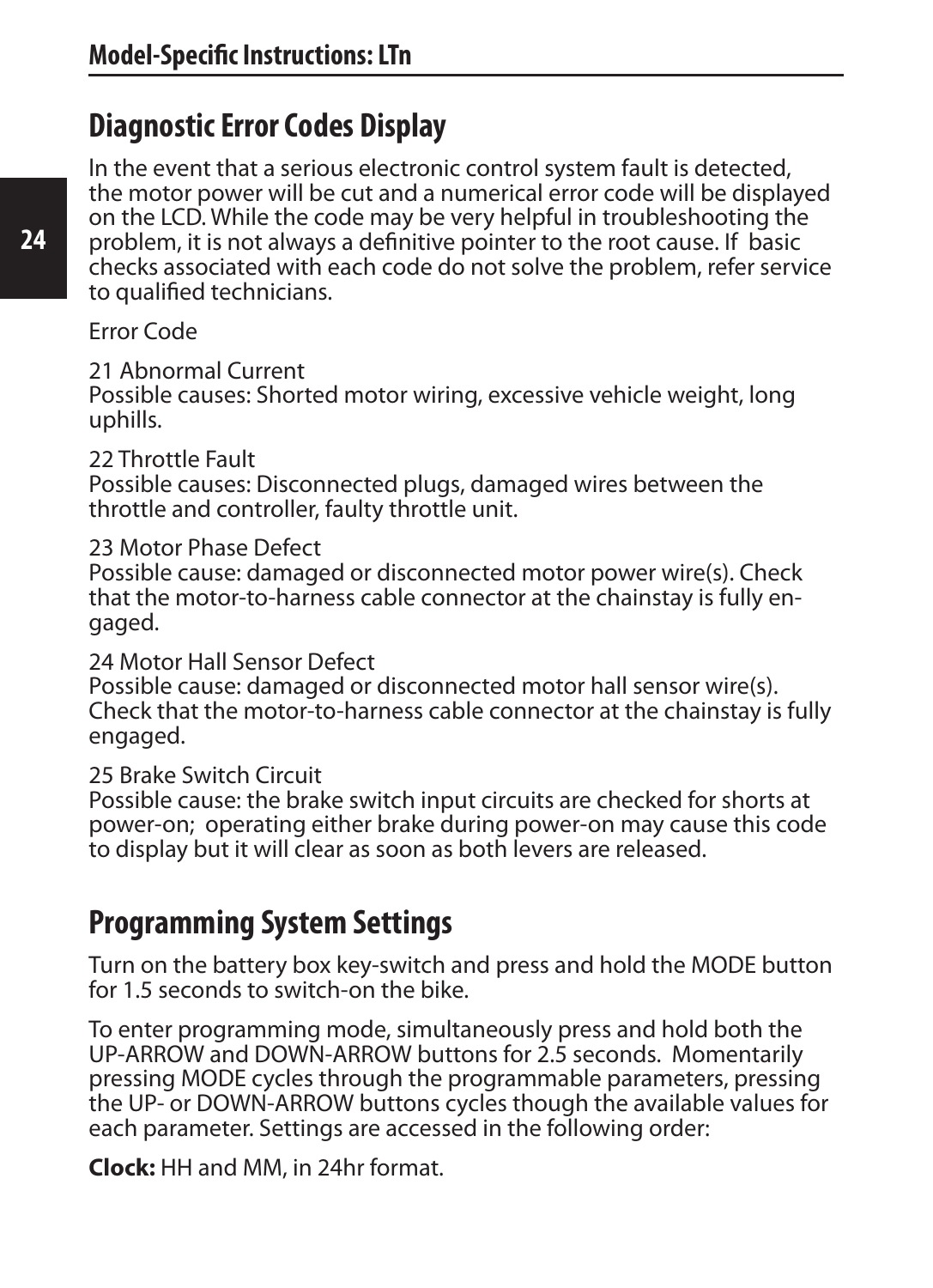**Maximum Speed Limit:** this must be set no higher than 32km/h or 20mph (or other limit applicable to your jurisdiction) to remain within government regulations.

**Units:** Choose between reading speed and distance in Miles or Kilome-<br>ters

**Wheel Diameter:** In inches, this setting affects the speedometer calibration and speed limit function. It should be set to 26".

**LCD Backlight:** Backlight brightness can be set to one of three levels.

To save all settings and exit at any point, press and hold the MODE button for 2.5 seconds until the dsplay returns to normal.

#### **Shifting Gears**

Gear shifting is like any bike with derailleurs and trigger shifters. You must be pedalling to make a proper shift.

**CAUTION!** Shifting when stopped can result in jamming or breakage of the chain.

The front three gears are selected with the left shifter; pushing the thumb lever forward shifts onto the bigger rings (higher gear, faster, harder to pedal) while pulling the index finger lever shifts to the smaller rings (lower gear, slower, easier).

The rear eight gears are selected with the right shifter; pushing the thumb lever forward shifts onto the bigger rings (lower gear, slower, easier) while pulling the index finger lever shifts to the smaller rings (higher gear, faster, harder to pedal).

#### **Braking**

Braking is like any conventional bicycle with similar equipment, but there is one added feature: when either brake lever is squeezed, the motor is shut off regardless of throttle or crank-sensor input.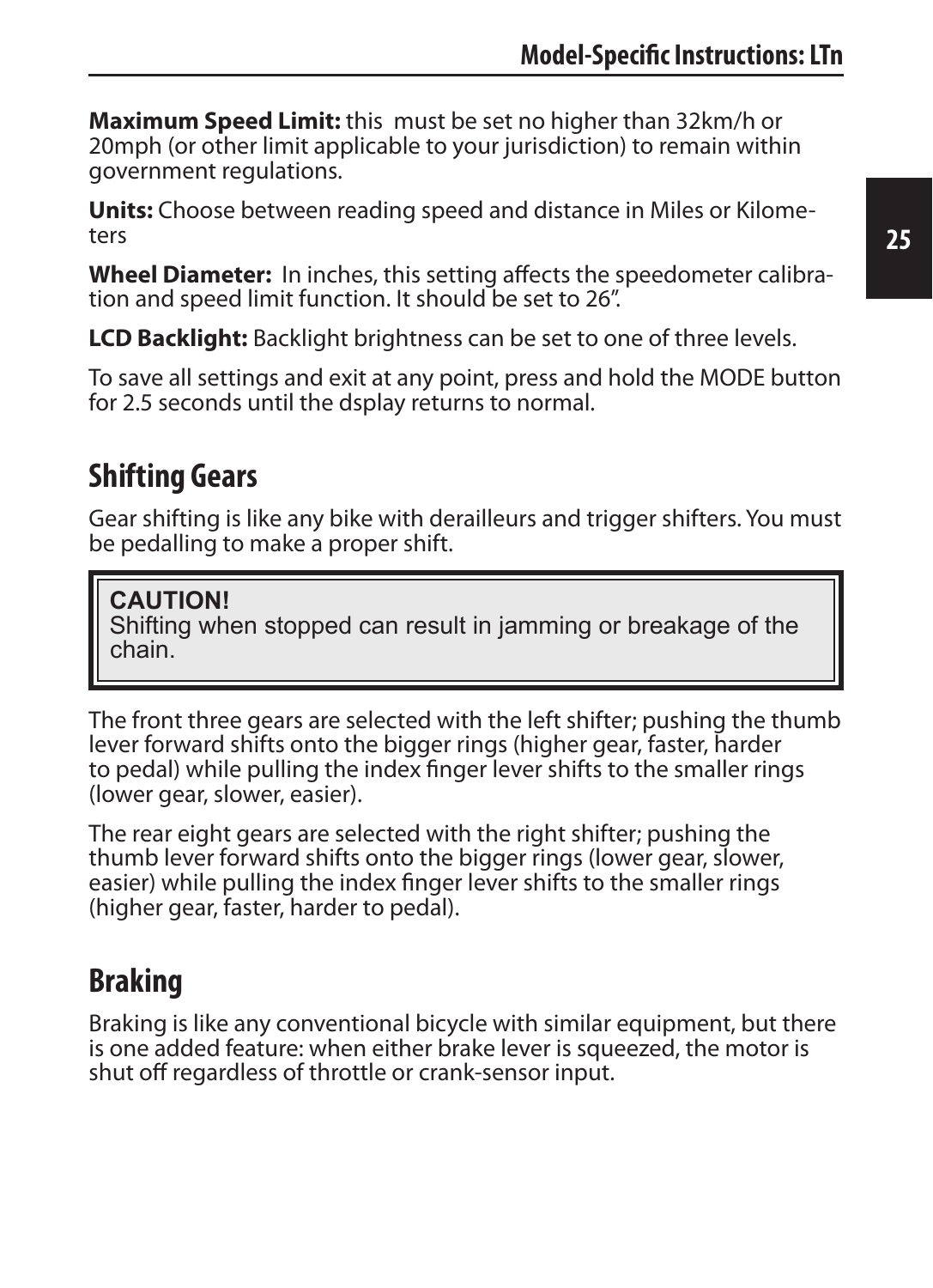#### **WARNING!**

It is important to frequently verify the proper operation of the brake switches, both for safety and to prevent undue stress on brakes and drive system.

#### **Throttle Grip**

Just like most motorcycles and scooters, a collar on the right-hand handlebar grip twists to control power delivery.

**WARNING!** Make sure that the throttle grip rotates smoothly and freely returns to the off position when released.

#### **WARNING!**

Always make sure the power is off before trying to walk or move the bike by pushing or grabbing the handlebars since it is very easy to unintentionally twist the throttle grip.

#### **Battery Pack Fuse**

The battery main fuse is located on the "front" end of the battery pack and is accessed with the pack removed from the bike. Remove the fuse cover (marked FUSE) by grasping with needle-nosed pliers. The fuse itself is removed in the same way. It is a standard 30A automotive-style "ATO" or "ATC" blade fuse.

#### **CAUTION!**

Replace only with the same rating of fuse. Use of a higher-rated fuse can result in severe damage to protected equipment and possibly fire.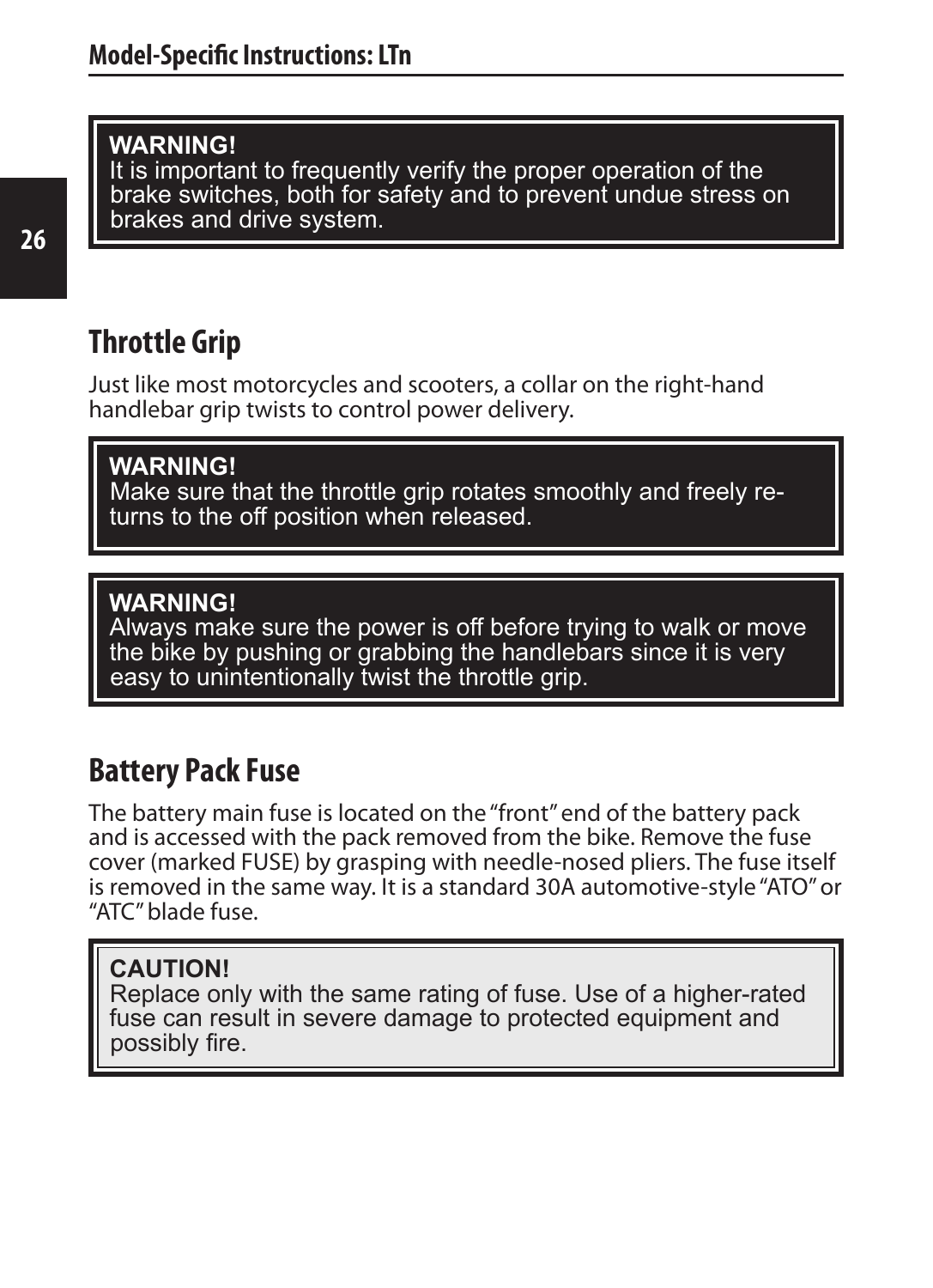# **LTf**

#### **In-Bike Charging**

Turn off the power switch on the front-left side of the battery pack (based on the rider's perspective, facing forward). Plug the charger's AC power cord into the charger and then into a standard 120V AC power receptacle; the charger's Charge State indicator LED should light up green. Plug the charger's three-pin connector into the bike's charging jack, located on the front-right side of battery box (there is no need to screw-on the plug's ring - just make sure that the plug is all the way in the jack). After a few moments, assuming the battery actually needs charging, the Charge State led should turn red. Charging is complete when the Charge State led turns green.

# **Out of Bike Charging**

Turn off the power switch on the front left side of the battery. Insert the bike's ignition key into the battery box lock on the right-rear of the battery box. Turn the key clockwise and hold it there while lifting the rear of the battery box upward using the handle. Charging is now performed exactly as described for in-bike.

#### **Battery Installation**

The key does not need to be in the lock to install the battery. Angle the front of the battery slightly downward and lower it into the battery carrier, followed by lowering the rear and pressing it firmly until it clicks into place. Lift up the battery handle to make sure the battery has latched securely.

# **Switching-On**

Ensure the battery is charged. Turn on the power switch on the front-left side of the battery pack. Hold the body of the ignition key to the top of the display panel on the left handlebar grip - there is a magnet in the key that is sensed by the panel - until the display lights up. The red taillight will also illumiate whenever the bike is powered on.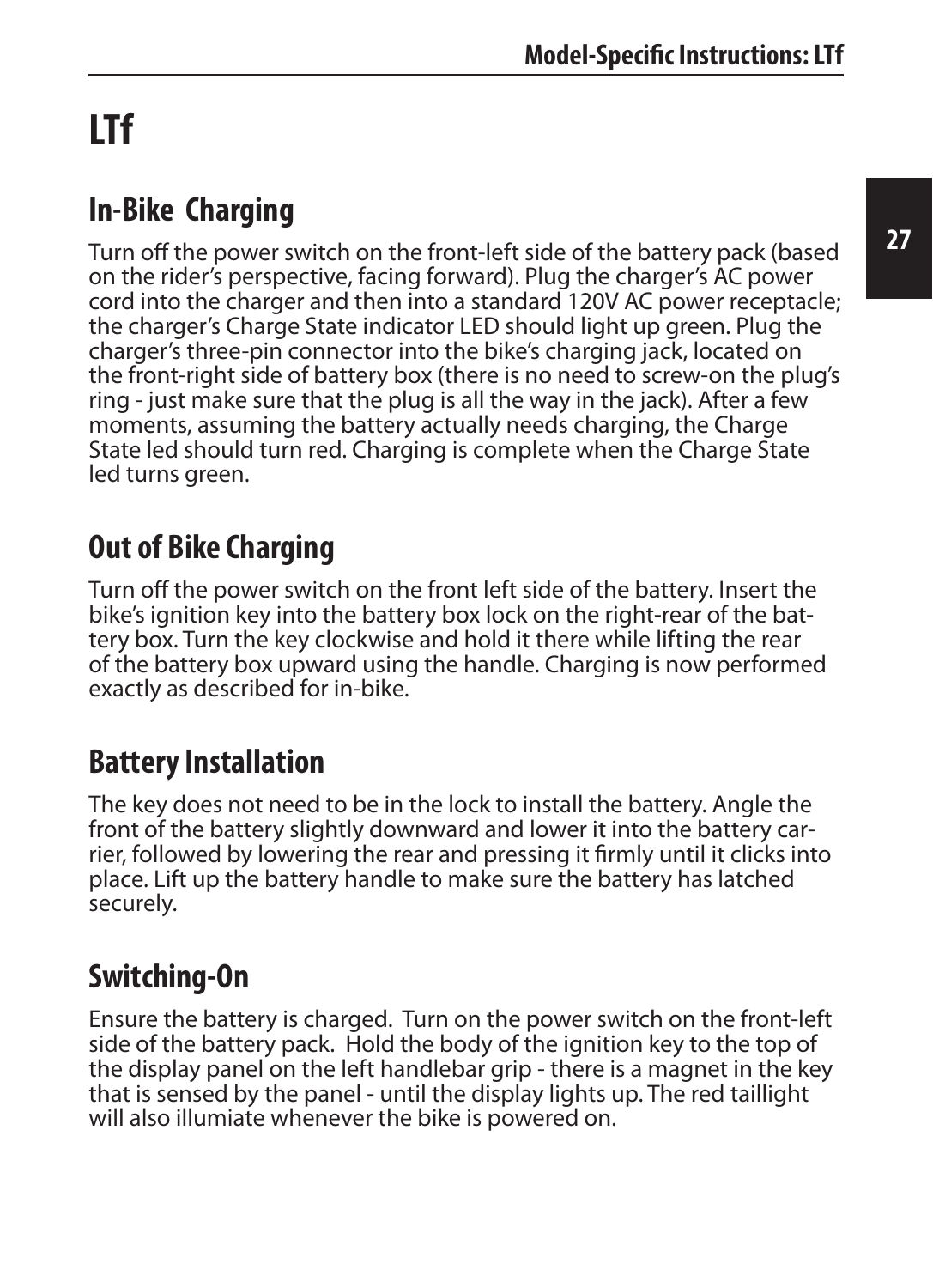#### **Switching-Off**

Turn off the battery-box power switch. Using the battery switch first is the generally recommended method of shutting down but you can also do a "soft" shutdown without having to get off the bike by holding the key to the display panel on the left grip for approximately 5 seconds until the display goes dark.

#### **Auto Shut-Off**

The bike will switch itself off after approximately five minutes of inactivity.

#### **Battery Charge Level Display**

When the battery is full, all four LEDs of the battery gauge will light. As the battery charge level drops, the LEDs will go out one by one. Should the battery reach a critically-low level the motor may be disabled; at this point the battery should be recharged as soon as possible.

The battery pack also has its own charge level display on its top. It is activated by pressing the red button of the display. The battery's power switch must be on for the display to work.

#### **Power Assist Level Select**

The output power of the motor, relative to the speed of pedalling, is adjustable in four levels. To increase the level, momentarily twist-andhold the left grip collar upward for 1 second - the green LED will advance upward upon releasing the collar. To decrease the level, momentarily twist the collar downward for 1 second. The power-on default is always the lowest level. The setting is indicated by which of the four LEDs is lit. Assist level can be adjusted any time, including while in motion.

#### **Headlight On/Off**

The headlight is powered by its own (non-rechargeable) battery. Press the button switch on the top of the light housing to turn it on or off.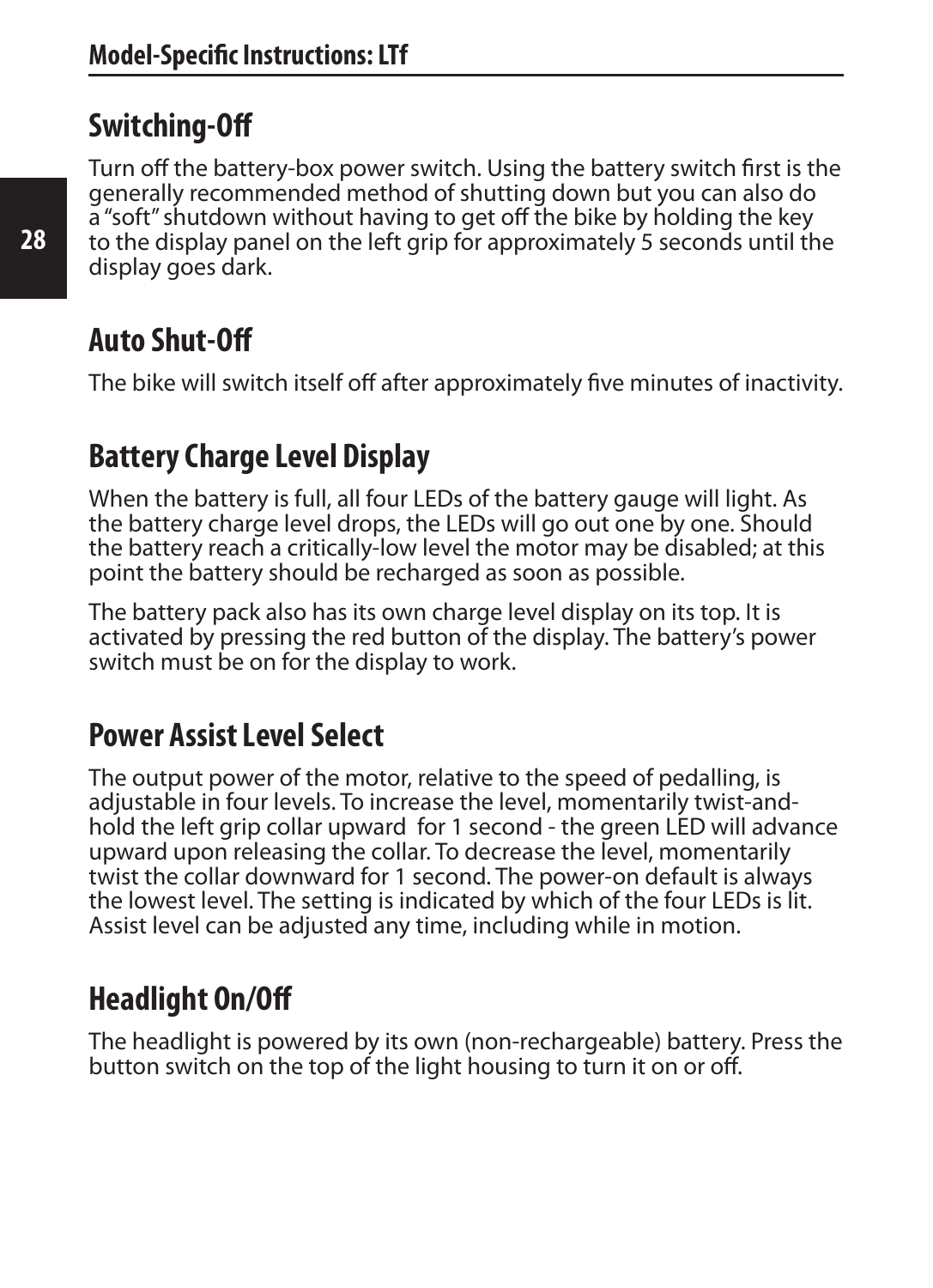#### **Shifting Gears**

The three-speed internally-geared rear hub is controlled by twisting the right-hand grip collar up or down, with the selected gear displayed in the shifter window. 1 is the lowest (easisest, slowest) gear. You can shift gears both when moving or stopped.

#### **Thumb Throttle**

Power-on-demand is controlled by the thumb throttle near the right hand grip. Push the lever downward to accellerate.

#### **WARNING!**

Always make sure that the throttle lever moves smoothly and freely returns to the off position when released.

#### **WARNING!**

Always make sure the power is off before trying to walk or move the bike by pushing or grabbing the handlebars since it is very easy to unintentionally activate the throttle.

#### **Battery Pack Fuse**

The battery main fuse is located on the bottom "forward" end of the battery pack and is accessed with the pack removed from the bike. Unscrew the fuse holder cover using a Philips #2 screwdriver and withdraw the fuse. It is a standard 6.3x32mm  $(1/4"x1 1/4")$  tubular glass or ceramic bodied "cartridge" style fuse, quick-acting, rated at 30A.

#### **CAUTION!**

Replace only with the same rating of fuse. Use of a higher-rated fuse can result in severe damage to protected equipment and possibly fire.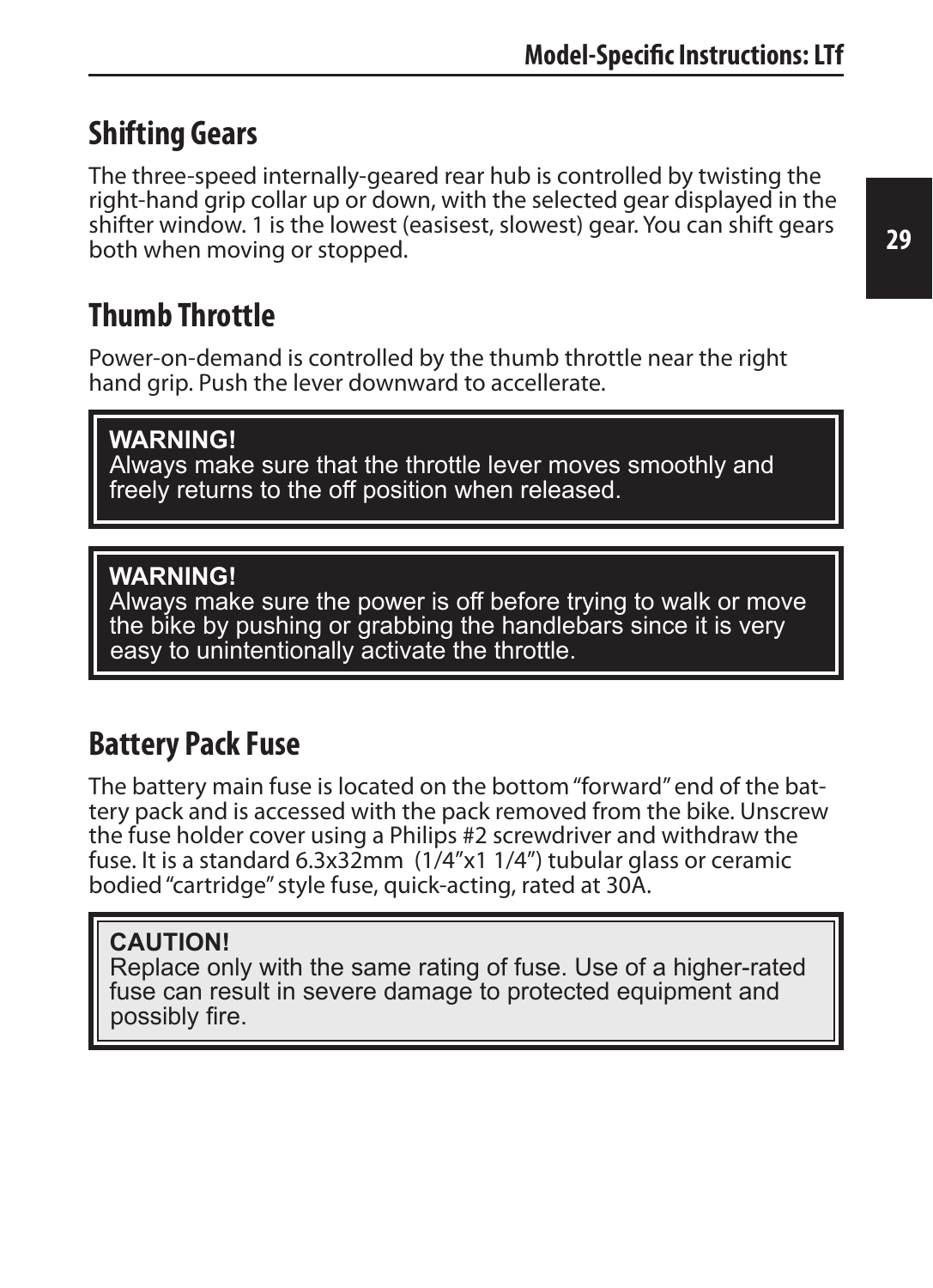#### **Folding**

Turn off power switch.

Loosen the seat adjustment quick-release lever and lower seat to bottom of travel.

Loosen handlebar stem height adjustment quick-release lever and lower handlebars to bottom of travel.

Unlock the handlebar stem hinge (pull lock lever out and downward against the spring presure) and flip the stem and bars downward.

Flip the safety cover of the frame centre hinge lock upward to clear the lock lever and pull lever away from top tube to release. Fold frame.

#### **Frame Hinge Lock Adjustment**

The tension of the frame hinge lock can be adjusted to remove any play in the joint. Use a 5mm allen wrench to tighten (clockwise) the adjusting bolt (visible when the lever is open) until the the hinge is play-free but does not require excessive force to lock.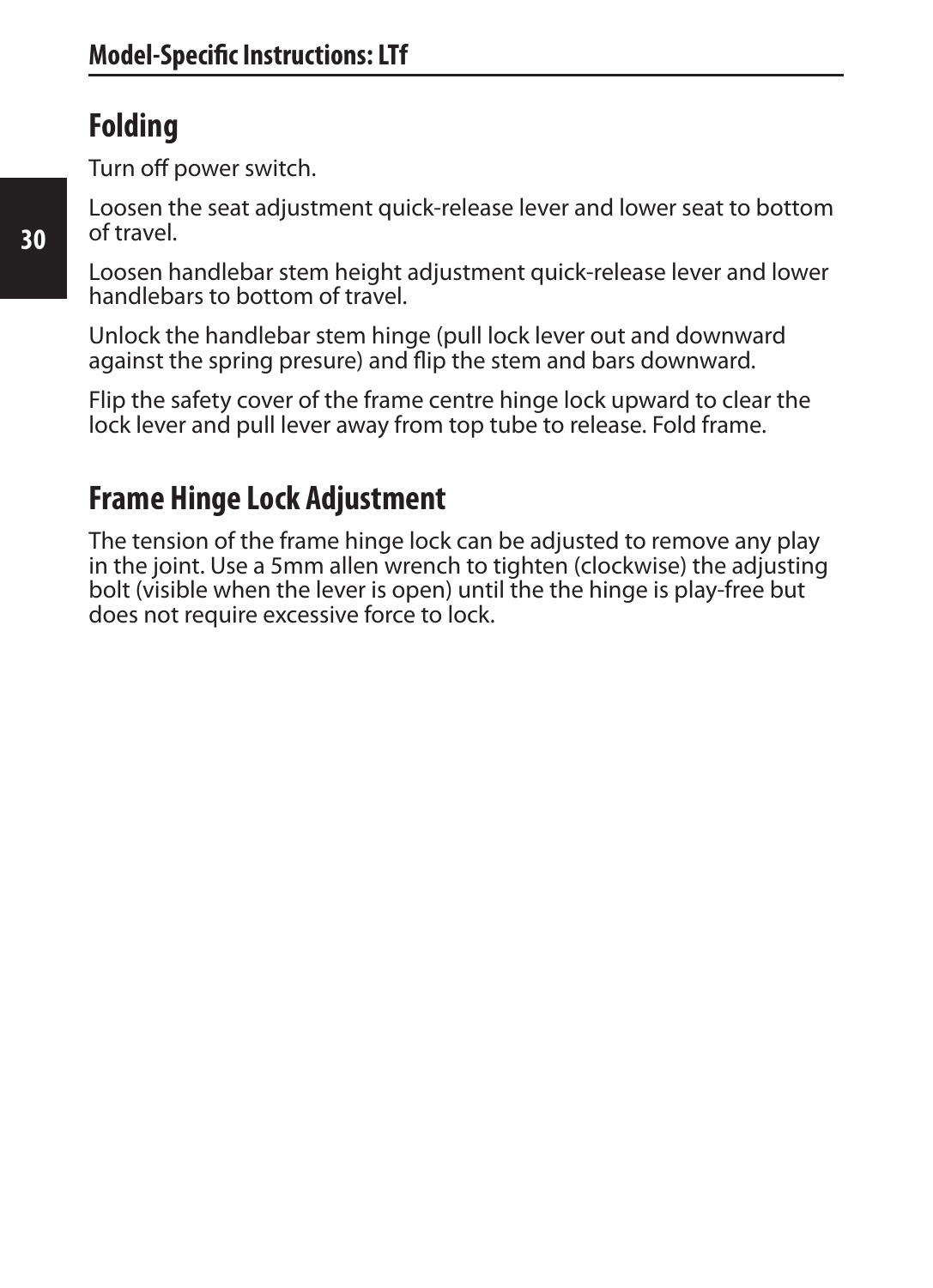# **CTr**

# **Charging**

Turn off the power key-switch on the front left side of the top tube (right or left are based on rider's perspective, facing forward). Plug the charger's AC power cord into the charger and then into a standard 120V AC power receptacle; the charger's Charge State indicator LED should light up green. Plug the charger's coaxial output connector into the bike's charging jack located near the power key-switch. After a few moments (assuming the battery actually needs charging), the Charge State led should turn red. Charging is complete when the Charge State led turns green.

#### **Switching-On**

Ensure the battery is charged. Turn the key-switch on the front-right side of the top-tube clockwise to the "on" position. The control panel battery and assist level LEDs will light.

## **Switching-Off**

Turn the the key-switch counter-clockwise to the off position.

#### **Battery Charge Level Display**

When the battery is full, all four LEDs of the battery gauge will light. As the battery charge level drops, the LEDs will go out one by one. Should the battery reach a critically-low level the motor may be disabled; at this point the battery should be recharged as soon as possible.

#### **Power Assist Level Select**

The output power of the motor, relative to the speed of pedalling, is adjustable in three levels. The power-on default is "low". To increase the level, momentarily press the "+" button. To decrease the level, momentarily press the "-" button. The setting is indicated by which of the three LEDs is lit; when no LED is lit, power assist is disabled. Assist level can be adjusted any time, including while in motion.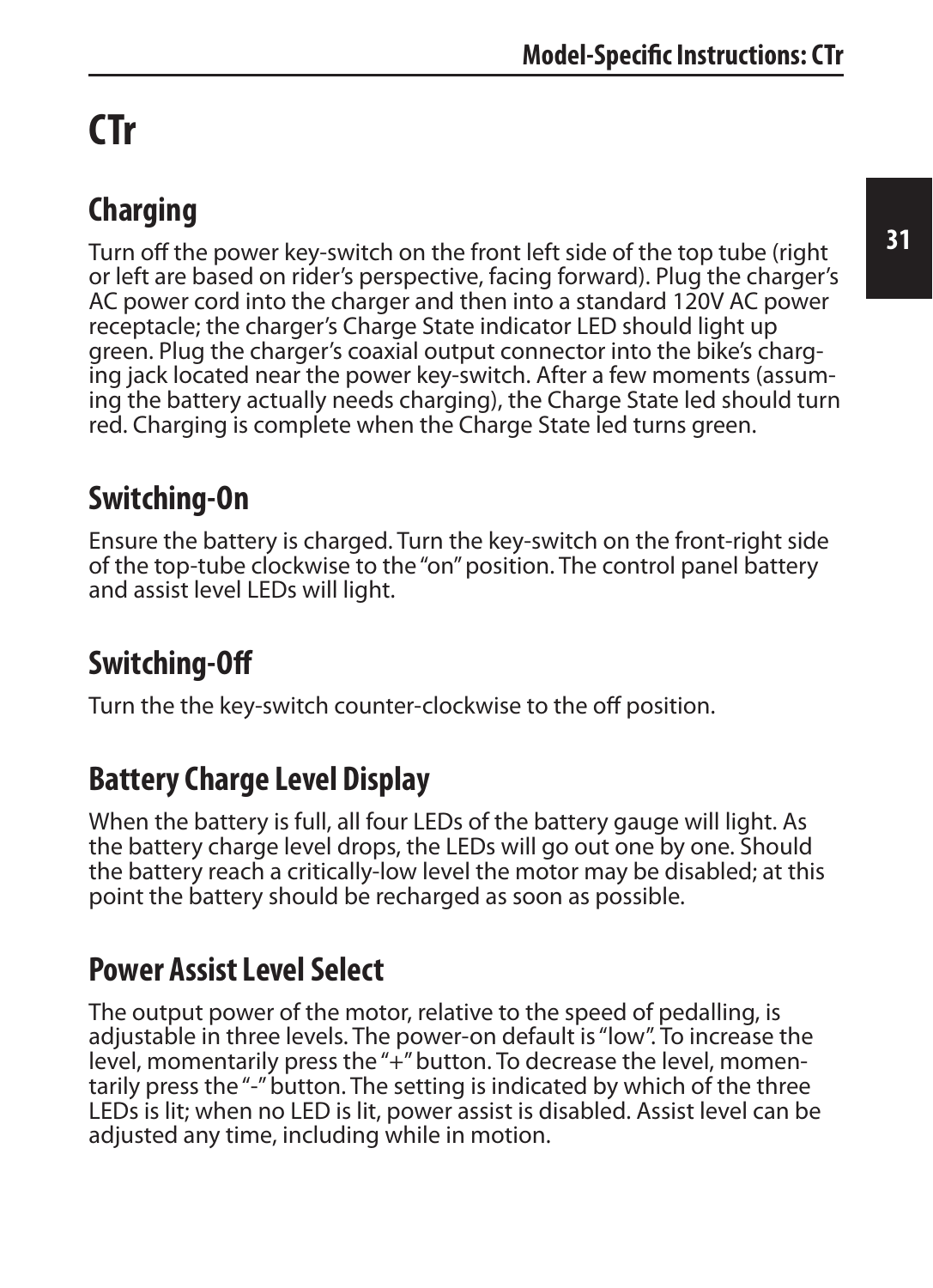#### **Headlight On/Off**

The headlight is powered by the bicycle's battery. Press the headlight icon button on the control panel to turn the headlight on or off.

#### **Shifting Gears**

Gear shifting is like any bike with a derailleur and trigger shifter. You must be pedalling to make a proper shift.

#### **CAUTION!**

Shifting when stopped can result in jamming or breakage of the chain.

The eight rear gears are selected by the right-hand shifter. Push forward on the thumb lever to shift "down" to the larger cogs (lower gears, easier, slower) and press the button to shift "up", one gear per click.

#### **Throttle Grip**

Just like most motorcycles and scooters, a collar on the right-hand handlebar grip twists to control power delivery.

#### **WARNING!**

Make sure that the throttle grip rotates smoothly and freely returns to the off position when released.

#### **WARNING!**

Always make sure the power is off before trying to walk or move the bike by pushing or grabbing the handlebars since it is very easy to unintentionally twist the throttle grip.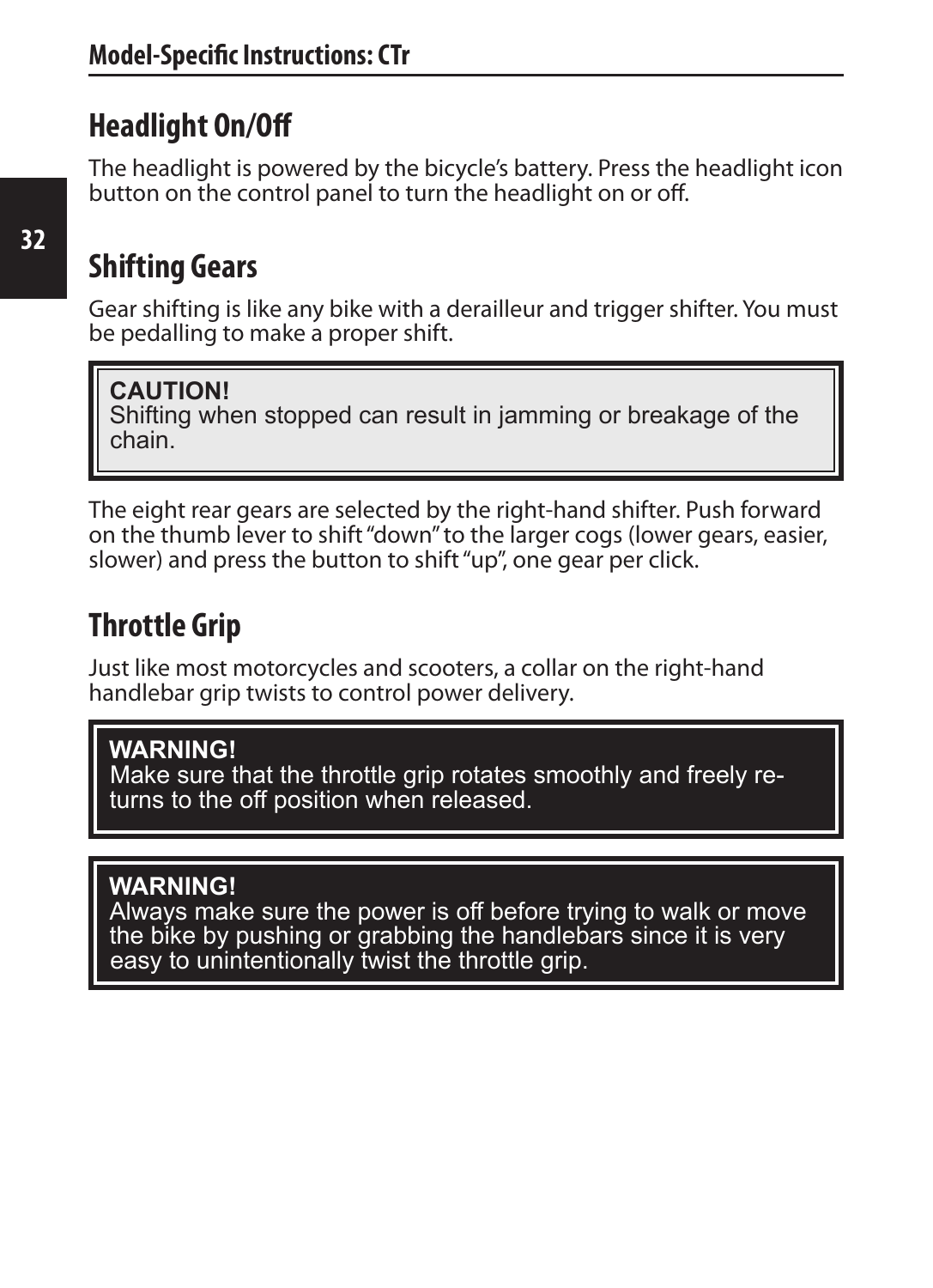# **How it Works**

Compared to an internal combustion engine, your MOTORINO Bicycle's drive system is elegantly simple.

Electric power stored in the battery pack is supplied to the motor controller.

The controller converts the battery's direct-current to three-phase alternating-current and sends it to the direct-drive brush-less motor built into either the front or the rear wheel hub. There is no chain between the motor and the road - it is there for the human-powered drivetrain only.

The controller receives rider input from the throttle grip and/or crank rotation sensor to determine how much power to send to the motor; the power developed depends on the amplitude, frequency, and shape of the AC waveform the controller produces.

When the controller receives a signal from the brake lever switches that the brakes have been applied it cuts power to the motor.

# **E-Riding Tips**

Accelerate gradually, ride smoothly.

Avoid deep battery discharge.

Charge as soon as possible after each ride.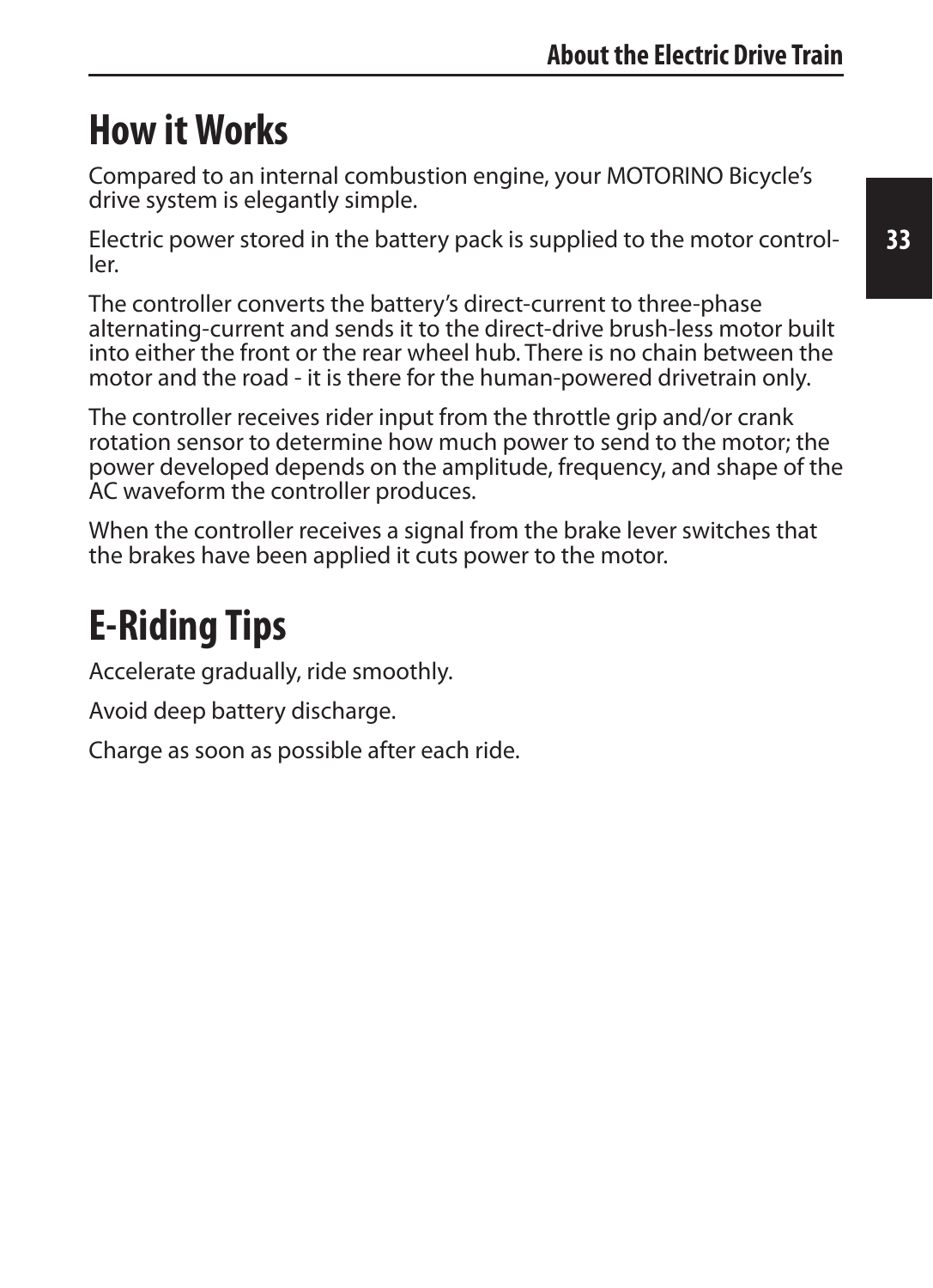# **Battery Information, Care, and Feeding**

All MOTORINO™ Electric Bicycles use lithium-chemistry batteries, combining high energy storage capacity with light weight, small size, and low self-discharge.

#### **Caring for your Lithium Battery Pack**

Lithium batteries are maintenance-free and do not quickly self discharge or degrade in storage. However, keeping these points in mind will help you get the most from them:

#### **1. They do not like over-charging or under-voltage.**

No batteries really do, of course, but lithium-chemistry cells are particu-<br>larly picky. The batteries in your MOTORINO™ have internal protection circuitry that disconnects the cells when at risk of being over or under charged to the point of serious damage. That said, it is still very important that the battery be recharged promptly if the low voltage cut-out is tripped. This is because "self-discharge", although very slow compared to other types of batteries, can still take the cells into dangerously lowvoltage territory.

#### **2. They prefer not to be deeply discharged**

Similar to lead-acid cells but to a much lesser degree, a lithium battery pack will give more mileage over its lifetime if you minimize the depth of discharge. The trade-offs are hard to quantify in real world use, so just do what you can.

#### **NOTE:**

There is no such thing as a "memory effect" in relation to lithium batteries; the "advice" to fully discharge before recharging only ever applied to old-tech Nickel Cadmium batteries.

#### **Battery Lifespan**

Replacing the battery pack is an inevitable part of riding an EV. Even<br>when you do everything right, the natural order of things is for the capacity of batteries to decrease ever so slightly with every charging cycle, and the deeper the discharge, the proportionally greater the loss. They also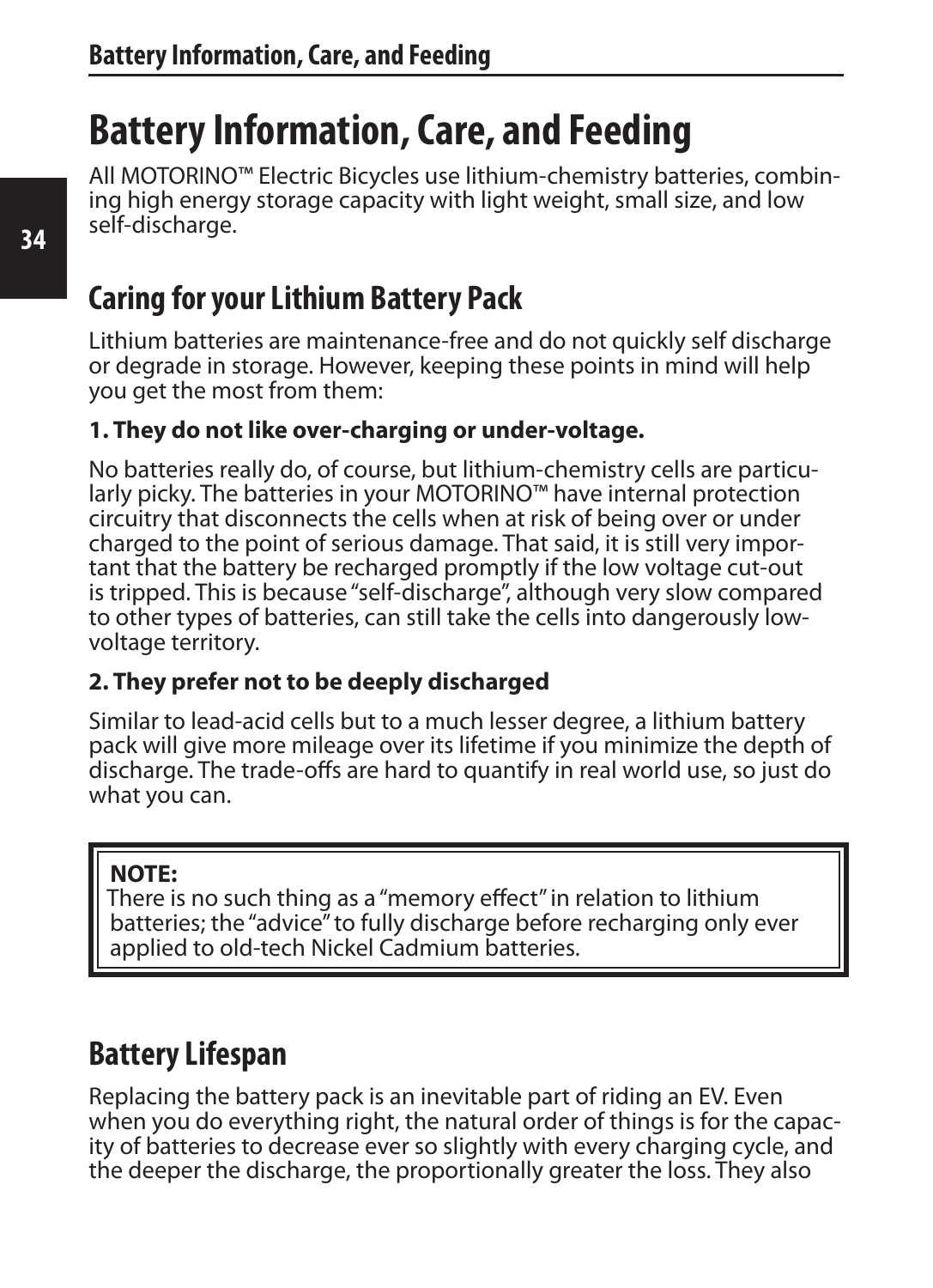age chemically when sitting on the shelf, but proper storage will make that far less of a factor than actual use.

"How long will my batteries last?" is almost impossible to answer since it will be highly dependent on how far you ride, both in-total and between charges, and what your needs are. There is no set schedule for replace- ment; it falls to the owner to decide when the range of the bike can no longer meet their needs.

#### **A Word on Replacement Batteries**

Unlike many e-scooters, battery packs for electric bicycles are very modelspecific in both physical and electrical characteristics. Correct replacements may be purchased from your MOTORINO™ dealer.

#### **Battery Disposal and Recycling**

When the battery pack is no longer viable, it should be removed from the bike and delivered to a recycling facility. Laws prohibit disposal of any large lithium batteries in everyday trash. Please contact your local solid waste or recycling authority for recycling information in your area.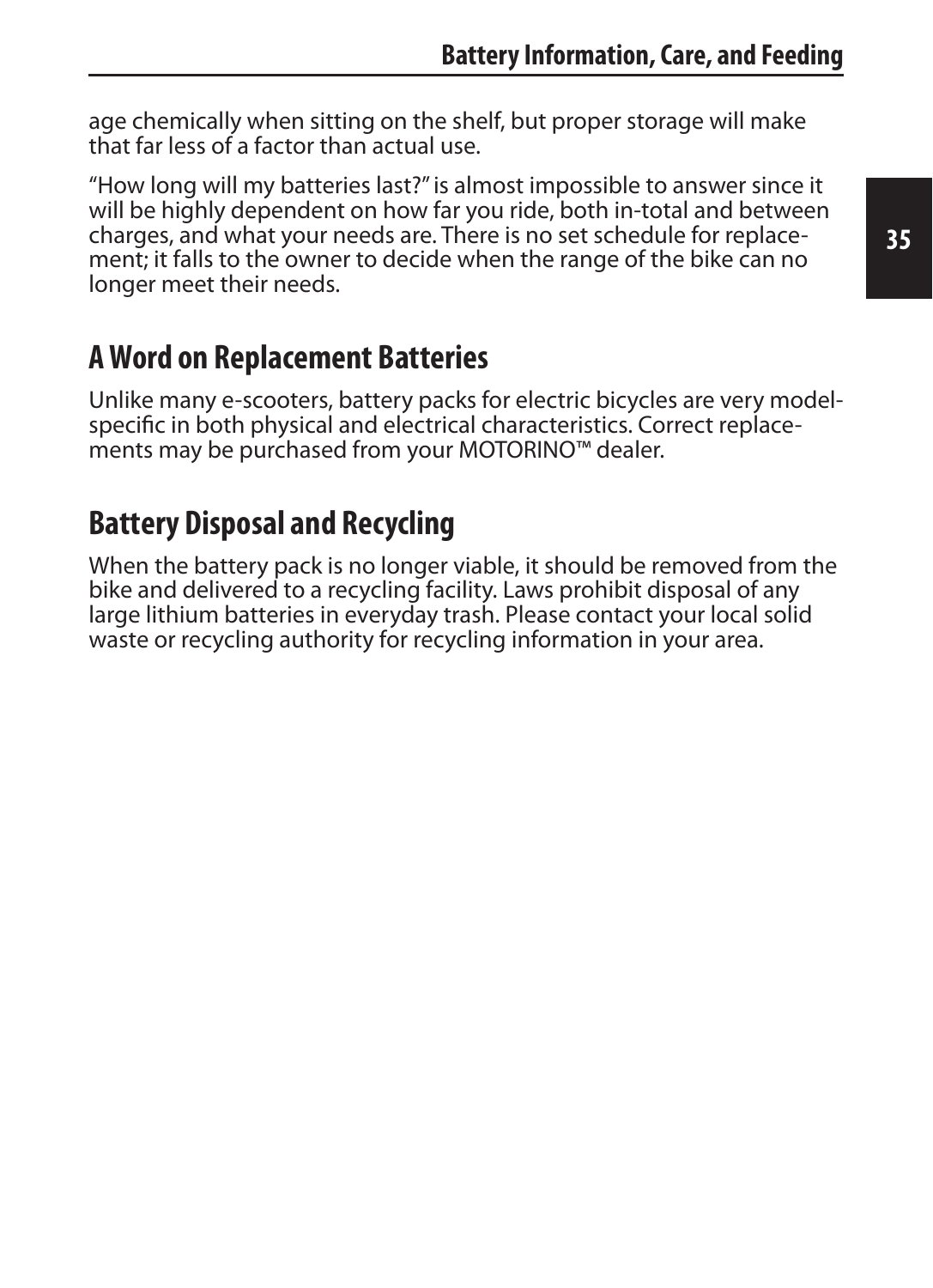# **Maintenance**

Nobody can keep an eye on the condition of your MOTORINO™ Elelctric Bicycle like you can. It is up to you keep it maintained and obtain servicing as required. Being fully familiar with your MOTORINO™'s regular operation will also help you spot potential trouble before it becomes a breakdown.

#### **WARNING!**

Failure to maintain your MOTORINO<sup>™</sup> can result in unsafe operation, regulatory non-compliance, damage to components, and possible denial of warranty coverage.

Fortunately, unlike an internal-combustion vehicle, the electric drive system requires very little maintenance beyond charging the battery and regular inspections of the exposed cabling.

The rest of the maintenance and adjustment items are the same as on conventional bicycles. And just as with conventional bicycles, some items are very simple but others require special tools and a fair bit of skill and experience to do correctly. If you have any doubts about your own abilities, refer servicing to your MOTORINO™ dealer or a competent bicycle mechanic. Bear in mind that in-warranty repairs must be referred to your MOTORINO™ dealer.

#### **Service Information**

Rather than attempt to explain how to maintain a bicycle in this limited space, the focus will be on a few general yet critical areas. The Internet offers a wealth of articles and videos on every aspect of bicycle maintenance and repair, but two very reliable sources to start you off are *bicycling.com* and *sheldonbrown.com*

Detailed manufacturers' technical service information for the various components used on MOTORINO™ electric bicycles has been compiled and listed by model in the Support section at *motorino.ca*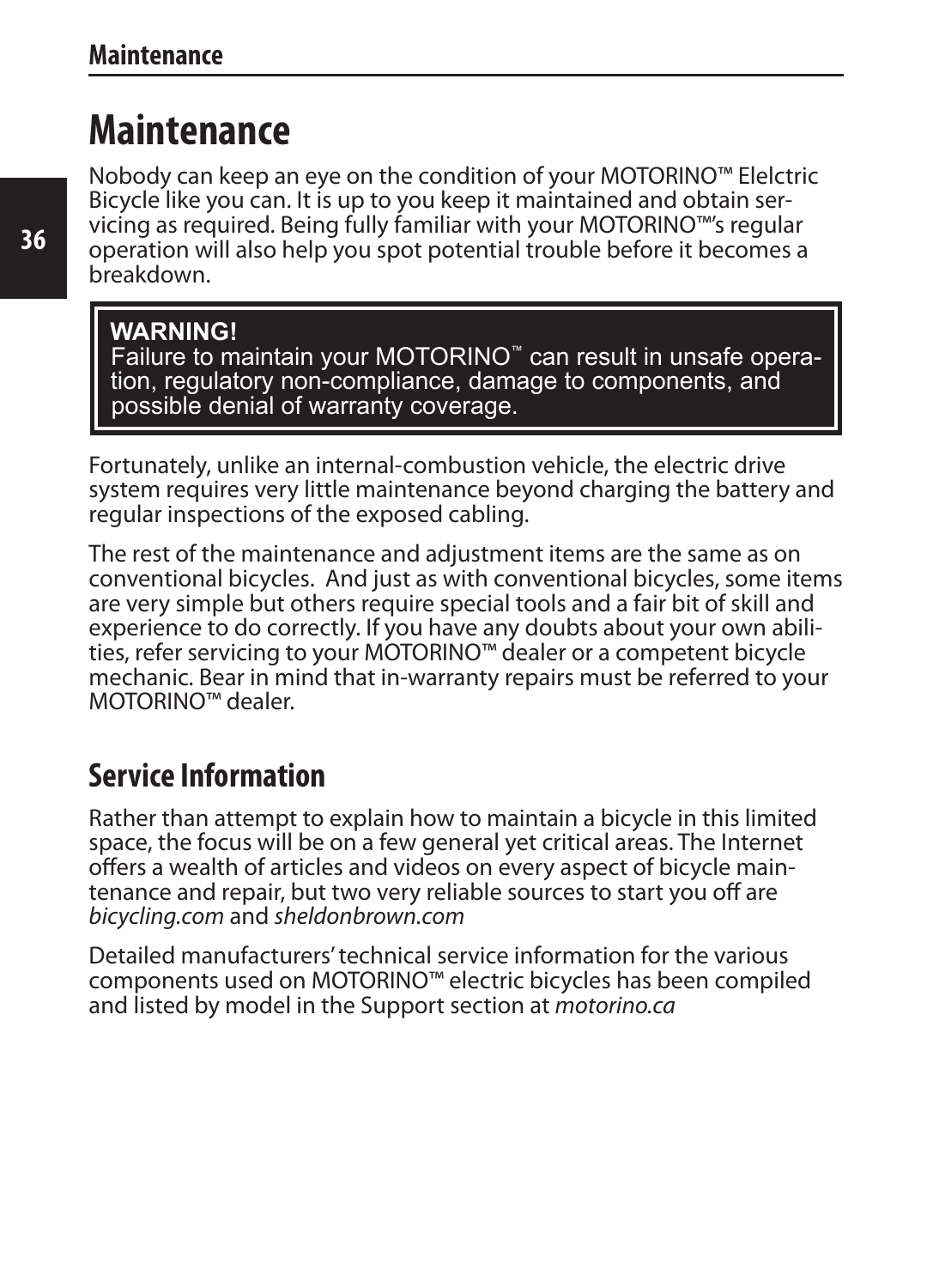# **Periodic Maintenance Schedule**

Maintenance time periods are approximates based on semi-daily use in moderate weather. Heavy use, winter weather or otherwise harsh conditions may necessitate shorter intervals between checks and service. Refer to the applicable section of this user guide or the specific component manufacturers' technical documentation for detailed service procedures.

#### **Daily/Every Ride**

Pre-Ride Checks (page 12).

#### **Weekly**

Closely inspect tires for tread wear, foreign objects, and damage.

Check that wheels spin freely, bearings feel smooth, and rims run true.

# **Monthly**

Closely inspect wheels for damage and loose spokes.

Lubricate chain and cables.

Inspect brake pads and rims/rotors for excessive wear.

Check all axle nuts/skewers and brake hardware.

Inspect wires and cables, especially on front fork and around other moving parts. Check cable connectors.

Check steering column (aka "headset" ) for bearing play.

Check crank bolts.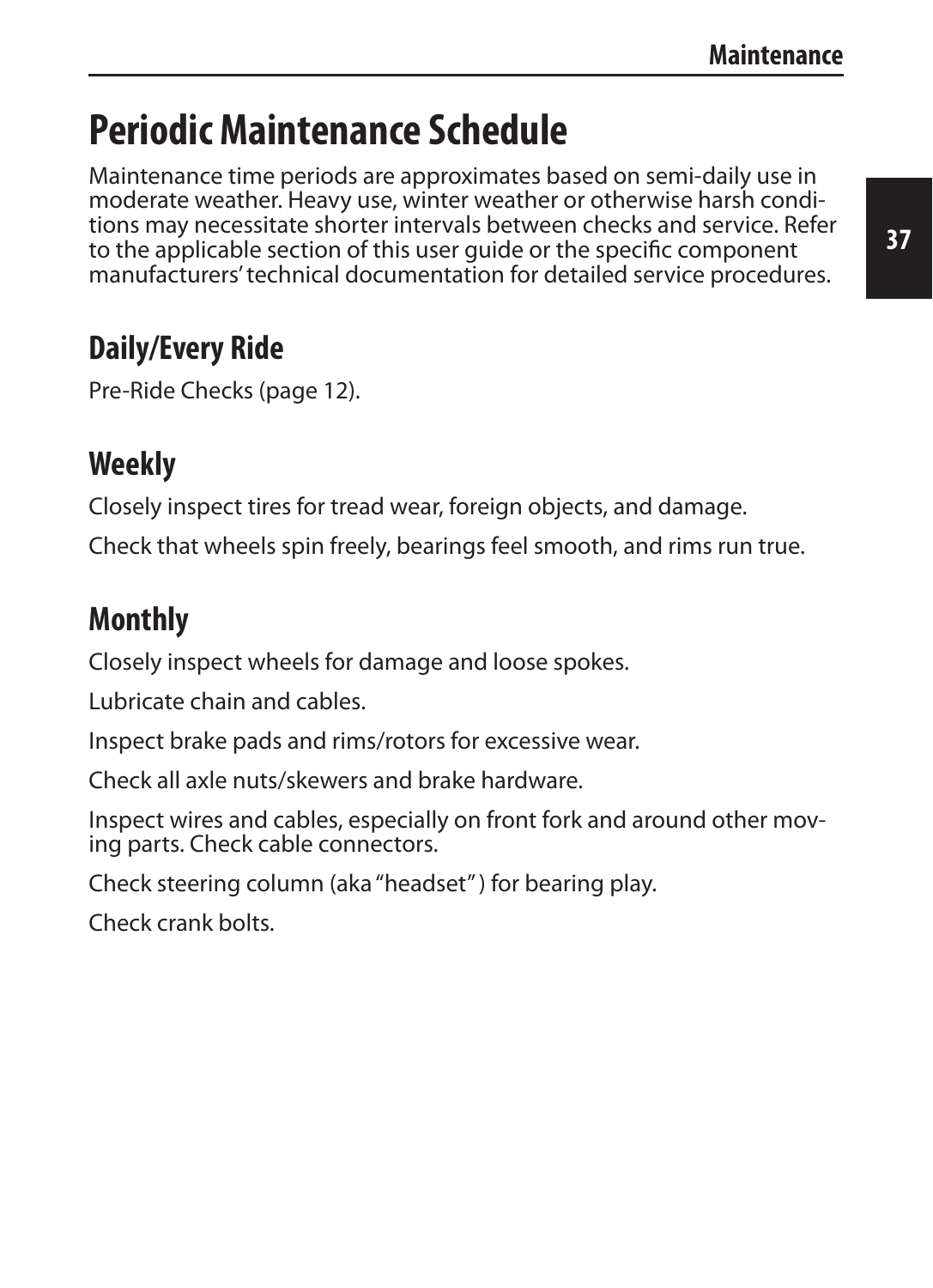# **Maintenance Procedures**

#### **WARNING!**

The instructions here are intended for people with sufficient mechanical aptitude and experience to work on motor vehicles and bicycles. If in doubt about your abilities to carry out any of these procedures, refer inspection and servicing to your MOTORINO dealer.

#### **Cleaning and Lubricating the Chain**

There are many bicycle-specific chain lubricants on the market but any non-detergent machine oil is likely suitable; the trade-off is cleanliness vs duration of effectiveness with the thinner lubricants requiring more frequent application but attracting less dirt. That said, WD-40 is not at all suitable as a lubricant, although it can be used as a cleaning solvent.

A drop of oil on each chain link roller/pin, between the side plates, is all that is needed. Remove excess oil with a rag but always leave a slight film to prevent rust. A spray-on chain lube can also be used as long as care is taken to keep oil or grease off of the brake parts (including wheel rims) and tires.

To clean the chain without removing it from the bike, you can use a solvent-soaked rag. Care must be taken to avoid getting solvent into the bottom bracket or motor bearings, etc.

#### **Checking Brake Pads and Rims/Rotors for Wear**

Your brakes are the most critical of safety components and should be checked regularly for security of fasteners and wear. Worn-through brake pads will very quickly ruin the brake rotor or wheel rim, compounding the costs and increasing downtime, so it is a false economy to ever delay replacement.

Rim-brake pads should be replaced before the friction material reaches the "wear limit" line usually cast into the top of the pad. This line almost always coincides with the bottom of the grooves, or "tread", of the pad.

Disc brake pads can usually be checked in-place with the help of a bright flashlight by sighting along the surface of the brake rotor. Be sure not to confuse the pad backing plates with pad friction material.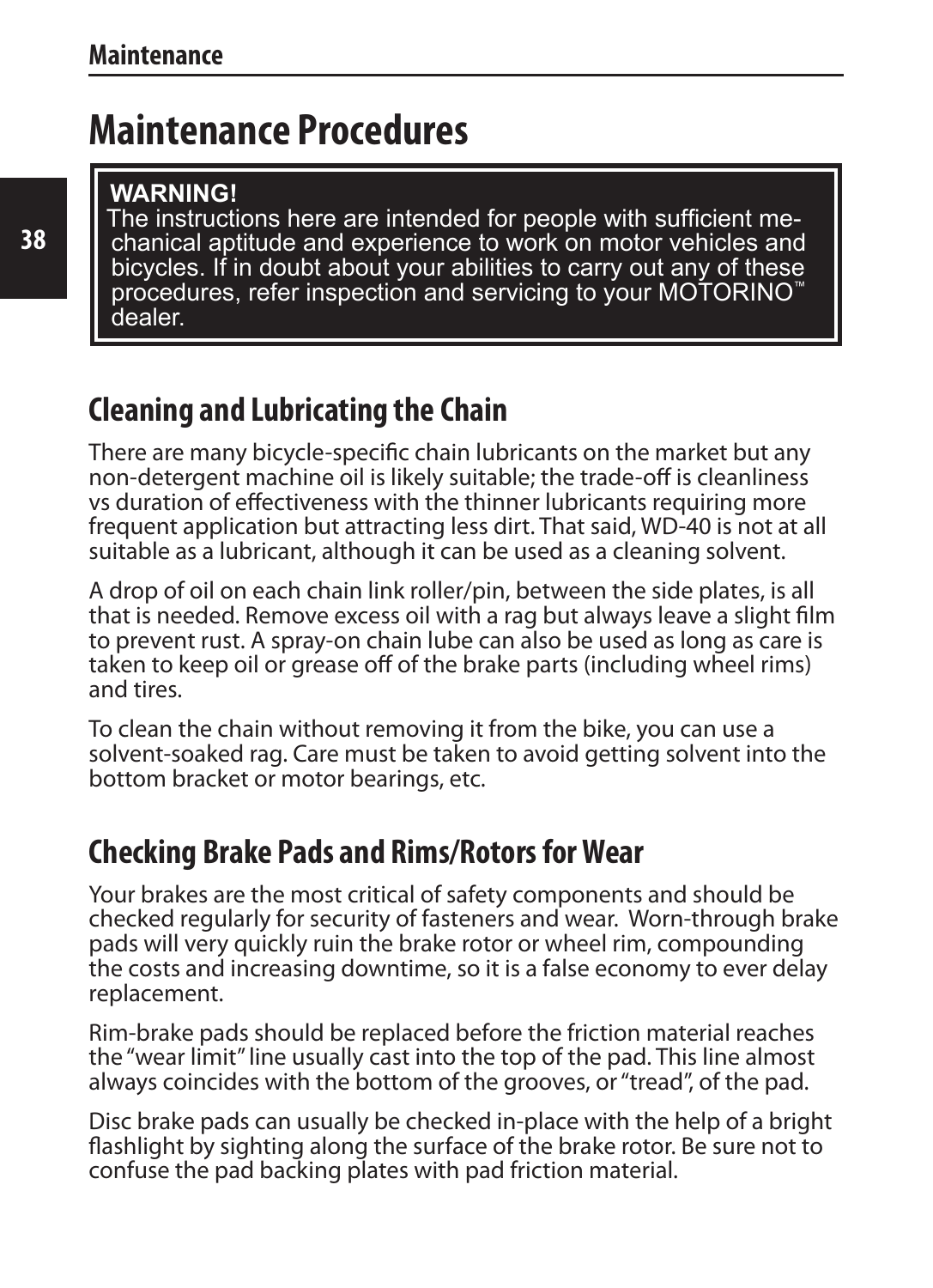Refer to the brake manufacturer's technical documentation for specific measurements and replacement procedures.

Rim and rotor braking surfaces should be free of deep grooves. Check for signs of cracking. The minimum allowable disc brake rotor thickness is specified by the manufacturer but sometimes also marked on the rotor.

#### **Checking Brake Adjustment**

Generally, the brake levers should move about half way toward the grip with moderate force. They should no more than just begin to touch the grip with full "panic" force applied.

There is often a compromise between solid brake action and risk of drag. With rim brakes, rim trueness plays a big part in determining the minimum clearance (and there fore "slack") needed to prevent rubbing. Disc brakes are sensitive to rotor warp and caliper alignment. Excessive friction in pivot points or cables can lead to dragging or inability to attain correct action.

Please refer to the technical documents for your model and specific components for definitive servicing and adjustment information.

#### **Checking Wheel Bearing Play**

In normal use, the sealed ball bearings in motor hubs do not require adjsutment or lubrication and only need to be checked for abnormal wear or damage. Non-powered hubs may have adjustable "cup-and-cone" bearings and these may need adjustment, cleaning and repacking, or complete bearing ball repalacement from time to time depending on their design and operating conditions.

To check, grab the top of the wheel and try to rock it perpendicular to the axle axis. Play will be felt as a looseness between two hard stops. Only the slightest perception of play is acceptable.

Once you have ascertained that any play is not because of loose axle nuts, refer motor bearing replacement to your MOTORINO™ dealer.

#### **Checking for Steering Bearing (Headset) Play**

The steering column runs on upper and lower ball bearings. Depending on the model, they may be adjustable or fully sealed. In normal use they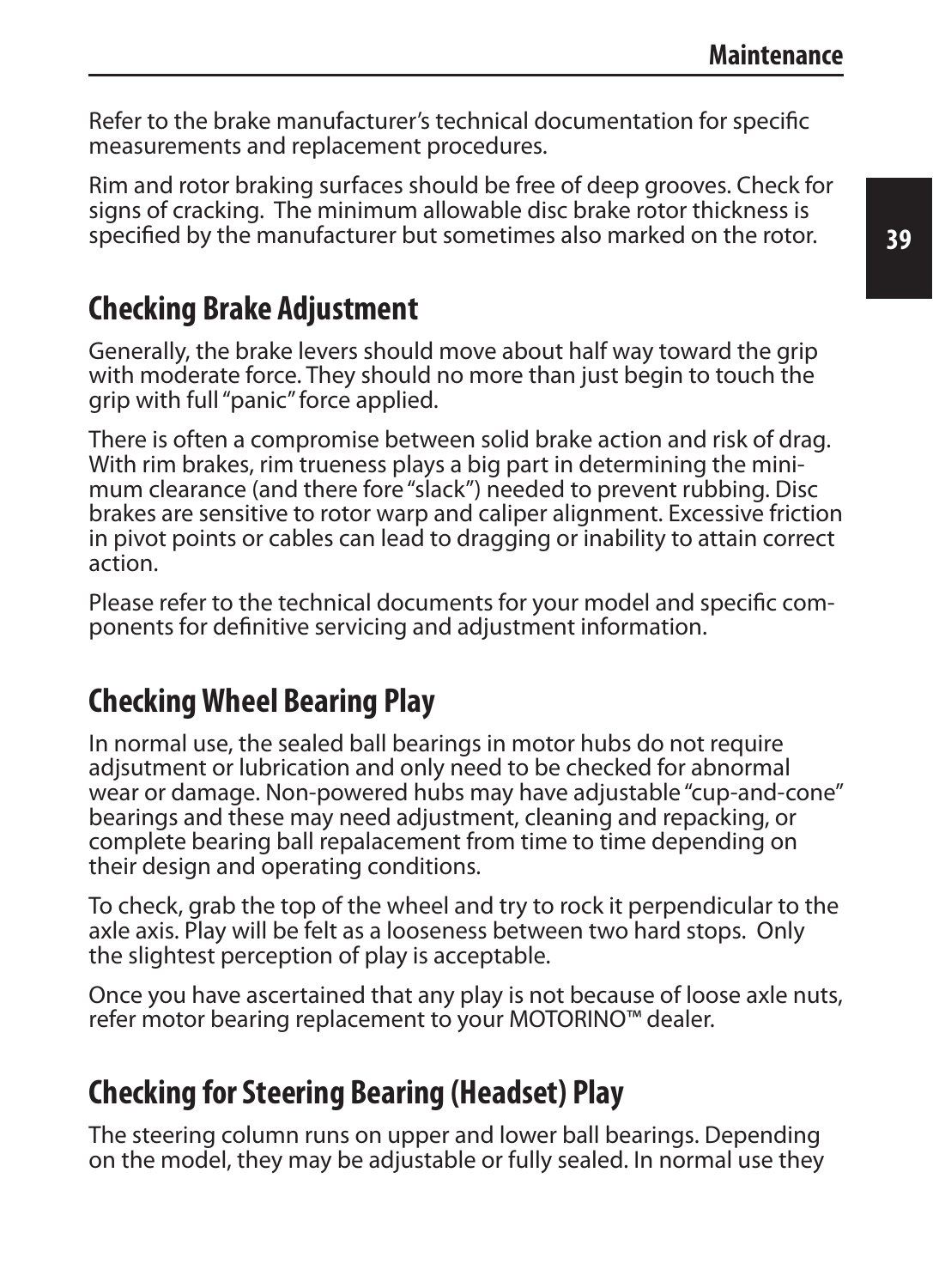do not require servicing other than an occasional adjustment. Problems usually only arise due to hard impacts.

To check for play, stand over the bike and squeeze the front wheel's brake lever so that the wheel is locked. Rock forward and backward slightly as if to roll the bike. Play will be felt as a looseness between two hard stops and should be distinct from a bit of natural flexing of parts.

Refer bearing adjustment or replacement to your MOTORINO™ dealer.

# **Tires**

Your tires are the only thing between you, your MOTORINO™, and the hard, unforgiving pavement. All going, turning, and stopping happens through your tires. Take good care of them.

#### **Tire Pressure**

Tire pressure is one of the most critical factors determining the effective range and efficiency of your MOTORINO™. We recommend maintaining the maximum pressure indicated on the sidewalls of your tires for maximum efficiency and handling safety.

#### **WARNING!**

In addition to poor range, high pedalling effort, and bad handling performance, low tire pressures can increase the load on the controller and motor causing overheating and possible failure. Riding with the tires at very low pressures can also result in the tire bead coming unseated from the rim, leading to a sudden flat, rim, tube and tire damage, and a possible crash.

#### **CAUTION!**

Always use a suitable, accurate tire pressure gauge when filling tires from any air source.

#### **Checking Tires for Condition and Foreign Objects**

Regularly inspect your tires for signs of damage or wear such as penetration by nails and other sharp objects, objects stuck in tread grooves, pinched or bulged sidewalls, cracking, delamination, and flat-spotted or worn-through tread.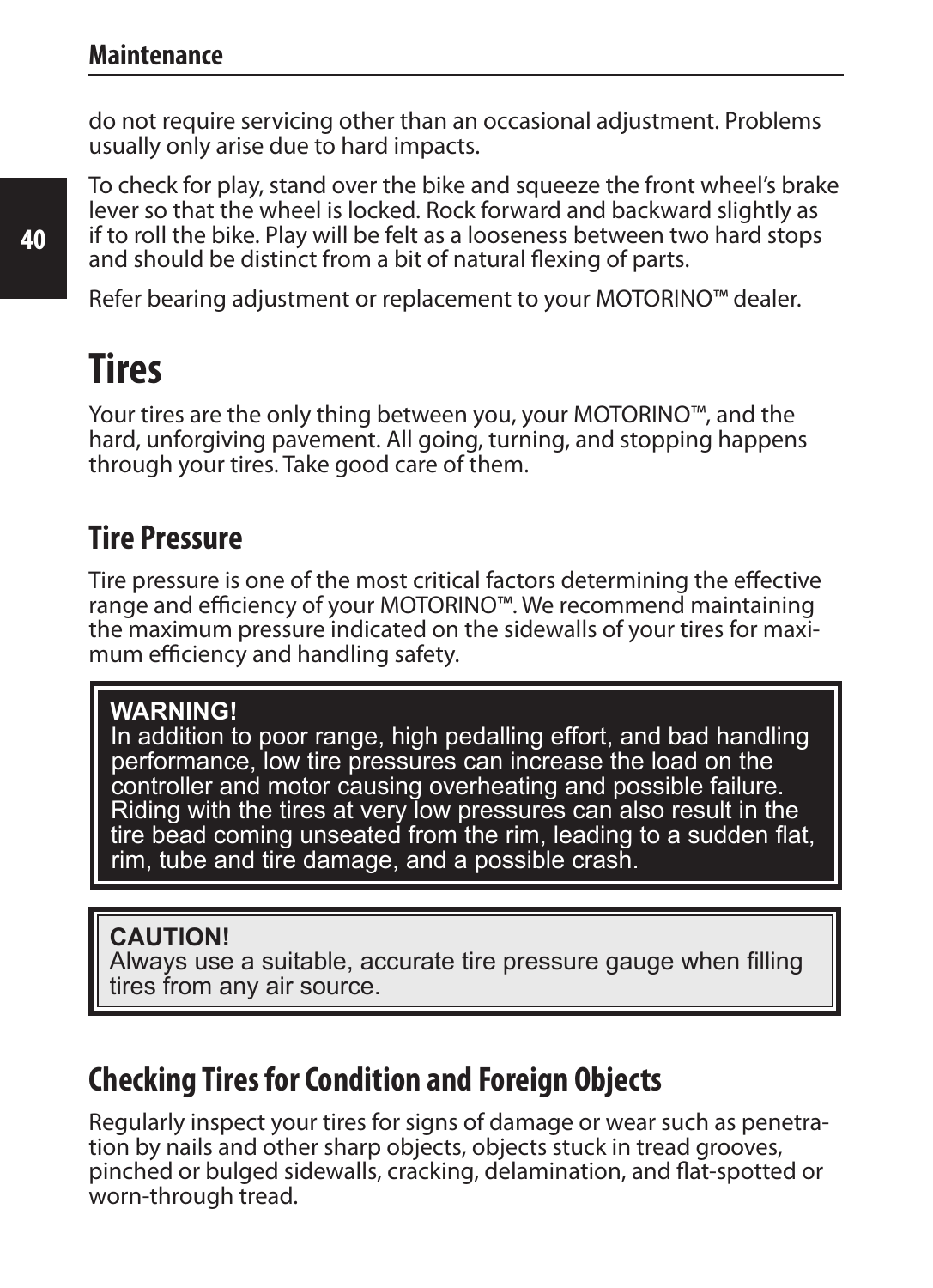#### **Tire Replacement**

#### **WARNING!**

Replace only with a correctly-sized tire and/or tube.

Choose a high-quality tire that can handle the extra weight of an electric bike. Higher-pressure tires with smooth tread generally give better efficiency, making for easier pedalling and longer electric range, but may rid a bit harder as well. Tires specifically labeled as suitable for electric bicycles are a safe bet.

If replacing an inner-tube, be sure to purchase one of the correct size for the tire and with the correct style (Schrader or Presta) and length of valve stem (to suit deep or shallow rim profiles).

#### **Dealing with a Flat Tire**

#### **CAUTION!**

Special care must be taken when removing the powered wheel to avoid damage to the cabling or connector. Extra attention should be paid to where the motor cable exits the axle.

Flats and slow leaks can come from damage to the tube/tire itself or a loose valve core.

A tube patch kit can often allow a quick roadside repair to most punctures, so long as you have a way to reinflate the tube. It is often possible to apply a patch without removing the wheel from the bike which is an important advantage when dealing with a flat on the powered wheel.

#### **Preemptive Tire Sealant**

As a preemptive measure, your MOTORINO™ dealer can install a product which is capable of nearly immediately sealing a puncture, often without you even noticing. Since it remains a liquid until it's forced out of a leak, it also acts as a kind of dynamic balancer, potentially making your bike run even smoother.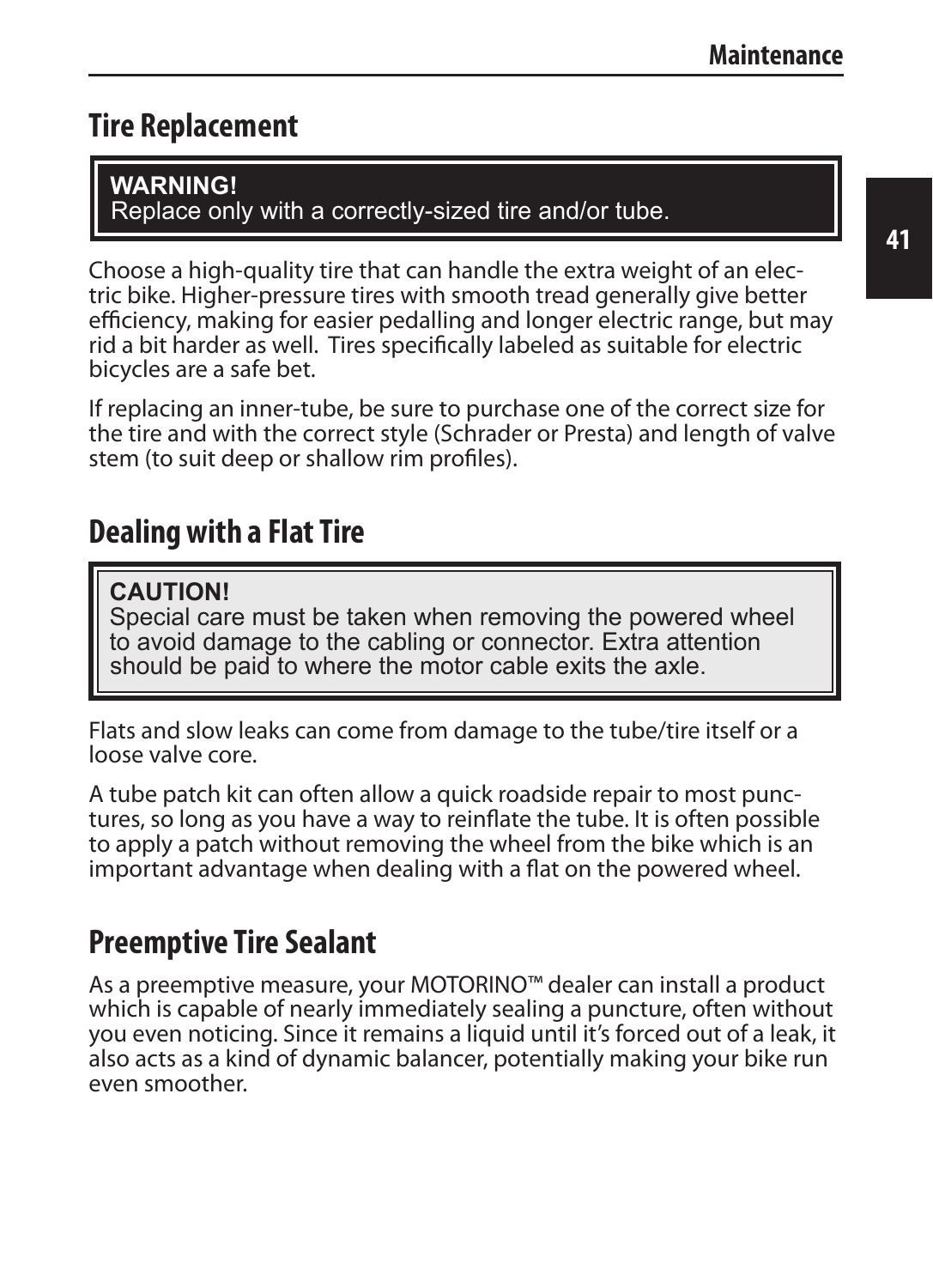# **MOTORINO™ Love**

Your MOTORINO™ will run even better when it is clean and shiny. :-)

# **Washing**

Use only a soft cloth, water, and a mild soap suitable for automotive finishes. Gently rain water down onto the bike, being especially careful not to force it into areas it does not normally go. Wash from top to bottom to avoid scratching the more visible parts of the frame grit from the lower areas. Rinse off any soap residue before it can dry. Dry the finish with a scratch-free, soft, perfectly clean chamois cloth.

Rinsing the bike immediately after riding in on muddy or salted roads is strongly recommended.

#### **CAUTION!**

DO NOT use a pressure washer or other concentrated jet of water. There is considerable risk of forcing water past seals and into bearings, shocks, the motor, electrical connectors, controls, light fixtures, and even damaging the finish.

#### **Waxing**

Wax will help protect painted and chromed surfaces and make it easier to remove dirt and road tar. Only use products suitable for fine automotive finishes. and keep them off of the rim braking surfaces and/or brake rotors.

#### **Protecting Metal Surfaces**

Exposed chromed and other metal surfaces are subject to rust and corrosion, especially when used on salted streets. Regular use of a protective wax or spray product is recommended.

#### **WARNING!**

DO NOT allow wax, oil, grease, or other contaminants to remain on brake parts or tires. Use alcohol to clean the rim or disc brake friction surfaces and pads if necessary. Use dish soap and warm water to clean tires.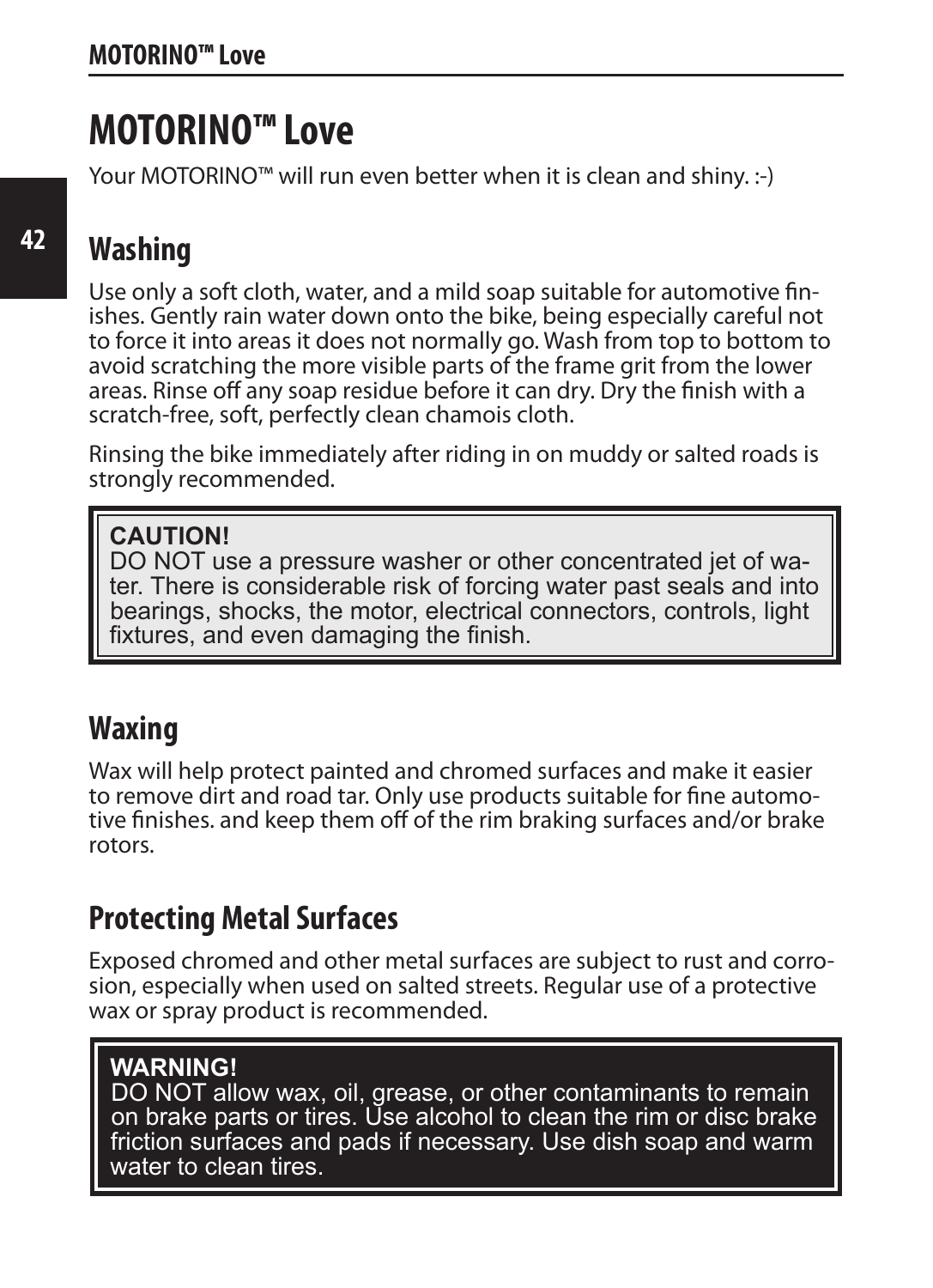# **Storage**

All vehicles seem to do better when in regular use; components have a chance to warm up and air out, batteries stay charged, and tires and other rubber parts are kept pliable.

#### **CAUTION!**

The battery is the most perishable component on the bike; it must be stored at least 70% charged to avoid degradation or serious damage.

#### **Short-Term Storage (Under 1 Month)**

As long as the battery is charged to at least 70% and the hardware power switch is off (or the battery remocved from the bike), there is no worry in short term storage. Keep dry.

#### **Long-Term Storage**

Fully charge your battery and turn off the hardware power switch. Bring indoors if possible.

At least once every six months, charge the battery.

Keep tires fully inflated.

Beware of high humidity; it can cause corrosion of electrical connections and possible internal rusting of the motor magnets. Finding a low-humidity well-ventilated indoor location should be a priority. Beware of using a cover when over moist ground since that can act as a moisture trap and be worse than no cover at all.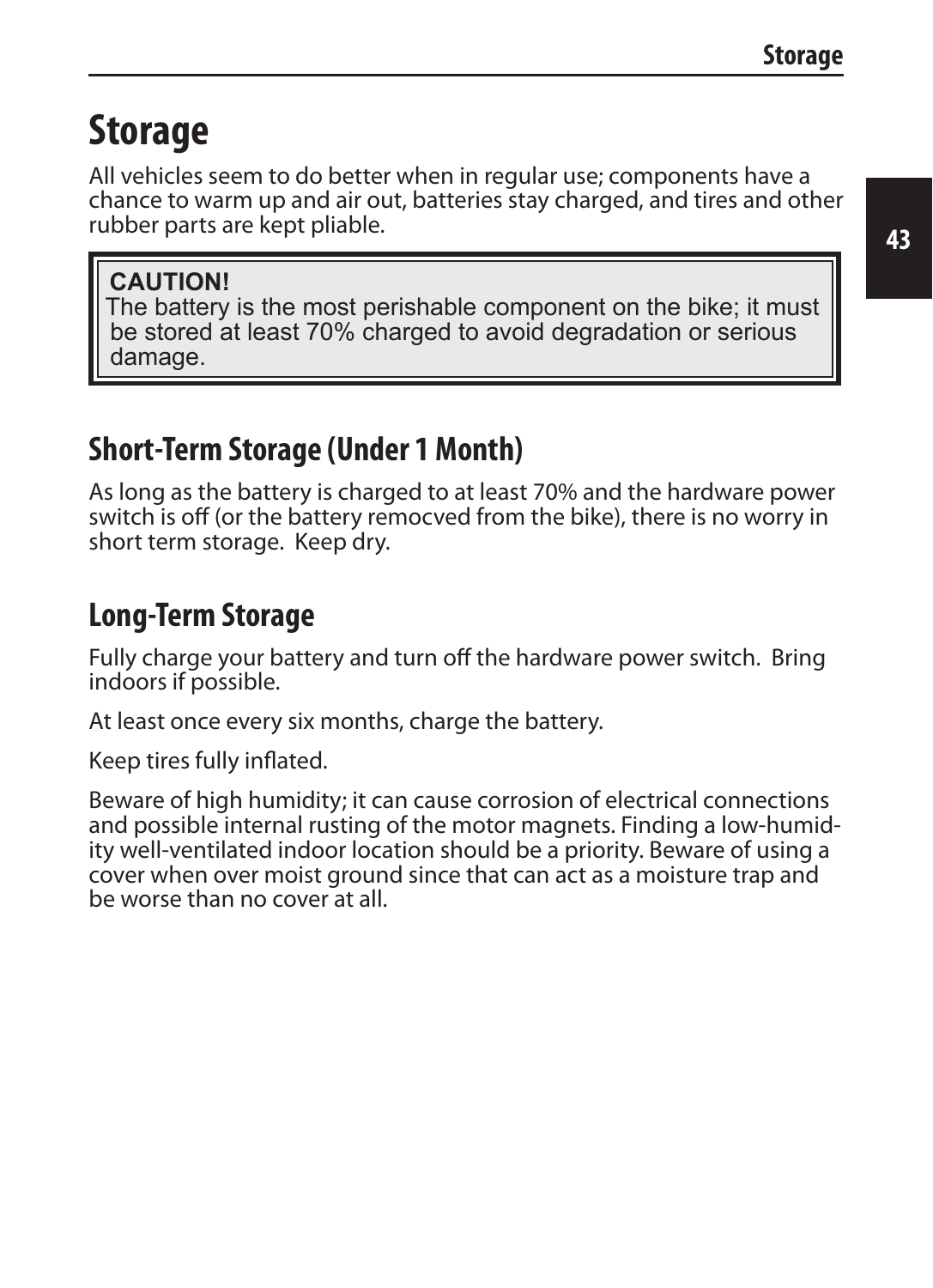# **Troubleshooting**

The following information may help you get going in the case of a simple problem but is not a repair guide; always refer repairs to qualified personnel. The causes/solutions are presented with the most-likely ones first.

**Nothing happens when the power is turned ON; the motor does not activate at all, no lights appear on the dash, and there's no reading on the battery display.**

- **1.** Battery pack circuit breaker or fuse has blown or is loose.
- **2.** Check removable battery seating and connections.
- **3.** The power key switch may not be fully in the ON position. Make sure you are using the correct key. Wiggle the key in the switch while watching for any display response. If wiggling works, this could indicate a problem requiring replacement of the ignition switch. Refer repair to your MOTORINO™ dealer.
- **4.** Bad connection to battery pack, controller, or in wiring harness. Refer repair to your MOTORINO™ dealer.

#### **The motor does not run at all, however control panel comes on as normal.**

- **1.** Check that the brake levers are not stuck in the on position. Push the brake levers forward (away from the grip) to see if one might be stick-<br>ing.
- **2.** If the battery gauge drops then recovers quickly when the throttle is activated, the battery may be too depleted and the low-voltage cutout is being triggered. Charge the bike.
- **3.** Make sure the throttle body is secure and not turning with the grip

#### **The bike has limited range.**

- **1.** Tire pressures may be low. Check and inflate
- **2.** Bike is over-loaded. Reduce cargo weight; remove unnecessary items.
- **3.** Review charging procedures, make sure a full charge is being given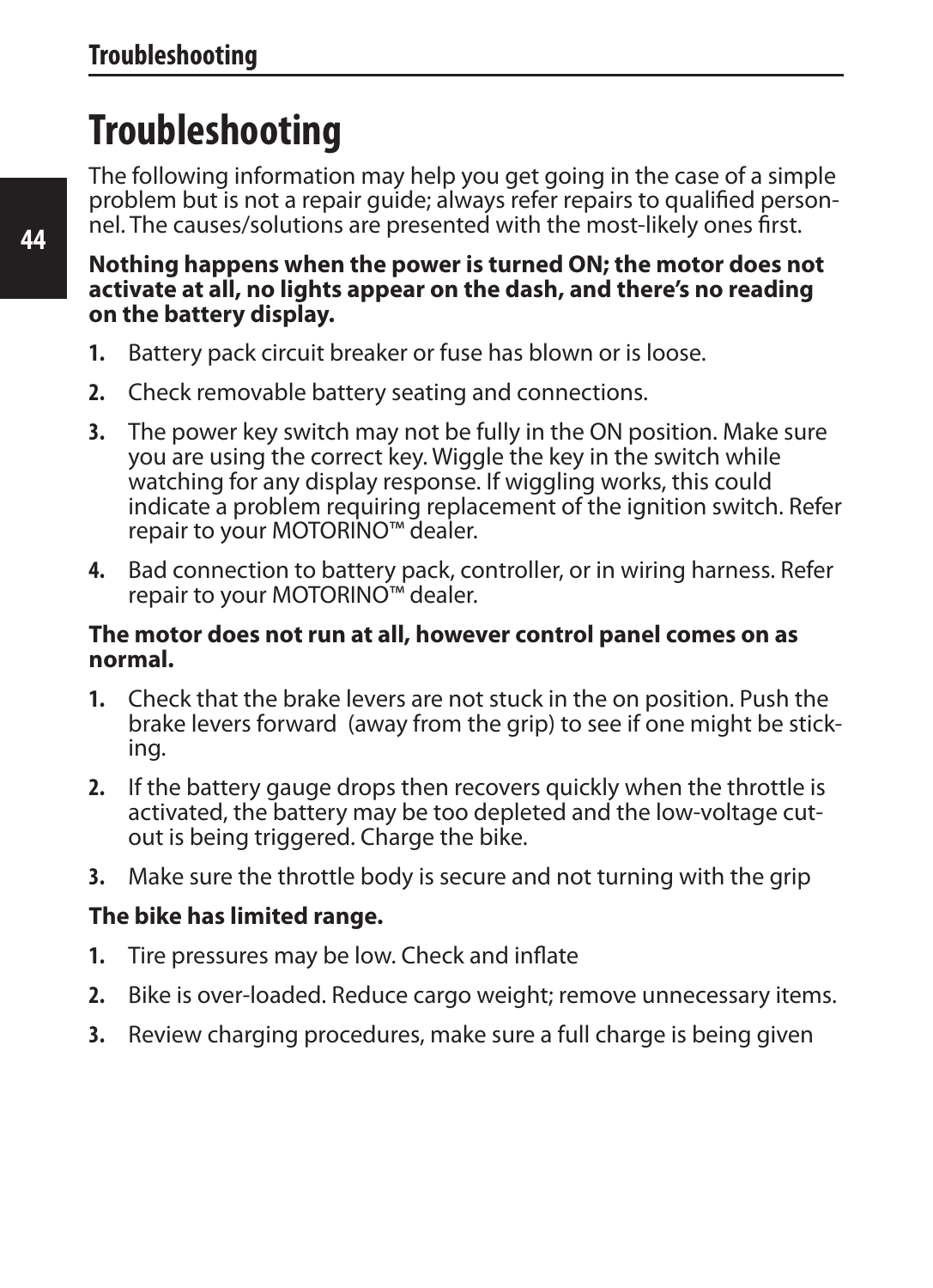**4.** Battery is aged or failing.

#### **The bike runs fine on flat ground but dies on hills. The motor pulses on and off.**

- **1.** Low voltage cut-out is being triggered. Charge batteries.
- **2.** See solutions for limited range, above.

#### **The bike feels slow.**

- **1.** See limited range solutions above.
- **2.** Make sure the throttle body is secure and not turning with the grip, and that the grip's range of motion is normal.

#### **A brake is weak and/or the brake lever touches the grip.**

- **1.** Brake cable needs adjustment / hydraulic fluid level low or needs bleeding.
- **2.** Contamination (oil, grease, wax etc.) on brake rotor and/or pads. Clean with dish detergent and/or alcohol.
- **3.** Brake pads worn or out of alignment.

#### **Brakes are noisy.**

1. Metal-on-metal contact. Check brake pads for wear.

2. Non-wear related brake squeal. This is mainly just an annoyance and is quite common. If the pads are OK, clean all braking surfaces (rim sides or rotor) with alcohol and/or dish detergent.

#### **The speedometer readout is always zero or is fluctuating wildly.**

1. Sensor misaligned or too far from wheel magnet; magnet missing. When aligning a sensor with the magnet, pay attention to any markings on the sensor to find the precise alignment point.

2. Damaged or disconnected sensor wiring.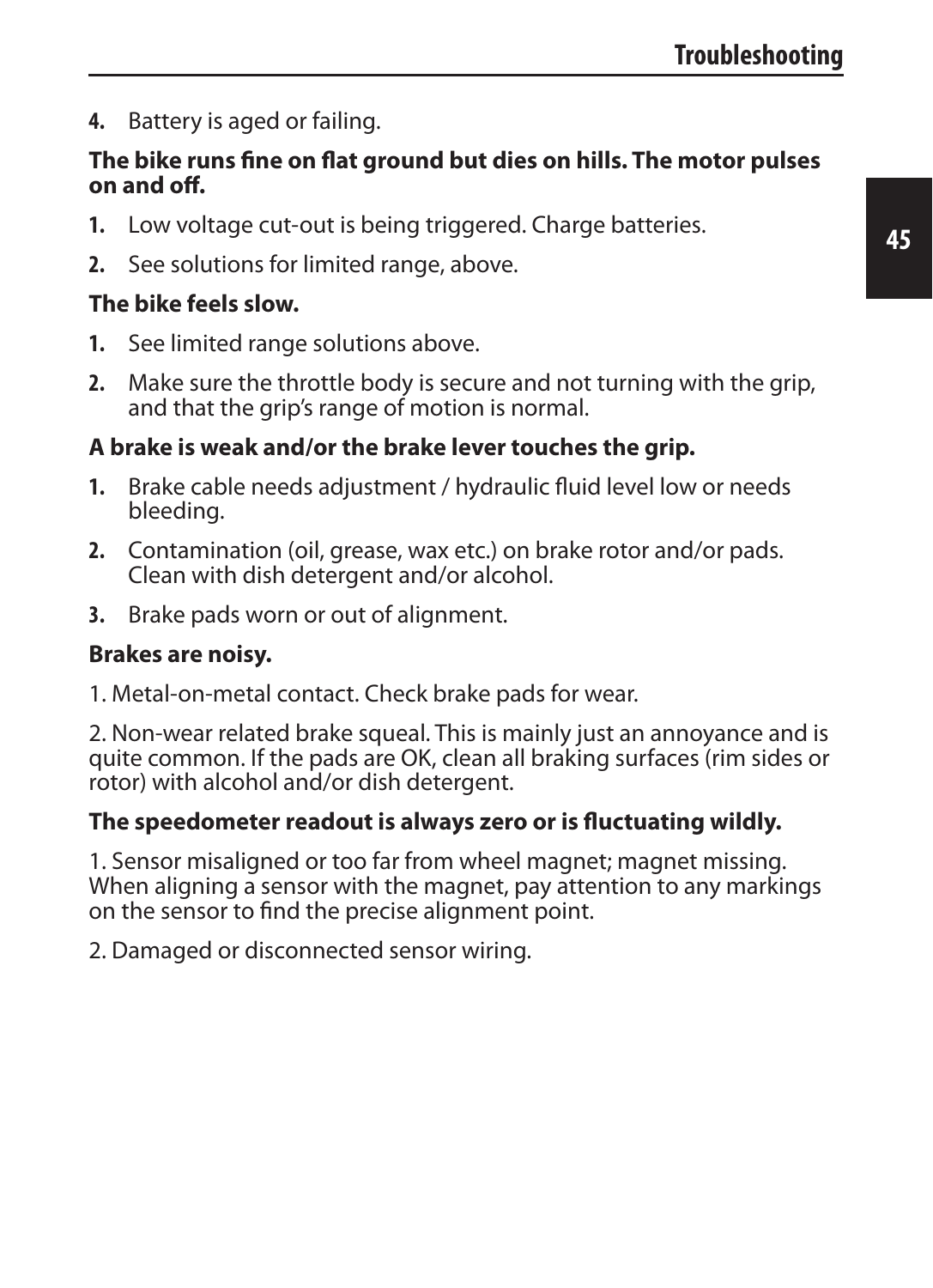# **Specifications**

Our policy is to incorporate improvements in design and features as they become available. Therefore, specifications are subject to change without notice. Visit www.motorino.ca for information on your specific model.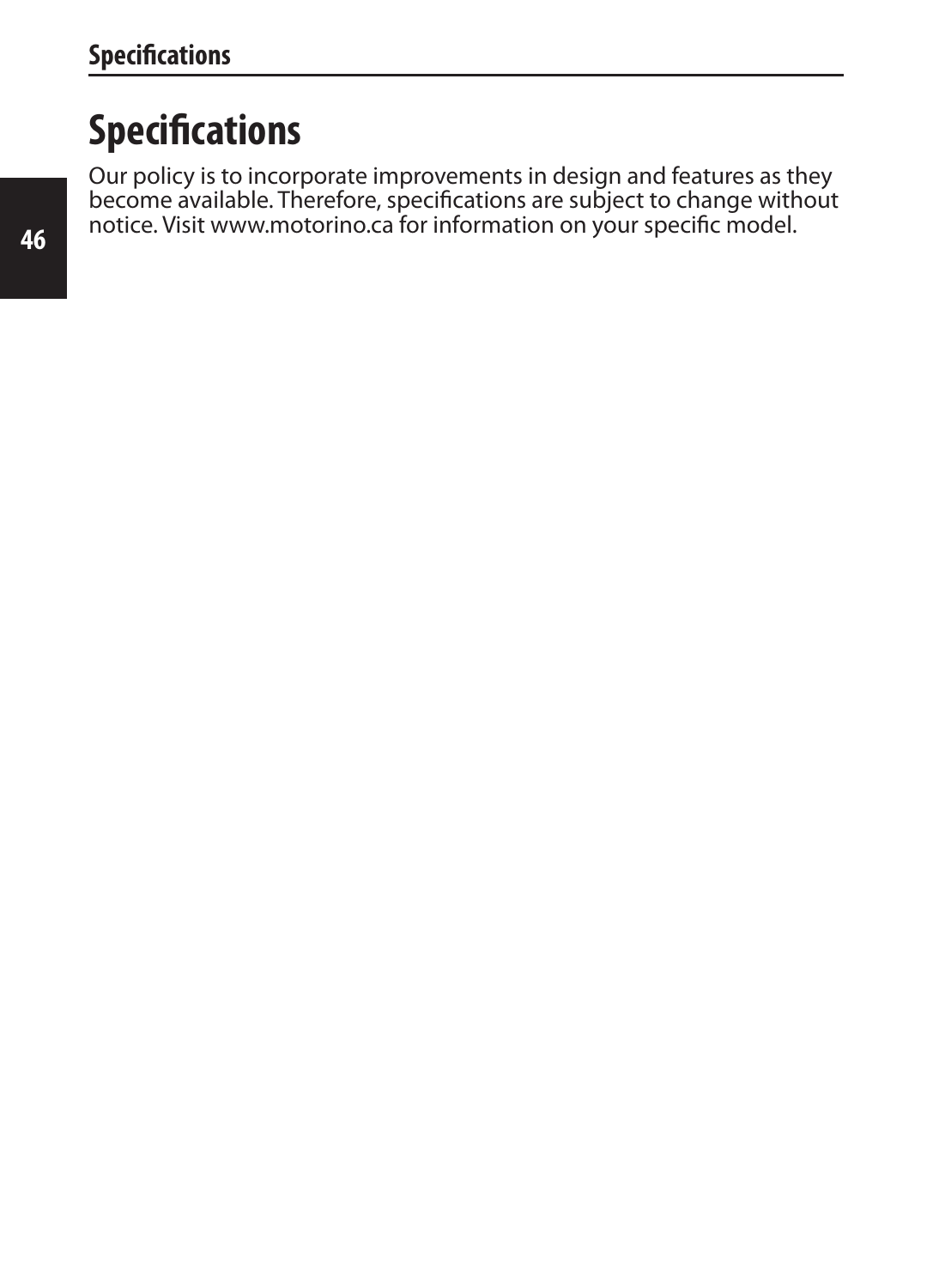# **Warranty**

To activate your warranty, visit:

www.motorino.ca/warranty

or fill out the warranty form at your Greenwit-authorized MOTORINO™ retailer.

#### **Limited Warranty**

Greenwit Technologies Inc. ("Greenwit") warrants to the original retail purchaser ("you") that the Greenwit MOTORINO™-brand electric bicycle for which this warranty has been issued is free from defects in materials and workmanship as follows:

Frame: 24 months (excluding kick stands) Electric Motor: 12 months Controller and electric circuits: 12 months Chargers: 6 months Lithium Batteries: 24 months

This warranty is not transferable to a subsequent purchaser. Greenwit's dealers' sole obligation under this warranty is to repair or replace the product, at their option. Greenwit's dealer must be notified in writing of any claim under this warranty within 10 days of the discovery of any fault or defect.

Immediately report any abnormal product behavior to Greenwit or a Greenwit-authorized dealer.

#### **Warranty Limitations**

The duration of any implied warranty or condition, of merchantability for a particular purpose, or otherwise, on this product shall be limited to the duration of the warranty expressed above. In no event shall Greenwit or Greenwit dealers be liable for any loss, inconvenience or damage, whether direct, incidental, consequential or otherwise, resulting from a breach of any expressed or implied warranty condition, of merchantability for a particular purpose, or otherwise with respect to this product, except as set forth herein. This warranty gives you specific legal rights, in addition to other consumer rights bestowed by your province or state.

This warranty will be interpreted pursuant to the laws of Canada and USA. The original English language version of this warranty supersedes all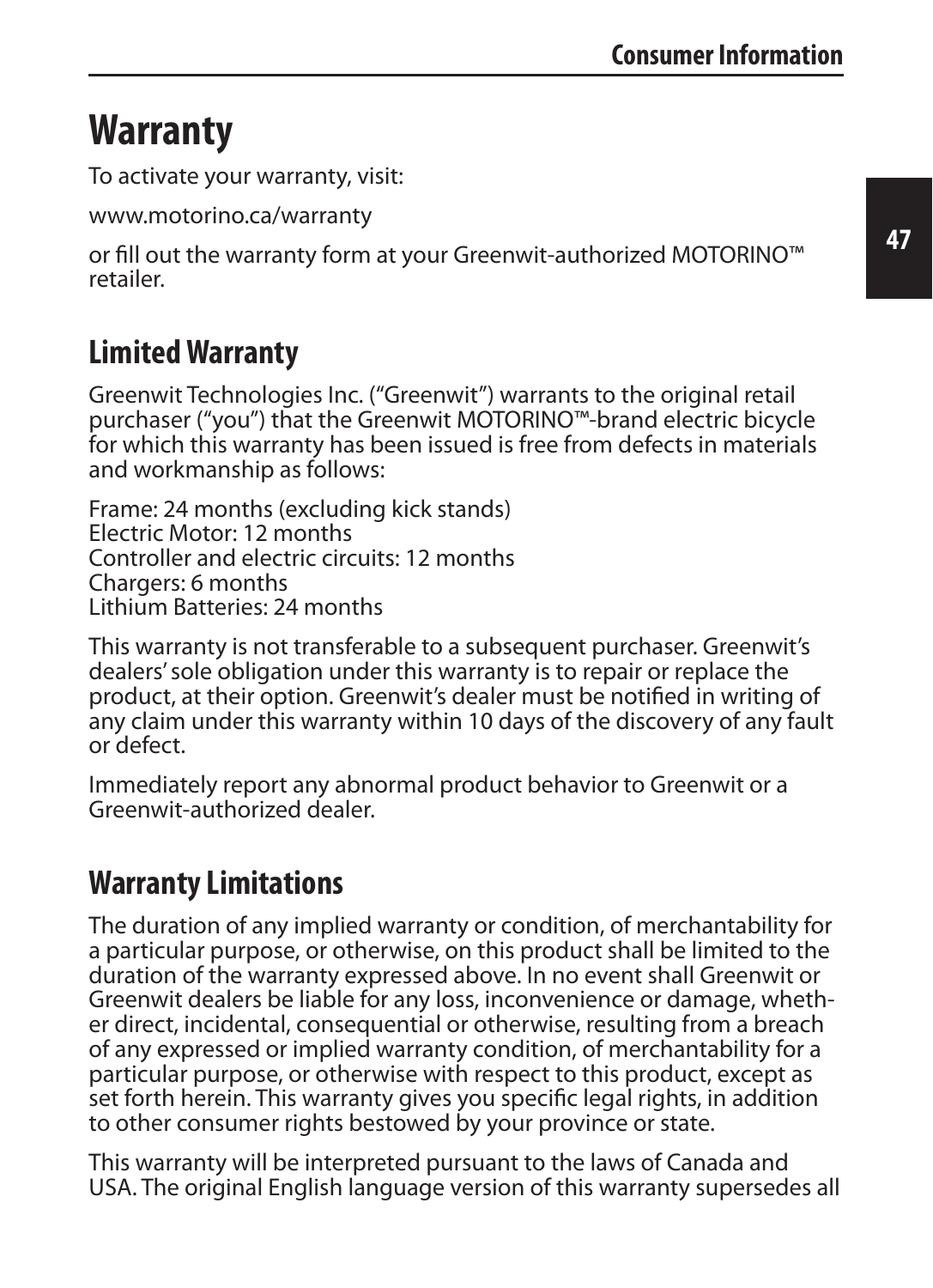translations and Greenwit is not responsible for any errors in translation of this warranty or any product literature.

This warranty is not intended to confer any additional legal, jurisdictional or warranty rights to you other that those set forth herein or required by law. If any portion of this warranty is held to be invalid or unenforceable for any reason, such finding will not invalidate any other provision. For products purchased outside Canada please contact Greenwit's authorized distributor in that country.

Under no circumstances is Greenwit liable for any consequences of the assembly, inspection, or service work of their dealers.

#### **Warranty Frequently Asked Questions**

#### **Q. What costs are my responsibility during the warranty period?**

A. The customer is responsible for the cost of all normal maintenance services and parts, non-warranty repairs, accident and crash damage, and items normally considered as consumables such as, but not limited to, tires, brake pads, brake fluid, and lubricants.

#### **Q. Does the warranty cover costs of towing or transport due to a failure?**

A. No. The warranty is limited to the repair of the machine itself.

#### **Q. What responsibility does my dealer have under this warranty?**

A. Each authorized MOTORINO™ dealer is expected to set up every new machine before sale; explain operation, maintenance, and warranty at time of sale and upon request afterward; and is responsible for their setup, service, and warranty repair work.

#### **Q. Can I transfer the warranty to the new owner if I sell my MOTORI-NO™?**

A. No. The warranty extends only to the original purchaser.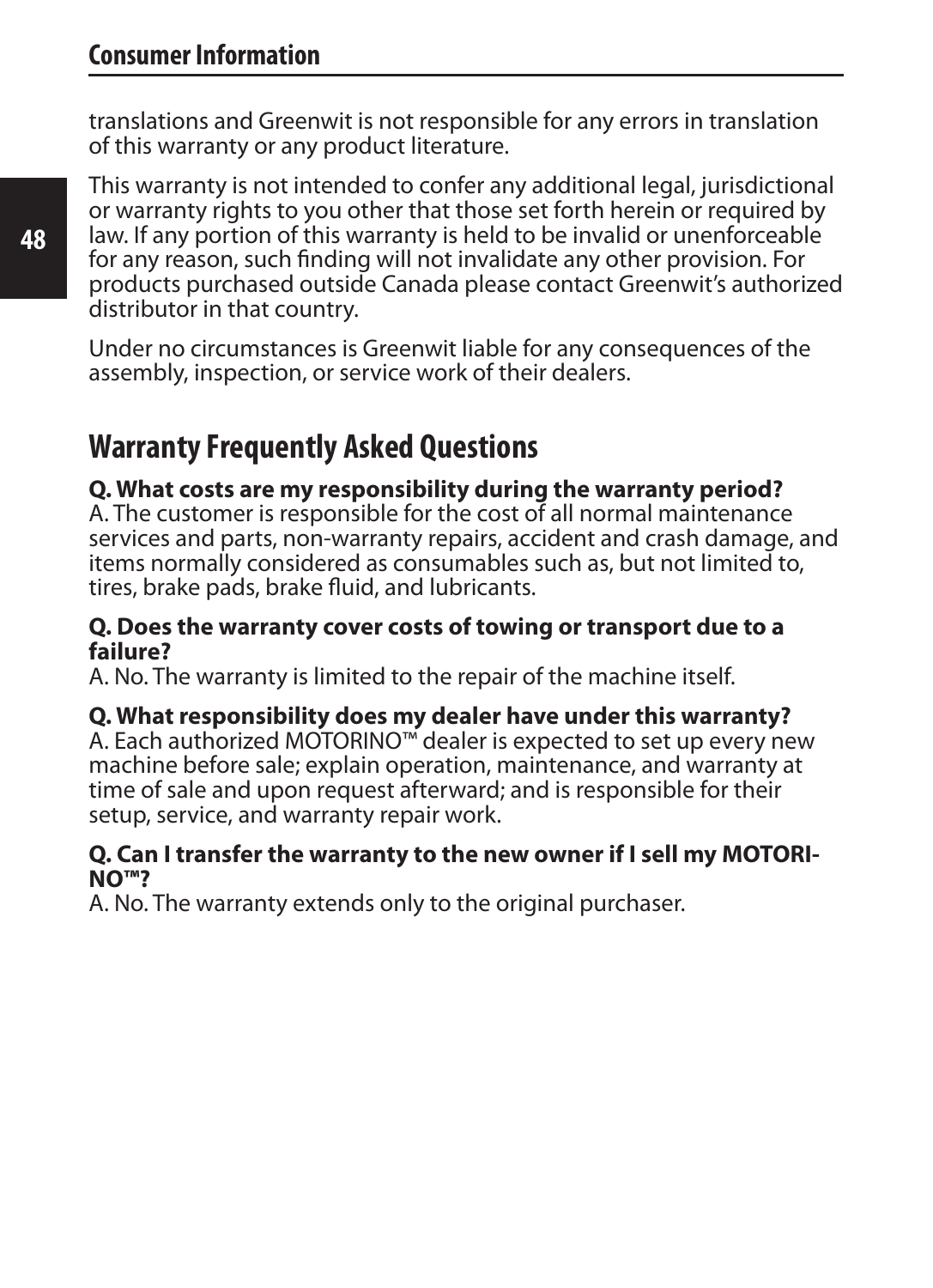# **Legal Classification and Regulatory Compliance**

#### **CAUTION!**

It is entirely the rider's responsibility to know, understand, and obey all applicable vehicle and traffic laws wherever they may go. It is the rider's responsibility to comply with all applicable regulations. Unauthorized modifications made to this bike can result in the vehicle becoming unsafe and/or illegal to use.

#### **NOTE:**

Neither Greenwit Technologies Inc. nor its retailers are responsible for the consequences of failure to comply with any applicable laws and regulations.

Your MOTORINO™ bike complies with and is classified as a Power Assisted Bicycle as defined under section 2(1) of the Canadian Motor Vehicle Safety Regulation Act (c.1038). It is also compliant with US Public Law 107-319 for importation and use in states where it is in force. In all cases, pedals must be attached and operational to maintain compliance.

Local and regional governments may have additional helmet laws, minimum-age requirements, passenger and cargo limitations, or other restrictions beyond those covered by federal regulation.

Some Canadian and US jurisdictions may classify your MOTORINO™ as a Limited Speed Motorcycle or Moped. Check with the applicable motor vehicle authority and/or insurance company for information specific to your area.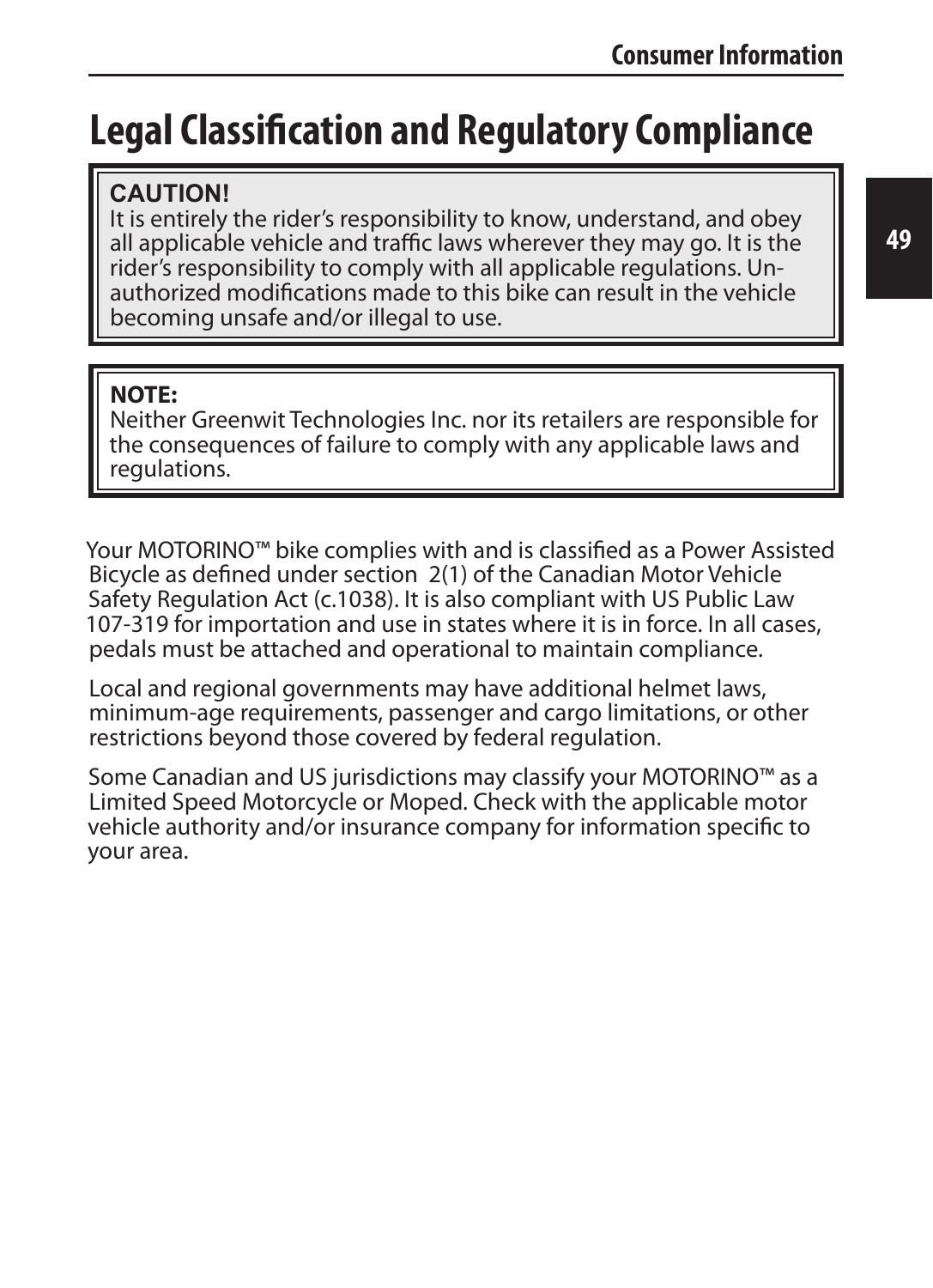| <b>Owner's Name:</b>        |
|-----------------------------|
|                             |
| <b>Bike Model:</b>          |
|                             |
| <b>Bike Colour:</b>         |
|                             |
| <b>Frame Serial Number:</b> |
|                             |
| <b>Motor Serial Number:</b> |
|                             |
| <b>Battery Type:</b>        |